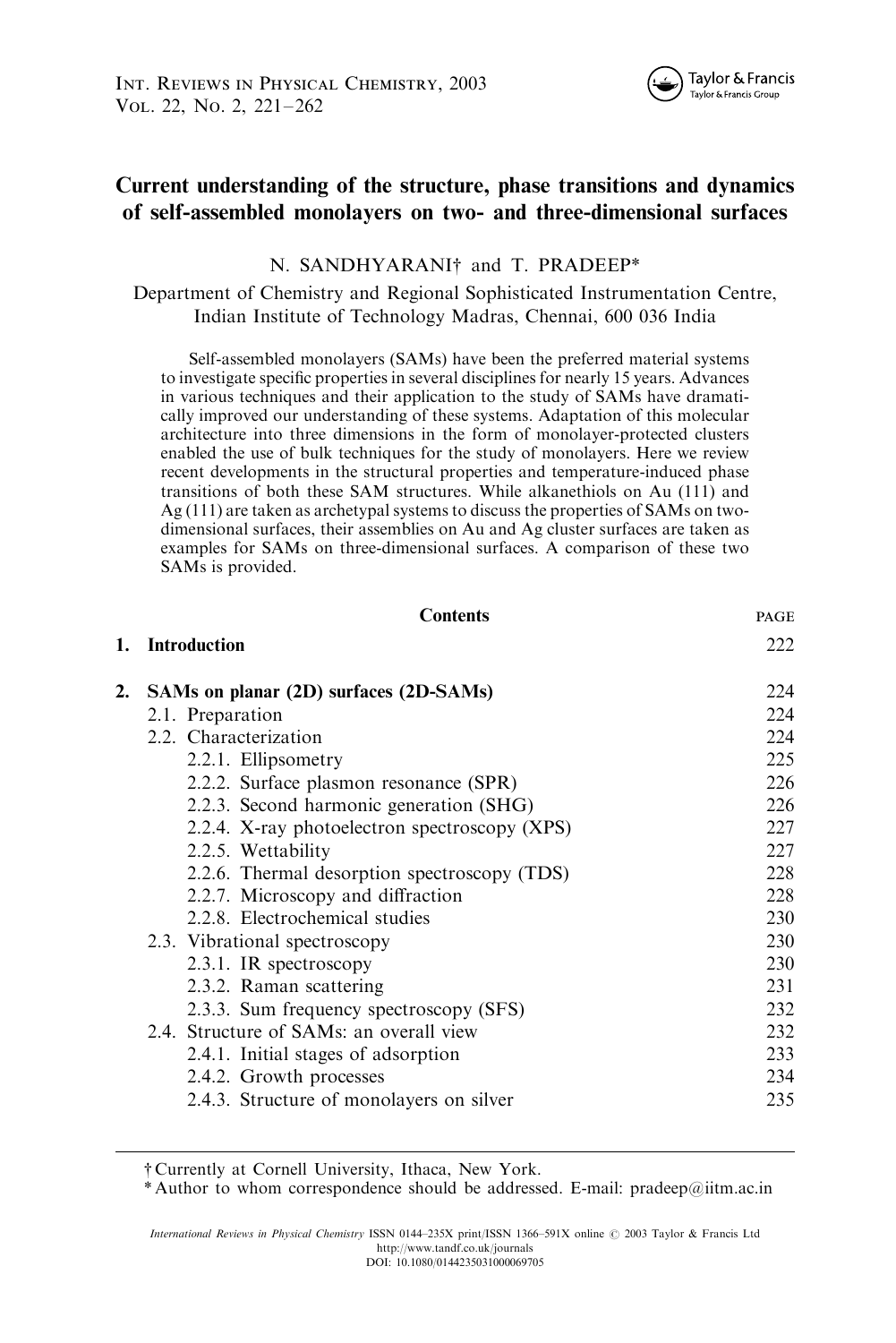|    |                                | 2.5. Stability of the monolayer                                    | 235 |
|----|--------------------------------|--------------------------------------------------------------------|-----|
|    |                                | 2.6. Phase transitions                                             | 235 |
|    |                                | 2.6.1. Helium diffraction                                          | 236 |
|    |                                | 2.6.2. Molecular dynamics (MD)                                     | 236 |
|    |                                | 2.6.3. IR and Raman spectroscopy                                   | 236 |
|    |                                | 2.6.4. Electrochemical and electrical properties                   | 239 |
|    |                                | 2.6.5. Contact angle                                               | 239 |
|    |                                | 2.6.6. Microscopy                                                  | 239 |
|    |                                | 2.6.7. Thickness shear mode (TSM)                                  | 240 |
|    |                                | 2.7. What do we know about phase transitions of planar monolayers? | 240 |
| 3. |                                | Monolayers on gold cluster surfaces (3D-SAMs)                      | 241 |
|    |                                | 3.1. Synthesis                                                     | 241 |
|    |                                | 3.2. Characterization of the cluster core                          | 242 |
|    |                                | 3.2.1. Microscopy and diffraction                                  | 242 |
|    |                                | 3.2.2. Mass spectrometry                                           | 243 |
|    |                                | 3.2.3. Nuclear magnetic resonance                                  | 243 |
|    |                                | 3.2.4. Conductivity                                                | 244 |
|    |                                | 3.2.5. Absorption spectroscopy                                     | 244 |
|    |                                | 3.2.6. X-ray photoelectron spectroscopy                            | 245 |
|    |                                | 3.2.7. Molecular dynamics                                          | 245 |
|    |                                | 3.3. Characterization of monolayers                                | 246 |
|    |                                | 3.3.1. Nuclear magnetic resonance                                  | 246 |
|    |                                | 3.3.2. IR spectroscopy                                             | 247 |
|    |                                | 3.4. Essential aspects of the structure of MPCs                    | 248 |
|    |                                | 3.5. Phase transitions of monolayers in MPCs                       | 249 |
|    |                                | 3.5.1. MD simulations                                              | 249 |
|    |                                | 3.5.2. Differential scanning calorimetry                           | 249 |
|    |                                | 3.5.3. Nuclear magnetic resonance                                  | 250 |
|    |                                | 3.5.4. IR spectroscopy                                             | 251 |
|    |                                | 3.5.5. Neutron scattering                                          | 251 |
|    |                                | 3.6. Essentials of phase transitions of monolayers in MPCs         | 252 |
|    |                                | 3.7. Stability of monolayers in MPCs                               | 253 |
| 4. |                                | Comparison between SAMs on 2D and 3D surfaces                      | 254 |
| 5. |                                | <b>Conclusions</b>                                                 | 255 |
|    | 255<br><b>Acknowledgements</b> |                                                                    |     |
|    | <b>References</b>              |                                                                    |     |

# 1. Introduction

The fact that ultrathin films at interfaces determine surface properties such as friction and lubrication has been recognized for well over a century. The concept of monolayers was proposed by Irving Langmuir in 1917 while looking at the properties of amphiphiles on water [1]. He realized that amphiphilic films spread on water have a thickness of one molecule [1], although there have been earlier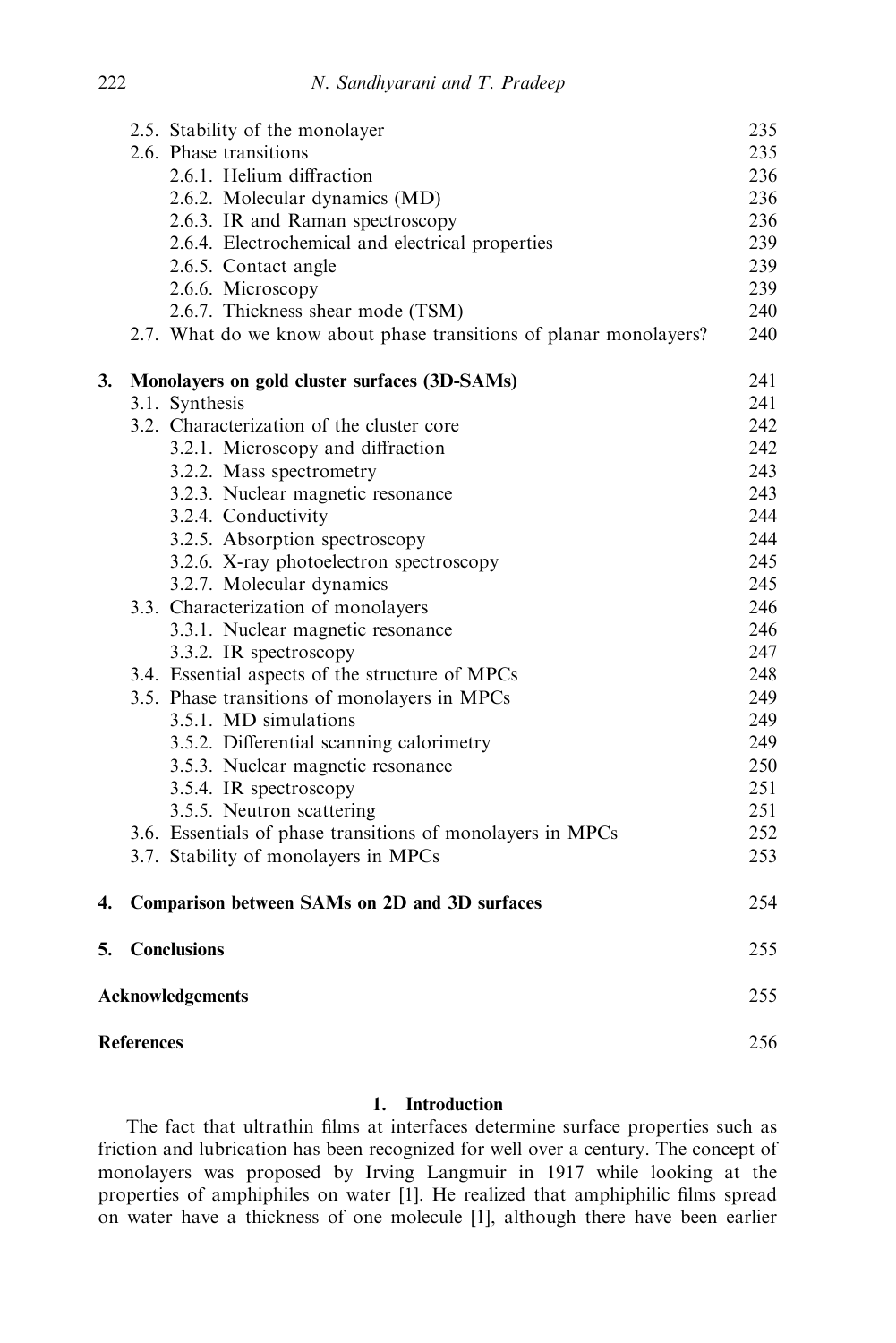reports on such a possibility [2, 3]. An ordered monolayer could be produced by applying pressure on a floating film [4]. Later, Katherine Blodgett succeeded in transferring these films to a solid surface [5]. These became known as Langmuir– Blodgett films. In spite of the wide application of these films, they are thermodynamically unstable and their formation requires specialized apparatus.

Spontaneous growth of monolayers was suggested by Zisman and coworkers in 1946 [6]. They observed that alkyl amines adsorb on platinum and spontaneous formation of an ordered monolayer results. These are known as self-assembled monolayers (SAMs) as their formation does not require any external pressure. SAMs are defined as ordered molecular assemblies formed by the spontaneous adsorption of an active surfactant on a solid surface. At that time, the potential of SAMs was not recognized. In 1983 Nuzzo and Allara showed that SAMs of alkanethiolates on gold could be prepared by the adsorption of n-alkyl disulphides from their dilute solutions [7]. Followed by this report, an exponential growth was observed in the field of SAMs. Various number of adsorbate–adsorbent combinations have been found [8, 9]. Among these, alkanethiol monolayers on coinage metals, especially on gold, became the centre of attraction because of the inertness of gold and the strong Au–S bond [10]. The ability to tailor the monolayer–air interface makes SAMs ideal model systems for studies of interfacial phenomena. Potential applications of these systems include sensors [11], corrosion inhibitors [12], molecular recognition [13] and molecular crystal growth [14]. Real applications of these systems require precise control of structural features and Allara's review describes the critical issues in the application of SAMs [15]. The number density of molecules on the surface is less  $({\sim}10^{15}$  molecules per square centimetre of the surface) which makes it difficult to use conventional characterization techniques for their study. Therefore, it is necessary to increase the number of assembled molecules in the area of investigation; this is possible if the molecules are assembled on the surface of a nanocluster.

In 1994 Brust *et al.* reported the synthesis of monolayer-protected metal clusters (MPCs) through a two-phase synthesis method [16]. It has been identified that about 60% of the metal cluster surface is covered, whereas the coverage is only 30% on two-dimensional (2D)-surfaces. MPCs are important in technology not only by giving a higher number density of molecules at the surface but also by preserving the nanodimension of the cluster. Being a soluble powdery nanomaterial, these clusters allow conventional techniques for their characterization.

While it is important to understand the structure of monolayers to predict as well as to modify their properties, a study of their phase transitions is important for any application utilizing molecular assembly. In fact the phase transition of monolayers as a function of temperature has become an important subject for investigation. Two-dimensional ordering of various kinds has been attractive from the perspective of fundamental science. The importance of structure and phase of SAMs in the surfactant, wetting, etc. properties shows the need to understand the phenomena in detail.

Ulman's book [10] and review [17] deal with the structure SAMs in detail. The application of various new techniques for the study of monolayers has resulted in an improved understanding of these systems. Poirier's review is a good source for scanning tunnelling microscopy (STM) characterization [18]. A recent review by Schreiber discusses the structure and growth of SAMs in general [19]. In view of all these, we shall restrict ourselves to the most recent studies. Wherever necessary, we shall provide the necessary background information.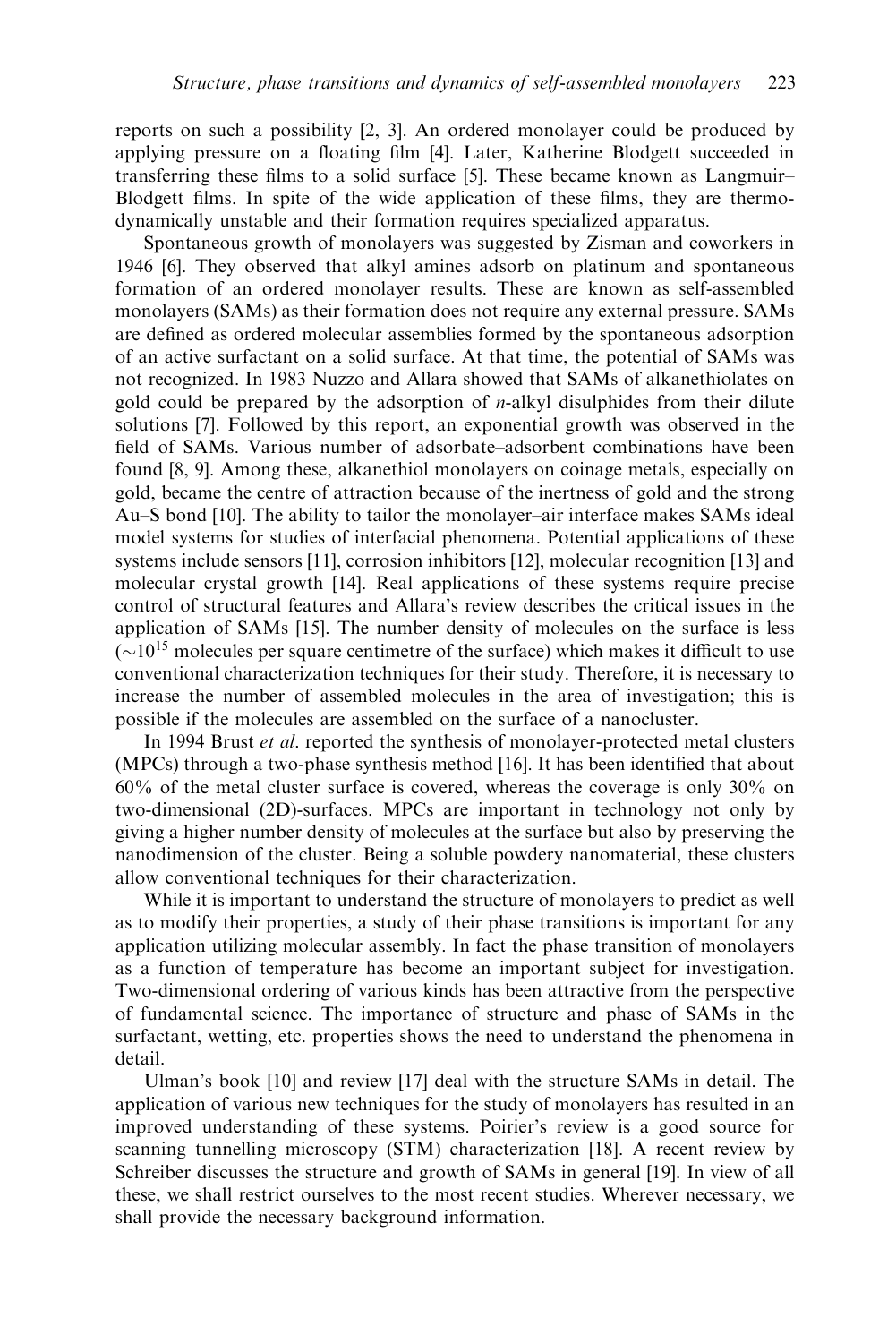Hostetler and Murray [20] and later Templeton et al. [21] reviewed the monolayer properties on gold cluster surfaces. However, a structural perspective on alkanethiol monolayers on 2D and three-dimensional (3D) surfaces and an appropriate comparison between the two are lacking in the literature. This comparison is necessary to extend the characteristics of monolayers from planar to cluster surfaces. Even though the importance of phase transitions of monolayers has been recognized, an overall view of the temperature dependence of monolayer properties is not available.

Here, recent developments in the characterization and phase transitions of 2D and 3D monolayers will be discussed and compared. We may have to touch on some earlier research so that there is continuity in the presentation. We focus on alkanethiol monolayers on Auand Ag surfaces, giving more emphasis to the former. We believe this will help the reader to have a wider perspective on the properties of monolayers and their temperature dependence and will help to fabricate thermodynamically stable monolayers with an understanding of their temperature-dependent 2D phase behaviour. As a consequence of the above-mentioned objective, the literature cited is not exhaustive. Certain aspects not concerning the subject matter at hand, such as studies using SAMs as model surfaces, applications, etc., have been omitted completely. We offer our sincere apologies to those whose important work is not cited. We must caution the reader that some of the terminologies used here such as order and melting are rather loose; they imply limited translational periodicity and a phase transition from nearly solid to liquid-like phase respectively.

#### 2. SAMs on planar (2D) surfaces (2D-SAMs)

### 2.1. Preparation

Most of the alkanethiolate SAMs have been prepared on the Au (111) face, which can be obtained by evaporating Au on polished glass slides. Even though several different solvents can be used at low thiol concentrations (mM), absolute alcohol is the most commonly used solvent. A schematic of the various steps involved in the formation of SAMs is shown in figure 1. The substrate Au is immersed into an ethanolic solution of the desired thiol. Even though thiols adsorb very rapidly on the surface, it is necessary to use adsorption times of the order of 12–15 h to obtain well-ordered, defect-free SAMs [10]. The driving force for the spontaneous formation of the 2D assembly includes the chemical bond formation of the adsorbate with the surface and the strong intermolecular interactions. The structure of the monolayer depends on the adjacent environment (solvent) as shown by Anderson et al. [22]. Studies suggest that annealing of the gold substrate gives defect-free SAMs [23]. Alkanethiol monolayers have been prepared also by the dissociative chemisorption of disulphides. Asymmetric disulphides  $(R_{(n)}S-SR_{(n-m)})$ show a deviation from the 1:1 composition  $(R_{(n)}S:SR_{(n-m)})$  with a predominance of longer chains  $(R_{(n)}S)$  [24]. This may be due to the increase in interchain van der Waals interaction in long-chain thiols. SAMs on Ag (111) surfaces are also prepared using the same procedure [10].

# 2.2. Characterization

Studies on various properties of monolayers have been grouped under different techniques. Several of these studies have used more than one technique and repeated references to them may be found.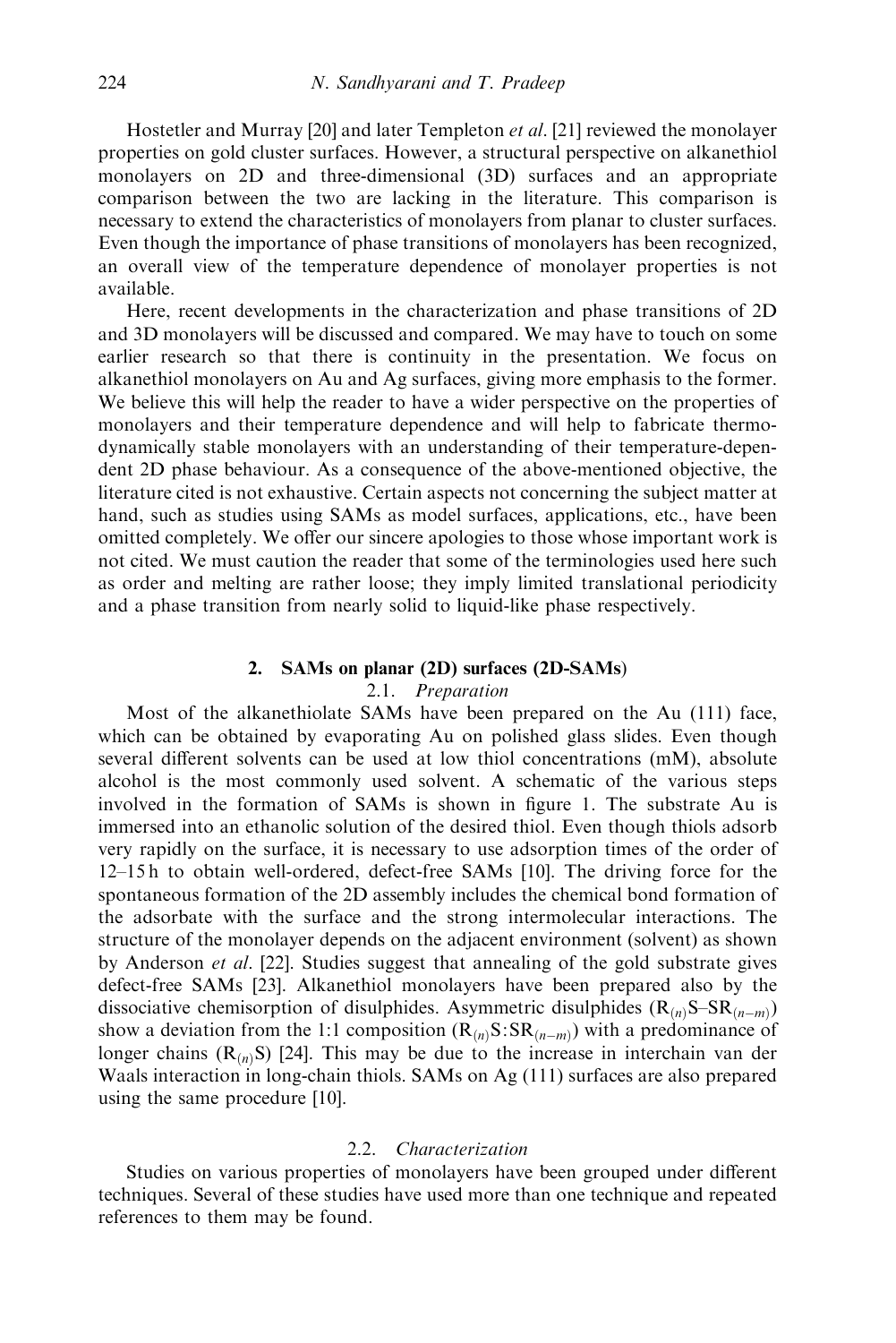

Figure 1. (a) Schematic of the various processes involved in the preparation of SAMs. The substrate, Au on glass surface, is immersed into an ethanolic solution of the desired thiol(s). Initial adsorption is fast and then an organization follows which should be allowed to continue for  $>15$  h for the formation of a densely packed monolayer. (b) Schematic of a fully assembled SAM using a space-filling model of the thiol molecule. [Adapted from a figure available at http://www.ifm.liu.se/ Applphys/ftir/sams.html]

### 2.2.1. Ellipsometry

Information on the thickness of monolayers is obtained from ellipsometric measurements. The technique measures the ellipsometric angles  $\psi$  and  $\Delta$  (relative phase shift  $\Delta$  and amplitude ratio  $\psi$  between the s- and p-polarized components of the probing laser) and are related to the optical properties and composition of the substrate and overlayers, by their thickness and morphology. Comparison of  $\Delta$  and  $\psi$  for the monolayer-covered and uncovered surfaces allows the calculation of the thickness of the film [10]. Porter et al. [25] measured the thickness of a homologous series of monolayers  $CH_3(CH_2)_n$ SH where  $n = 1, 3, 5, 7, 9, 11$  and 21 and studied the dependence of *n* on the thickness of the monolayer. For alkyl chains with  $n \le 7$ , a lower thickness than expected from the long-chain thickness has been measured. This is attributed to the lower packing densities that lead to a lower refractive index and thereby a lower measured thickness. The ellipsometric data suggest that the structure of the short-chain n-alkanethiol assemblies is more disordered than that of the long-chain  $(n \geq 9)$  assemblies. Thus, in addition to the measure of thickness, ellipsometric data give the effect of chain length on the order of the monolayer. One of the drawbacks of ellipsometry is that the optical constants of the gold surface and self-assembled monolayers must be known for the thickness measurement. One can circumvent this by using the infrared spectroscopic ellipsometry (IRSE) technique, which measures the changes in the polarization of the electric field vector. Recently, Meuse used IRSE to study the composition and molecular structure of the selfassembled monolayers of alkanethiols on gold surfaces [26]. This technique helps to obtain the structure, composition, thickness and morphology in the same measurement at the same sampling area. Optical frequency ellipsometric spectra showed the presence of a  $1.2 \pm 0.4$ Å thick S/Au interface layer [27]. The presence of two optical transitions exhibited by this layer indicates a perturbation of the near-surface gold electronic structure on thiol adsorption.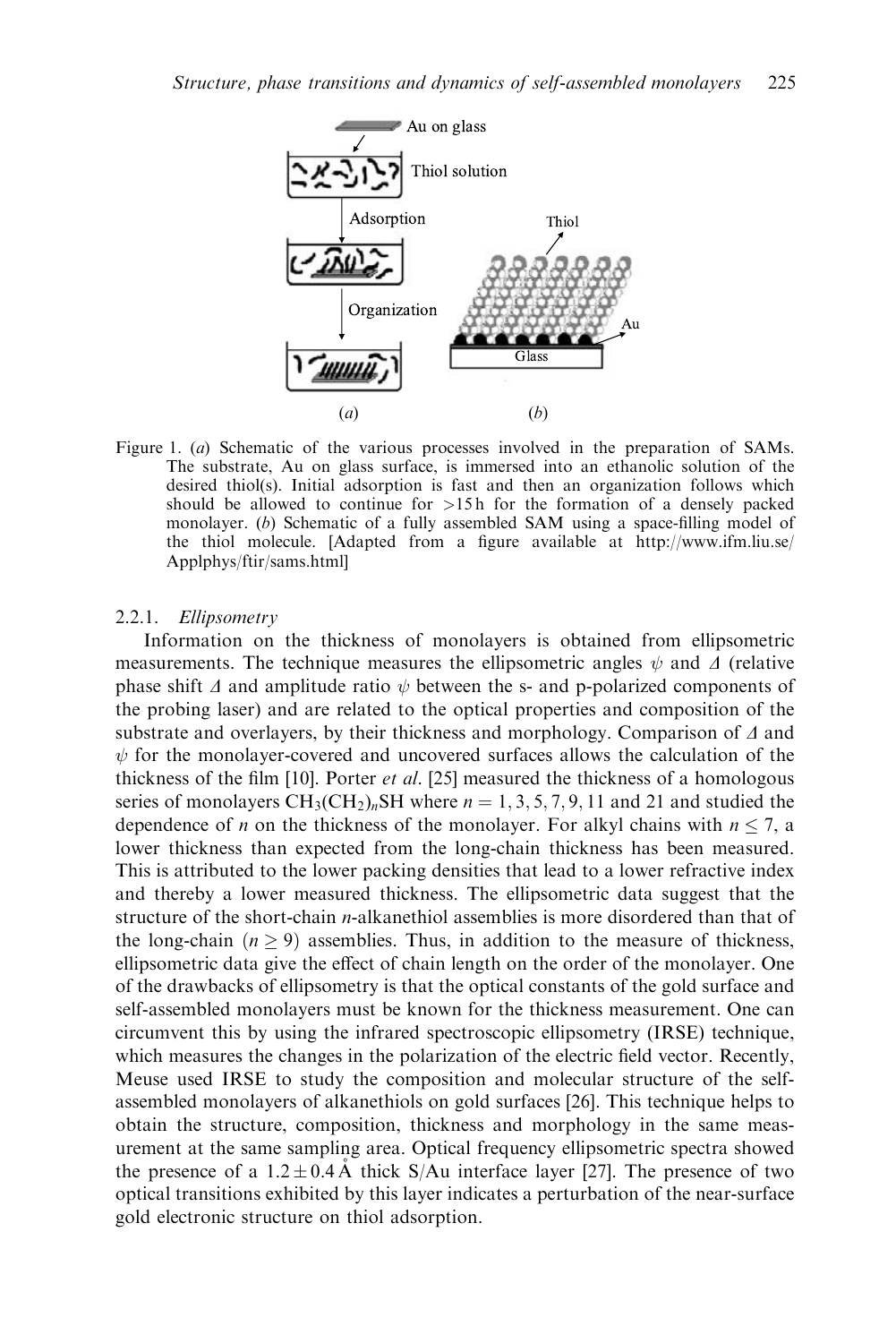2.2.2. Surface plasmon resonance (SPR)

SPR is used for the *in situ* study of the formation of SAMs. This technique is based on the angle-dependent reflection of a p-polarized laser beam. At a particular angle of incidence, called the 'SPR angle' (where total internal reflection occurs), the laser light excites the surface plasmons (collective oscillation of surface electrons) into resonance and an evanescent field forms on either side of the metal. At this point, reflectance from the surface will be at a minimum. This angle strongly depends on the refractive index of the medium over the surface of the metal and the thickness of the overlayer [28]. The SPR spectra of a gold film before and after the film formation show a shift in the plasmon resonance to larger angles due to the film formation. The thickness of the film can be calculated by comparing the data and assuming the dielectric constant of the chain. Chechik et al. studied the surface coverage, order and chain orientation of the SAMs of branched thiols and disulphides using Fourier transform infrared (FTIR), atomic force microscopy (AFM) and SPR [29] methods. Their SPR studies reveal that the monolayers formed by the disulphides were significantly thinner than SAMs of the thiol counterpart. This is explained as due to the lower coverage of the Au surface in SAMs of disulphides. They have used FTIR spectroscopy to confirm this observation. Exchange kinetics of octadecanethiol SAMs by octanethiol SAMs were studied using an *in situ* measurement of the reflectivity in the attenuated total reflection geometry with SPR enhancement [30]. This revealed a variation in exchange kinetics with exposure times of octanethiol solution, those exposed for longer having a high rate of exchange. This has been explained as due to the formation of dimers during the long exposure time, which adsorb less strongly than the monomer. Peterlinz and Georgiadis have measured the film thickness and film dielectric constant using twocolour SPR experiments [31]. They have shown that at least three kinetic steps are involved in the film formation; the first and third are the most rapid and the slowest and can be fitted with the Langmuir adsorption model. The kinetics of the second step is of zeroth order and depends on alkanethiol chain length, concentration and partial film thickness. Nelson et al. demonstrated the application of near-infrared SPR measurements for the accurate determination of film thickness and claimed that this is applicable even for a thicker film [32]. Ehler *et al.* reported an SPR study of alkanethiol monolayers on Auand Ag surfaces [33]. They have shown that the refractive indices for the alkanethiols increase on both Auand Ag surfaces with increase in chain length. Further, they have shown that the tilt angle of alkanethiol monolayers on Ag begins to increase from  $0^{\circ}$  starting with  $n = 15$ ; however, on Au, an average tilt angle of  $41^\circ$  is reported and is independent of chain length [33]. One important application of SPR studies is in understanding biomolecular interactions using SAMs as templates [34, 35].

# 2.2.3. Second harmonic generation (SHG)

The linear dependence of the second harmonic signal on the adsorbate–substrate interaction allows *in situ* measurement of the monolayer coverage on the surface. The SHG process is sensitive to many aspects of the molecules at surfaces including concentration, orientation, chirality, oxidation state and electronic properties. An SHG study by Dannenberger *et al.* explains the kinetic model for the monolayer formation [36]. Their study showed that, in different solvents and at different concentrations, only Langmuir adsorption kinetics could explain the data. They proposed a model in which the displacement of the adsorbed solvent by the thiolate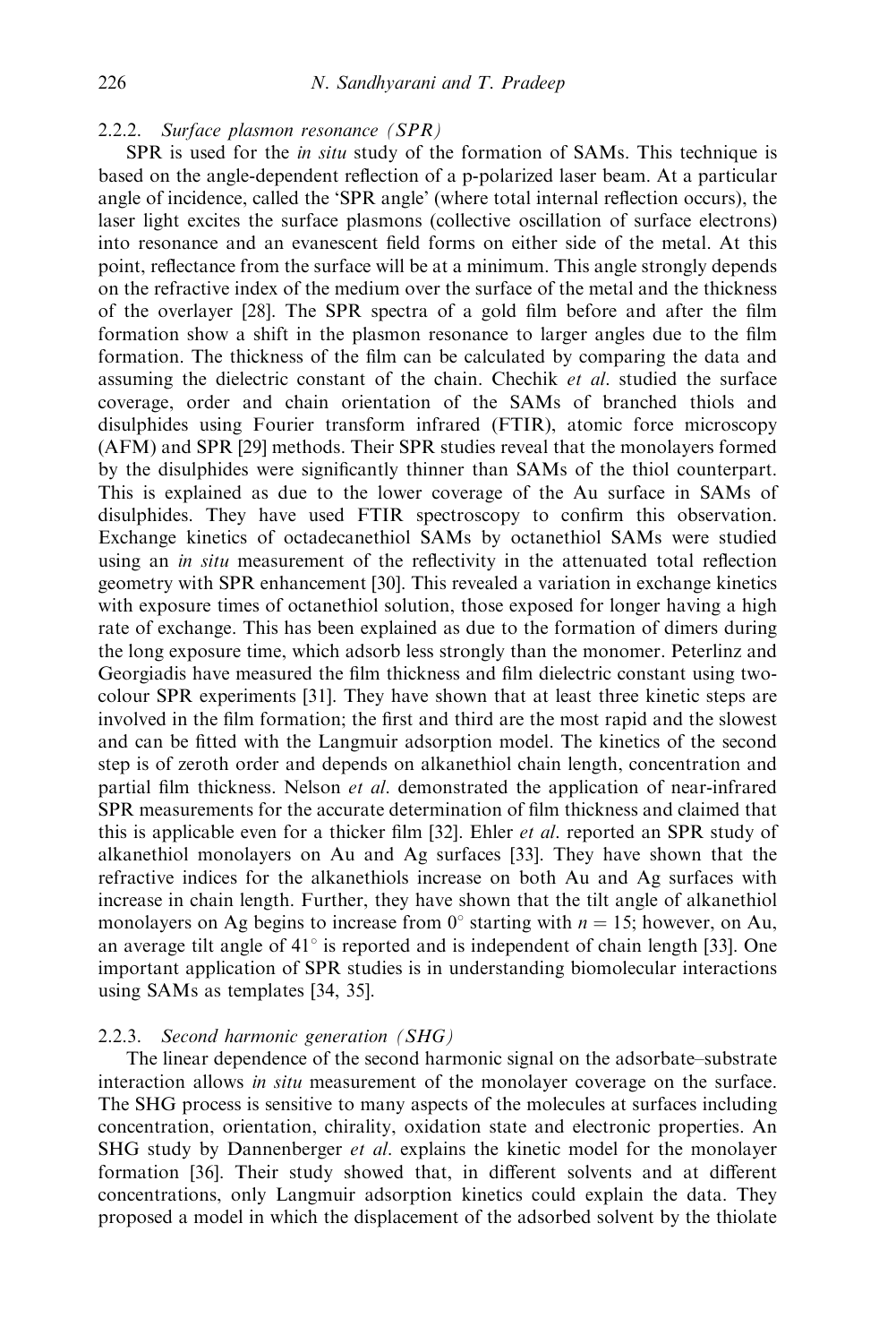becomes the rate-limiting step. Buck et al. showed that the average thiol coverage is constant for thiols longer than hexanethiol [37]. A coupled SHG, SPR and AC impedance study was performed by Zhang et al. [38]. They have shown that a linear relationship exists between the film coverage and second harmonic signal with increase in second harmonic response with decreasing coverage. The weaker potential dependence of the second harmonic signal from the metal/SAM/electrolyte system than from the bare Auor Ag surfaces is explained in terms of a series capacitor model for the SAM–double layer combination. Surface coverage and molecular orientation in polar SAMs have been studied using SHG [39]. The orientation was found to be  $32^{\circ} \pm 3^{\circ}$ , and surface coverage was  $\sim 2-4$  molecules nm<sup>-2</sup>.

#### 2.2.4. X-ray photoelectron spectroscopy (XPS)

XPS has been used to estimate the thickness, coverage, order and tilt angle as well as the orientational order. It is possible to calculate the thickness of the monolayer as explained by Beard and Brizzolara [40]. This is based on the area ratio of the C 1s photoelectron and carbon (KVV) Auger peak. Using an angle-dependent measurement, we have shown that the order of the monolayer is at a maximum when  $n$  is around 8 [41]. Moreover, the growth kinetics of SAMs have been monitored with XPS and it has been found that the rate of adsorption of short-chain thiols is higher than that of longer ones [42]. Using high-resolution XPS, Ishida et al. studied the nature of Au–S binding properties [43]. They have shown an orientational change of the Octadecanethiol (ODT) molecule after annealing, from a tilted to a near-parallel orientation. However, this kind of behaviour has not been detected by any other technique. The tilt angle of dodecanethiol monolayer on Au (111) has been calculated to be  $30^{\circ}$  using angle-resolved XPS, which is based on a photoelectron forward-scattering analysis [44]. This value is in good agreement with other literature reports. Heister et al. used synchrotron-based high-resolution XPS [45]. From the full width at half-maximum (FWHM) of the core photoemission line, they drew conclusions about the heterogeneous adsorption sites on both Au and Ag surfaces. Himmelhaus et al. studied the adsorption kinetics of docosanethiolate monolayers on the Ag (111) surface using XPS and near-edge X-ray absorption fine structure [46]. They demonstrated a domain growth mechanism, where alkanethiolate molecules nucleate around the initial alkanethiolate islands. The presence of two sulphur species on Au and Ag surfaces has been suggested using high-resolution photoelectron spectroscopy [47]. The two sulphur species possess chemical and geometrical inequivalence as indicated by the 1.3 eV difference in binding energy and intensity variations. The intensity of the two sulphur species strongly depends on the take-off angle. The observed effects are suggested to be due to X-ray photoelectron diffraction. The different photoelectron diffraction observed for the S 2p photoelectrons of the two species reveals that either the two atoms are at different heights with respect to the surface plane or the alkyl chain conformation is strongly different for the two species, assuming the scatterer is S and C respectively.

### 2.2.5. Wettability

These measurements directly reflect the structure and composition of the surface. In this method, the contact angle  $(\theta_{eq})$  formed by a droplet of a probe liquid on a monolayer-coated surface is measured: this is related to the surface free energies  $(\gamma)$ by the equation  $\gamma_{sv} = \gamma_{sl} + \gamma_{lv} \cos(\theta_{eq})$  at thermodynamic equilibrium, where the subscripts s, l and v refer to substrate, liquid and vapour respectively. The practical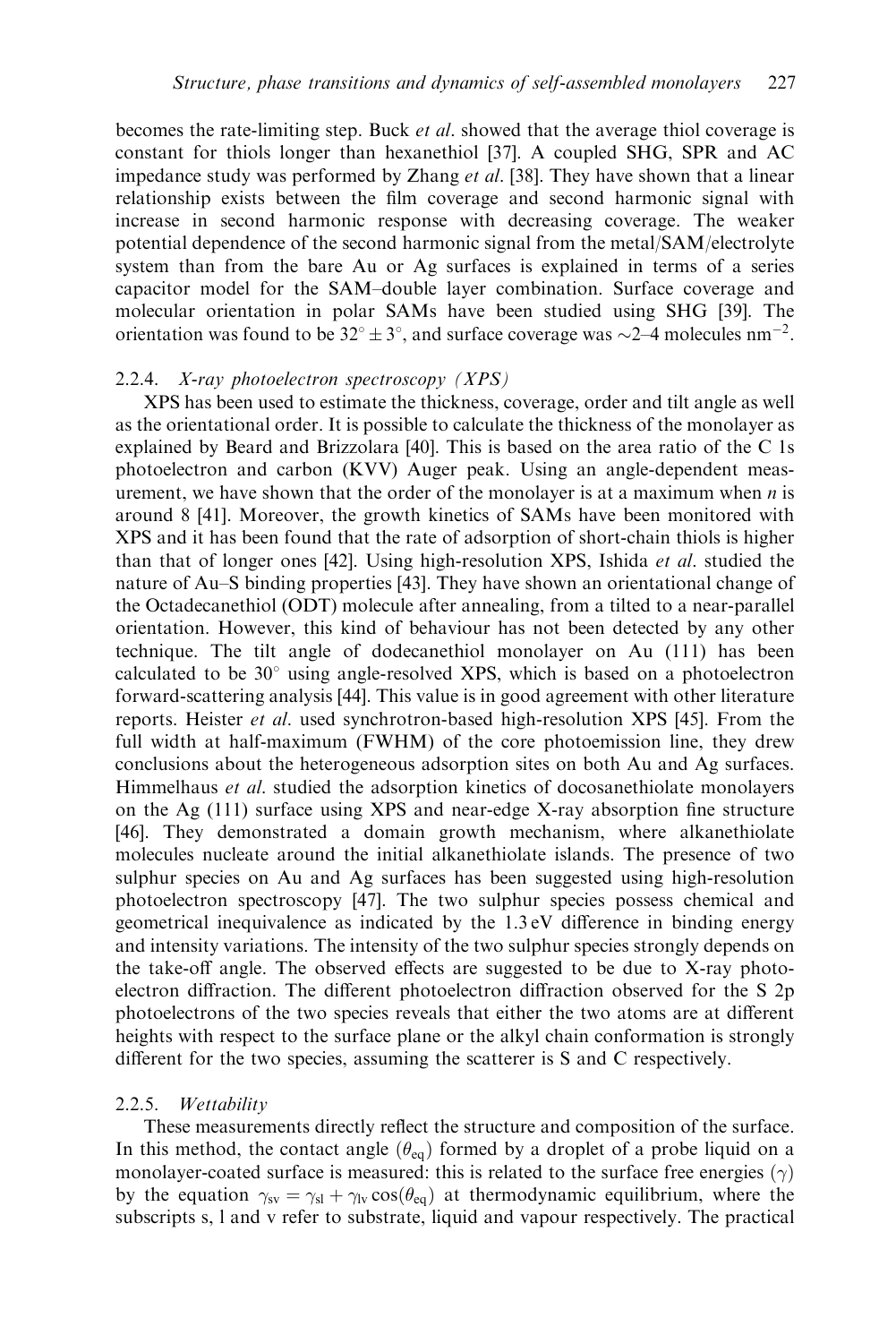inability to attain equilibrium during the measurement causes a hysteresis in the contact angle. The advancing  $(\theta_a)$  and the receding  $(\theta_r)$  contact angles represent the metastable equilibrium states of the probing liquid on low- and high-energy regions of a surface respectively. The hysteresis between  $\theta_a$  and  $\theta_r$  provides a measure of the degree of surface roughness or heterogeneity of the interface [10]. Miller and Abbot explained the increased wettability in the case of shorter-chain alkanethiolates compared with the longer ones [48]. This is because, in shorter-chain monolayers, the van der Waals interactions between the contacting liquid above the monolayer and the underlying gold substrate might be of sufficient strength to reduce the contact angle, thereby increasing the wettability. The influence of lateral van der Waals interaction within the SAMs also should be considered to explain this property. Hysteresis for well-ordered alkyl chain monolayers is around  $10^{\circ}$ , whereas it is around  $30^\circ$  in more disordered monolayers. Thus it serves as a measure for the order of the monolayer on the surface. Laibinis et al. compared the wetting properties of SAMs on Au and Ag [49]. They have shown that the structural difference on the two surfaces does not play a significant role in the wettability and the interfacial composition of SAMs is the primary factor determining the wetting properties.

### 2.2.6. Thermal desorption spectroscopy  $(TDS)$

Various groups have studied the adsorbed states of thiols using TDS. In this method, the behaviour of thiol molecules on gold is studied during the desorption process [50]. Existence of dimer molecules on the surface has been reported by Mohri et al. [51] which is in agreement with the SPR studies of Kajikawa et al. [30]. Using a comprehensive TDS study, Noh et al.  $[52]$  explained the existence of different adsorption sites and showed that dimerization plays a major role in SAM formation and desorption. Kondoh *et al.* examined the surface coverage dependent desorption process of SAMs using STM and TDS [53]. They explained that alkane thiolates in the denser phase (more coverage) desorb as disulphides, whereas the low-density phase desorbs in the form of thiolate radicals. These changes have been explained in terms of molecule–substrate bonding.

# 2.2.7. Microscopy and diffraction

Electron diffraction studies show that the symmetry of the adsorbed sulphur atoms is hexagonal [54, 55]. The distance between the pinning sites is  $5.0 \text{ Å}$  and the available area for each molecule is  $21.4\text{\AA}^2$ . This spacing is close to the spacing between the next nearest gold atoms on the Au (111) surface  $(4.9 \text{ Å})$ . The chains show a tilt of  $30^{\circ}$  with respect to normal [56]. A detailed low-energy electron diffraction (LEED) study has been reported by Balzer *et al.*, where they explained the chain length dependence of the structure of SAMs on Au [57]. Helium diffraction studies suggested that the alkanethiols form a commensurate  $(\sqrt{3} \times \sqrt{3})$ R30<sup>o</sup> overlayer [58]. Dubois et al. used LEED to compare the structure of alkanethiol monolayers on Au (111) and Au (100). They have reconfirmed the  $(\sqrt{3} \times \sqrt{3})$ R30<sup>o</sup> structure on Au (111) while a  $c(2 \times 2)$  structure is observed on Au (100) [56].

AFM and STM are two powerful tools for the characterization of surfaces with atomic-scale resolution [59]. STM images are obtained as a result of electron tunnelling between the tip and the surface and AFM maps the force acting between the tip and the surface. After the invention of AFM, a variety of scanning force microscopy (SFM) techniques have been developed which detect electrostatic,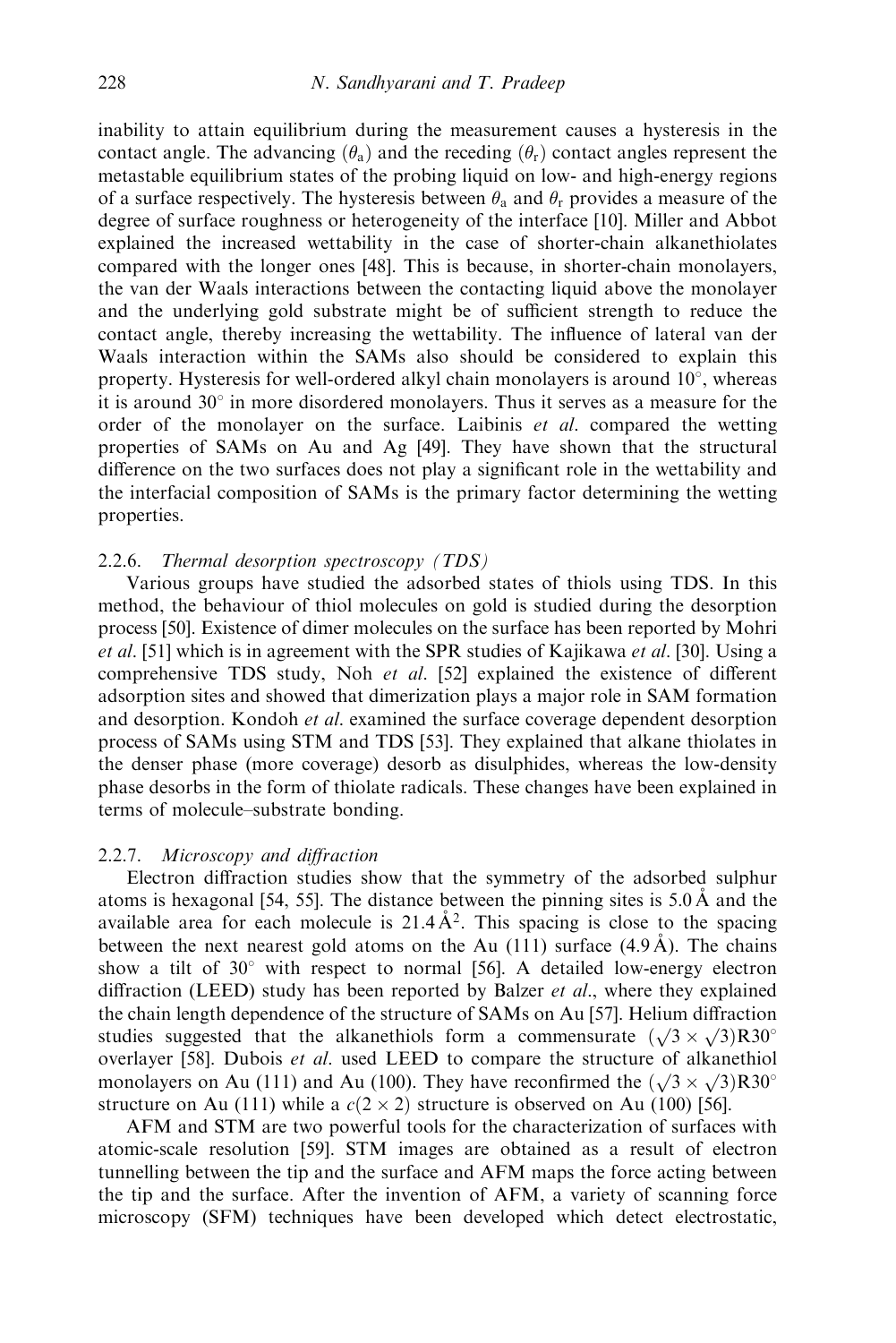

Figure 2. The phases were described as  $\alpha$ ,  $\beta$ ,  $\chi$ ,  $\delta$ ,  $\varepsilon$  and  $\phi$ , where  $\alpha$  is a two-dimensional gas with a low density, and highly mobile molecules,  $\beta$ ,  $\chi$  and  $\delta$  are stripped phases with molecular packing areas of 82.8, 64.8 and 54.0 A<sup>2</sup>/molecule respectively, and  $\varepsilon$  and  $\phi$ phases are the two-dimensional liquid and the upright phases respectively. (From Poirier [66].)

frictional or magnetic forces between the SFM probe and the substrate. In chemical force microscopy, it is possible to obtain valuable information on the chemical specification at the surface using a chemically modified probe tip [60].

STM studies show that the gold–alkanethiolate SAMs have a hexagonal  $(\sqrt{3} \times \sqrt{3})$  R30° structure in which sulphur atoms occupy the 3-fold hollow sites of the Au (111) surface with a lattice constant of  $5 \text{\AA}$  [61]. The adsorption and desorption processes of hexanethiol SAMs on Au(111) were studied with STM [62]. Studies showed the presence of an additional  $c(4 \times 2)$  superlattice structure of the SAMs, and this is attributed to the different adsorption states of thiols such as thiol monomer and dimer. A  $c(4 \times 2)$  superlattice structure has been observed after long exposures. Strong and Whitesides showed that the bonding of the sulphur in alkanethiol is more complicated on Au  $(100)$  than on Au  $(111)$ ; in the former a densely packed  $c(10 \times 10)$  overlayer is formed [54]. An STM study by Poirier reveals a distorted hexagonal arrangement with  $c(2 \times 8)$  unit cell structure for butanethiol SAMs on Au (001) [63]. Schweizer et al. showed the absence of vacancy islands on the Au (100) surface on thiol adsorption [64]. In situ STM helps in studies of the dynamics of SAMs on the surface [65]. Using ultrahigh vacuum (UHV) STM, Poirier revealed the coverage-dependent phases and phase stability of SAMs [66]. It has been shown that the monolayer adopts six discrete structural phases with increase in coverage. At low coverage, alkanethiol exists as a lattice gas, which changes to islands of a commensurate crystalline lattice that grow in equilibrium with the lattice gas until saturation; finally, above saturation coverage of the densest surface, an aligned phase results. These phases are shown in figure 2. Their temperature behaviour will be discussed in the next section. Heinz and Rabe used STM to study the chemisorption of alkanethiolates on Ag (111) and have shown that they form a hexagonal lattice [67]. These thiolates form a  $(\sqrt{7} \times \sqrt{7})$  R10.9° structure on Ag (111) surfaces. Thorough STM investigations of SAMs have been carried out, and the results have been reviewed by Poirier [18].

An AFM study of alkanethiol monolayers revealed their arrangement on gold surfaces [68]. The images show a periodic hexagonal pattern of equivalent spacings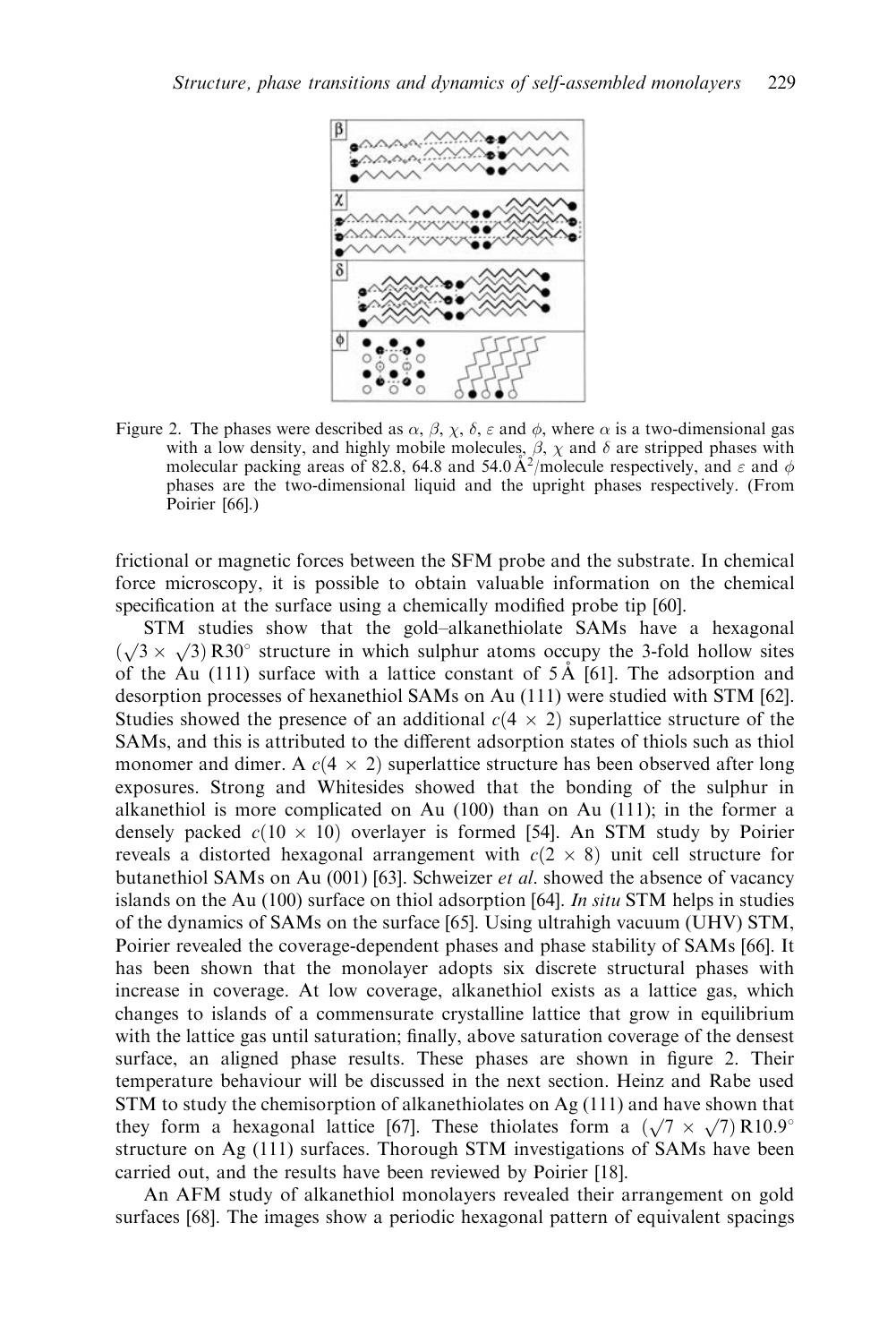with nearest-neighbour distance of  $0.52 \pm 0.03$  nm and next-nearest-neighbour with nearest-heighbour distance of  $0.92 \pm 0.03$  nm and next-heatest-heighbour distance of  $0.90 \pm 0.04$  nm [69, 70]. This agrees with the  $(\sqrt{3} \times \sqrt{3})$  R30° structure reported by Alves and Porter [71]. Tamada et al. [72] observed that the film coverage increased with the immersion time, and a totally covered surface was observed after 3 min of exposure. In situ AFM studies of the desorption of monolayers revealed that the molecules detach from the hole–monolayer boundaries and remain adsorbed in the hole regions at a very low concentration and from there they eventually desorb into the solvent [73]. This is essentially the reverse phenomenon observed for monolayer growth.

A grazing angle X-ray diffraction study by Fenter *et al*. confirms the  $(\sqrt{3} \times \sqrt{3})$ R30 $\degree$  structure [74]. They found that the monolayer has a domain size of  $\sim$ 90 Å (as deposited), while the annealed (at  $363 \text{ K}$ ) one has a domain size of  $1000 \text{ Å}$ , comparable with the substrate domain size. This experiment shows that defects play an important role in the structure of the as-deposited monolayer. They have shown that the top-layer Auatoms are laterally relaxed away from the their bulk lattice and explained the effect of chain length on the tilt structure of the monolayer. A lattice constant of 4.6–4.7 Å is observed for octadecanethiol monolayers on Ag  $(111)$ surfaces [75].

### 2.2.8. Electrochemical studies

Electrochemical techniques such as cyclic voltammetry (CV) and impedance spectroscopy are widely used for SAM studies [76]. Electrochemistry is a useful technique to see the defects in the monolayer. The two kinetics steps in SAM formation and the presence of pin-hole defect free SAMs have been shown by CV studies [77]. Oxidative desorption of short-chain alkanethiols is observed at 1.15 V [78]. Mohtat et al. used CV to study the behaviour of alkanethiols on Ag surfaces [79]. They observed two current peaks in the CV curves which are attributed to the two-step reduction of alkanethiols. They further used chronoamperometric measurements to support the two-step reductive desorption of alkanethiols. Boubour and Lennox have shown that SAMs on Au surfaces act as an ionic insulator up to a critical cathodic potential, and, at higher cathodic potential, they allow ion penetration and this critical potential is a function of chain length of the alkane moiety [80]. Hatchett *et al.* measured the free energy of adsorption of *n*-alkanethiolates at Ag (111) surfaces using CV [81]. The two voltammetric curves during adsorption are attributed to the two distinct steps in the formation. The lowcoverage phase is independent of alkane chain length and the energetics of adsorption is determined by the strength of the Ag–S bond, whereas the other at full monolayer coverage is a function of the alkane chain length where the hydrophobic interactions and intermolecular forces between the alkyl chains dominate. The free energies of adsorption at these two phases have been calculated as  $\Delta G = -22.8 \text{ kcal mol}^{-1}$  and  $\Delta G = -16.6 \text{--} 1.02 n_c \text{ kcal mol}^{-1}$  respectively, where  $n_c$ is the number of carbon atoms.

# 2.3. Vibrational spectroscopy

# 2.3.1. IR spectroscopy

All-trans behaviour of alkyl chains has been confirmed by FTIR studies [82]. IR spectroscopy is a powerful tool for the characterization of SAMs taking advantage of the sensitivity of the vibrational modes to the environment. The spectra of SAMs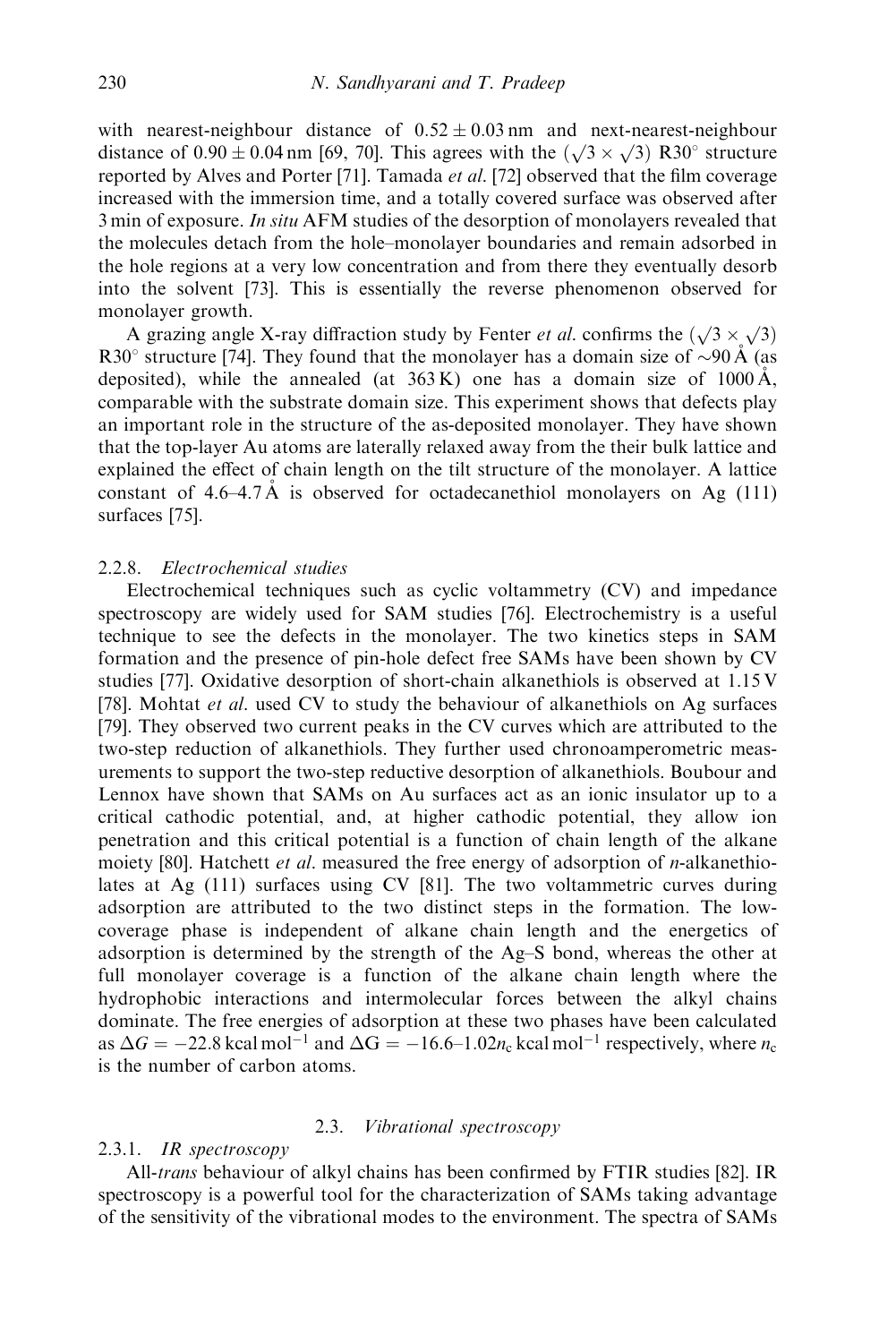are usually obtained in the reflection absorption mode, where the incident light is reflected at an angle of  $80^{\circ}$  (relative to surface normal) to maximize the absorbance by the monolayer [83]. Surface selection rules in IR allow only transition dipoles with a component perpendicular to the surface to be observed. Thus this technique gives information on the structural orientation in addition to the order. IR studies suggest that the monolayers will be well ordered when the number of carbon atoms is around eight. Short-chain alkyl thiols show a 2-D liquid phase at room temperature. This liquid phase has been observed in STM measurements also [84]. The symmetric and asymmetric C–H stretching modes of methyl ( $r^+$  and  $r^-$ ) and methylene ( $d^+$  and  $d^-$ ) groups are indicative of the crystallinity of the sample [85]. In the case of alkanethiol monolayers on a gold surface, the values for the  $d^+$  and  $d^-$  modes (2850 cm<sup>-1</sup> and  $2920 \text{ cm}^{-1}$  respectively) correspond to those of the crystalline alkanes when n is more than 8. This indicates higher order in longer-chain alkanethiols. Methyl modes  $(r^+$  at 2877 cm<sup>-1</sup>, r<sup>-</sup> at 2963 cm<sup>-1</sup>) suggest that orientational freedom exists on the chain termini. It is possible to calculate the tilt angle of the alkyl chain from the  $d^+$ and  $d^-$  modes, and it has been shown that alkyl chains tilt around 30 $\degree$  with respect to the surface normal. It is shown that irrespective of (100) or (111) surface, alkanethiol films form ordered monolayers on Au[56]. Using FTIR external reflection spectroscopy, Terrill *et al.* have shown that the crystallinity of SAMs increases with the immersion time and concentration and becomes a constant in the  $10^{-6}$ – $10^{-2}$  mM concentration range [86]. Laibinis et al. used reflection IR spectroscopy for the characterization of alkanethiol monolayers on coinage metals [83]. They have shown that alkanethiols form an all-trans zigzag arrangement on the Ag (111) surface as in the case of Au  $(111)$ . The difference lies in the tilt angle from the surface. They calculated the tilt angle of the alkanethiols on Ag  $(111)$  as  $12^{\circ}$  and the twist angle to be  $45^{\circ}$  [83].

Because of the low sensitivity as a consequence of the low number density of the molecules on the surface, enhancement of the signal is essential for the proper detection of monolayers. In surface-enhanced IR reflection absorption spectroscopy, an enhanced signal has been used to gain detailed structural information [87–89].

# 2.3.2. Raman scattering

As a result of the rather stringent selection rules of surface Raman scattering [90], it can reveal important structural information. Surface-enhanced Raman spectroscopy (SERS) in spite of being surface sensitive can be applied only to rough surfaces [ 91]. Bryant and Pemberton used SERS for the study of alkanethiols on gold [92]. The study suggested an increased order for long-chain alkanethiol monolayers. We have studied alkanethiol monolayers on polycrystalline gold films [93] and have shown that order of the monolayer is chain length dependent. We observed the kinetic steps in the formation of SAMs, the initial adsorption followed by a slow selfassembly. In both lower and higher homologues, the initial exposure leads to the preferential formation of the gauche form and the trans form begins to gain in intensity quickly. Bryant and Pemberton carried out a comprehensive study on the structure of alkanethiol monolayers on silver surfaces using SERS. They have shown that longer-chain monolayers are highly ordered as in the case of gold surfaces [94]. Lee *et al.* showed the presence of two distinct CS stretching bands of alkanethiolates on the Ag surface, one being favourable at submonolayer coverage and the other at full coverage [95]. These two bands are attributed to the multiple adsorption sites of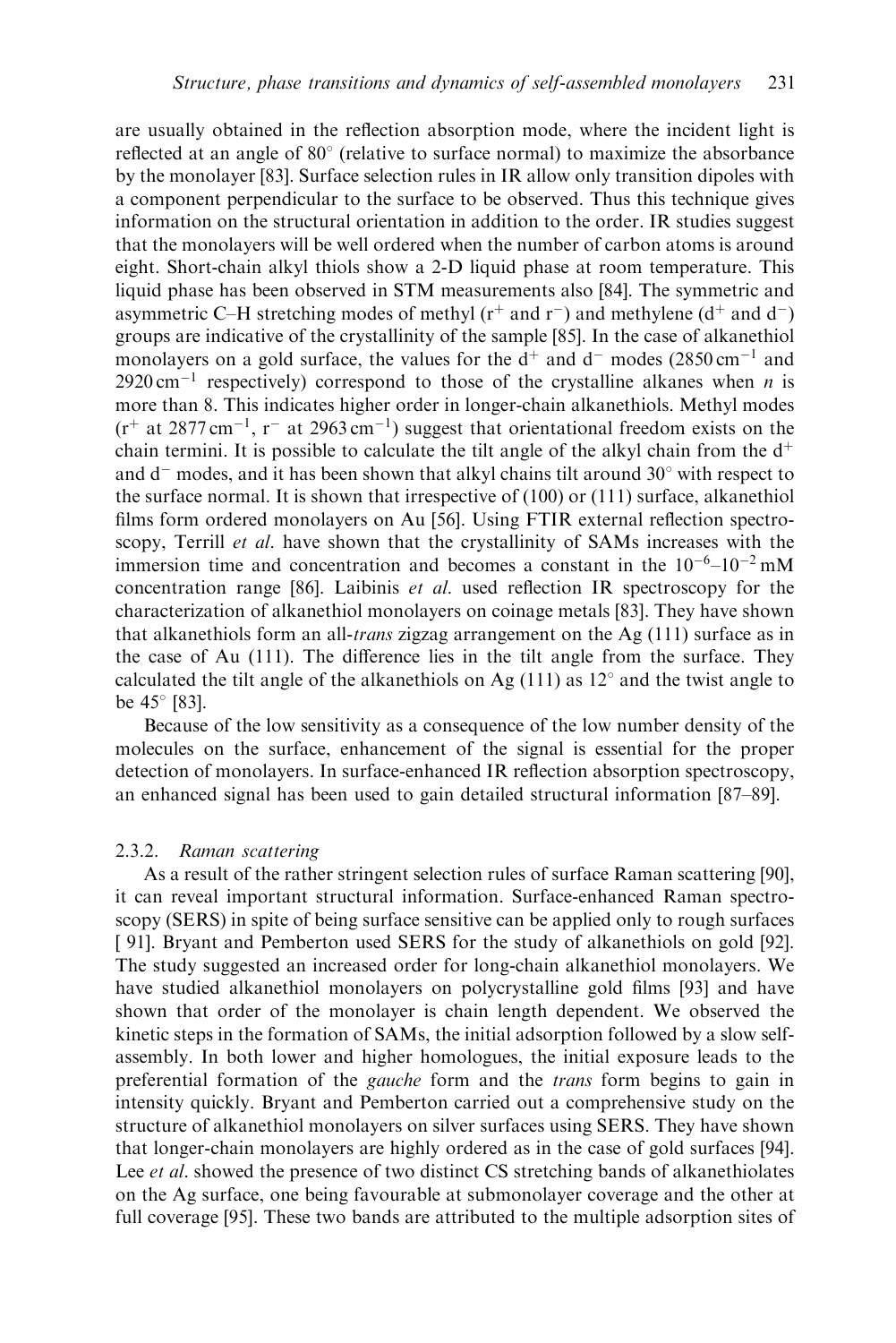the thiolate such as the bridge site or the four-fold site and the on-top site respectively.

# 2.3.3. Sum frequency spectroscopy (SFS)

SFS is non-linear vibrational spectroscopy where the second-order non-linear optical process involved makes it forbidden in isotropic and centrosymmetric media. Since the adsorbed molecules do not possess a centre of symmetry, SFS can provide information about the structure, molecular conformations and orientations on the surface [96]. In SFS two pulsed laser beams at frequencies  $\omega_1$  and  $\omega_2$  are overlapped at the interface. Frequency  $\omega_1$  is usually fixed in the visible region whereas  $\omega_2$  is tunable in the IR region. Light emitted from the surface will be detected and this will be the sum of  $\omega_1$  and  $\omega_2$ . The intensity of the emitted light is resonantly enhanced when  $\omega_2$  matches with the molecular vibration of the adsorbed molecules. The technical aspects of the IR–visible sum frequency generation (SFG) have been reviewed by Himmelahaus and Buck [97]. Himmelhaus et al. used SFS to study the kinetics of alkanethiol SAM formation [98]. They concluded that a three-step kinetics existed: the initial adsorption, slow self-assembly and reorientation of the terminal methyl group. The high sensitivity of SFS allowed them to distinguish the third step. Biphenyl methylene thiol SAMs on gold and silver surfaces has been studied and it has been shown that the gold substrate shows a non-resonant contribution as a function of visible beam wavelength [99]. An SFS study of the solvation of oligo(ethylene glycol) terminated monolayers revealed that the film structure is strongly disturbed by the interaction of liquid with the monolayer [100]. This disordering of monolayers in the presence of a liquid is also reported by another group where they used a poly(ethylene glycol) terminated monolayer [101].

### 2.4. Structure of SAMs: an overall view

Ab initio calculations confirm the  $(\sqrt{3} \times \sqrt{3})$  R30° structure for alkanethiolate SAMs on the Au (111) surface [102]. There are two chemisorption modes present for the thiolates at Au (111) surfaces, one with an Au–S–C bond angle of  $180^\circ$  (sp hybridization), and another with  $\sim 104^\circ$  (sp<sup>3</sup> hybridization). They found that both these are closer in energy and these structures may be present on each domain. Why the surface atom prefers the hollow sites rather than the on-top site or bridging site is an interesting question. Through their calculations Sellers *et al.* [102] suggest this to be because of the combination of both electrostatic effects as well as lateral discrimination. Sulphur atoms bound to the on-top-sites have a net charge of ca.  $-0.7e$ , whereas in the hollow sites it is *ca.*  $-0.4e$ . All-*trans* alkyl chains with a tilt angle of  $30^{\circ}$  have been proposed. Gronbeck *et al.* used density functional theory to obtain the structure, binding energies and the type of bonding present in SAMs of alkanethiol and disulphides on Au surfaces [103]. They showed that disulphides undergo dissociative adsorption and thiols adsorb with the loss of thiolate proton in the form of molecular hydrogen.

Sulphur atoms bond to the three-fold hollow sites on the Au surface and the extremely strong surface bond  $(44 \text{ kcal mol}^{-1})$  contributes to the stability of the SAMs. Several studies exist on the adsorption energetics of SAMs, but all are not completely consistent [104–106]. Electron diffraction and STM measurements reveal that the monolayers form a  $(\sqrt{3} \times \sqrt{3})$  R30° overlayer structure, which is a balance between the S–Au chemisorption and the interaction between the chains. Zarnikov et al. demonstrated that the hybridization and thus the spatial orientation of the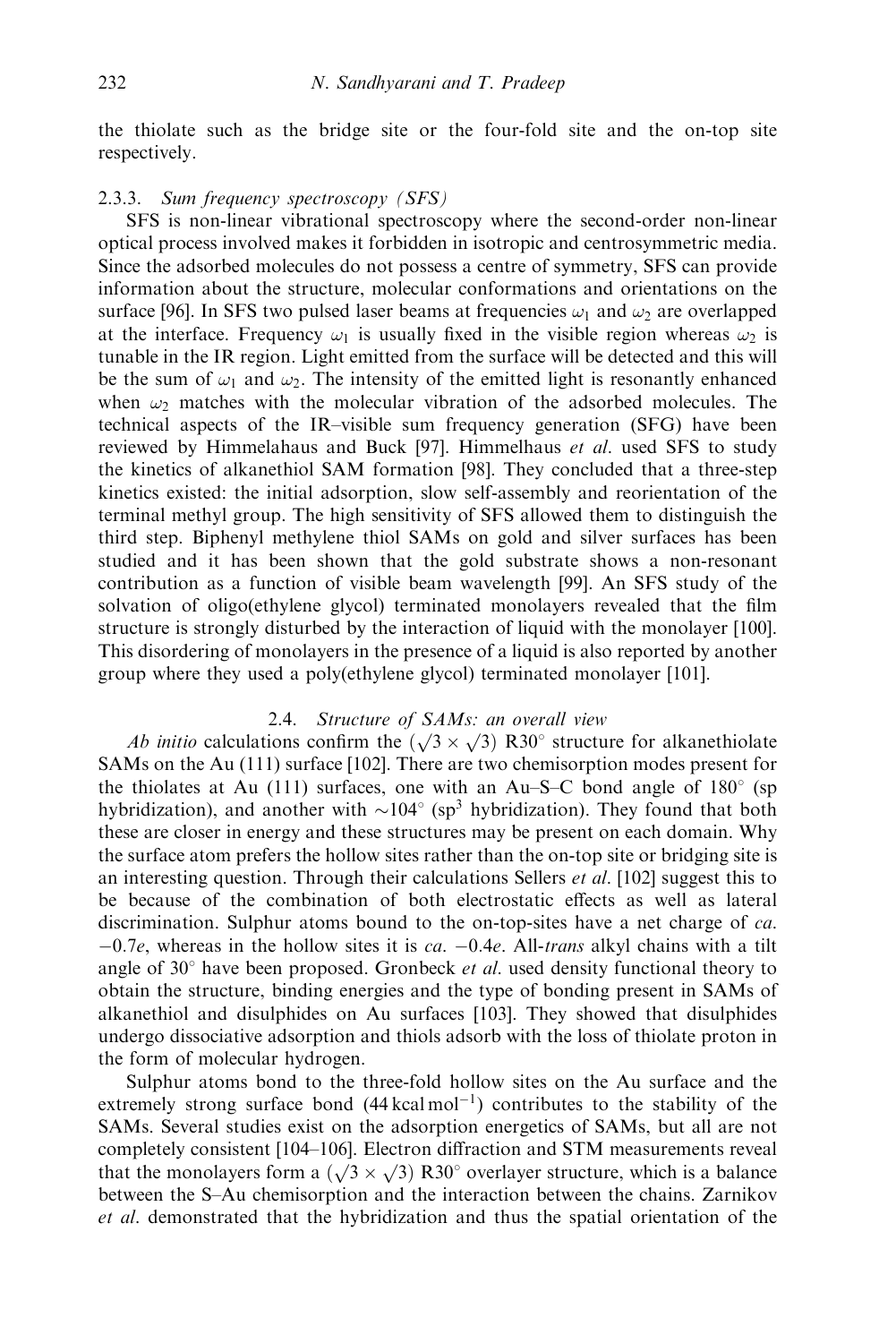

Figure 3. All-*trans* arrangement of alkanethiol monolayer on Au (111) surface. The tilt and twist angles are shown. (From Dubois and Nuzzo [211].)

bonding orbitals of sulphur is the determining factor for the orientation and density of the alkanethiol monolayer rather than the intramolecular interaction [107]. The surface order can extend over hundreds of square nanometres and the symmetry of the sulphur atoms is hexagonal. The distance between the pinning sites is  $4.99 \text{ Å}$ , which is nearly three times the van der Waals diameter of the sulphur atom  $(1.85 \text{ Å})$ . Thus sulphur–sulphur interactions are believed to be minimal. This distance is greater than the distance of closest approach of the alkyl chains  $(4.24 \text{ Å})$ , which makes the monolayer tilt. This tilt angle  $(\alpha)$  is found to be 30° with respect to the surface normal towards the nearest-neighbour direction. Fenter et al. demonstrated a systematic dependence of the tilt structure (tilt angle and tilt direction) on the chain length, explained as being due to the change in intralayer interaction strength [108]. The twist angle  $\beta$  (defines the rotation of the alkyl carbon backbone about the chain axis with respect to the plane defined by the chain axis and the surface normal) for the long-chain alkanethiol is found to be  $\sim$  52°, which implies that Au–S–C bond angle is nearly  $120^{\circ}$ , close to the optimum value for the sp<sup>2</sup>-hybridized sulphur atoms. A schematic side view of a monolayer chain on an Ausurface is presented in figure 3.

### 2.4.1. Initial stages of adsorption

Extensive XPS experiments suggest that chemisorption of alkanethiols on a gold (0) surface yields the gold (1) thiolate  $(R-S^-)$  species, although the mechanism is not clear. The presumed adsorption chemistry is  $R-SH + Au_n^0 \rightarrow RS^- - Au^+ +$  $(1/2)H_2 + Au_{n-1}^0$ . The absence of S–H stretching in the IR spectrum suggests the loss of hydrogen from the thiol. This loss might happen via the reductive elimination reaction of the gold(II) hydride (formed by the oxidative addition of the alkanethiol) or by the elimination of hydrogen as shown above or as water in the presence of an oxidant. However, using electrochemical measurements, Eu and Paik showed that it is not just a simple mechanism, but an electrochemical oxidation route is involved [109]. The formation of alkanethiol SAMs is suggested to involve an anodic reaction,  $RSH + Au \rightarrow RS-Au + H^+ + e^-$ .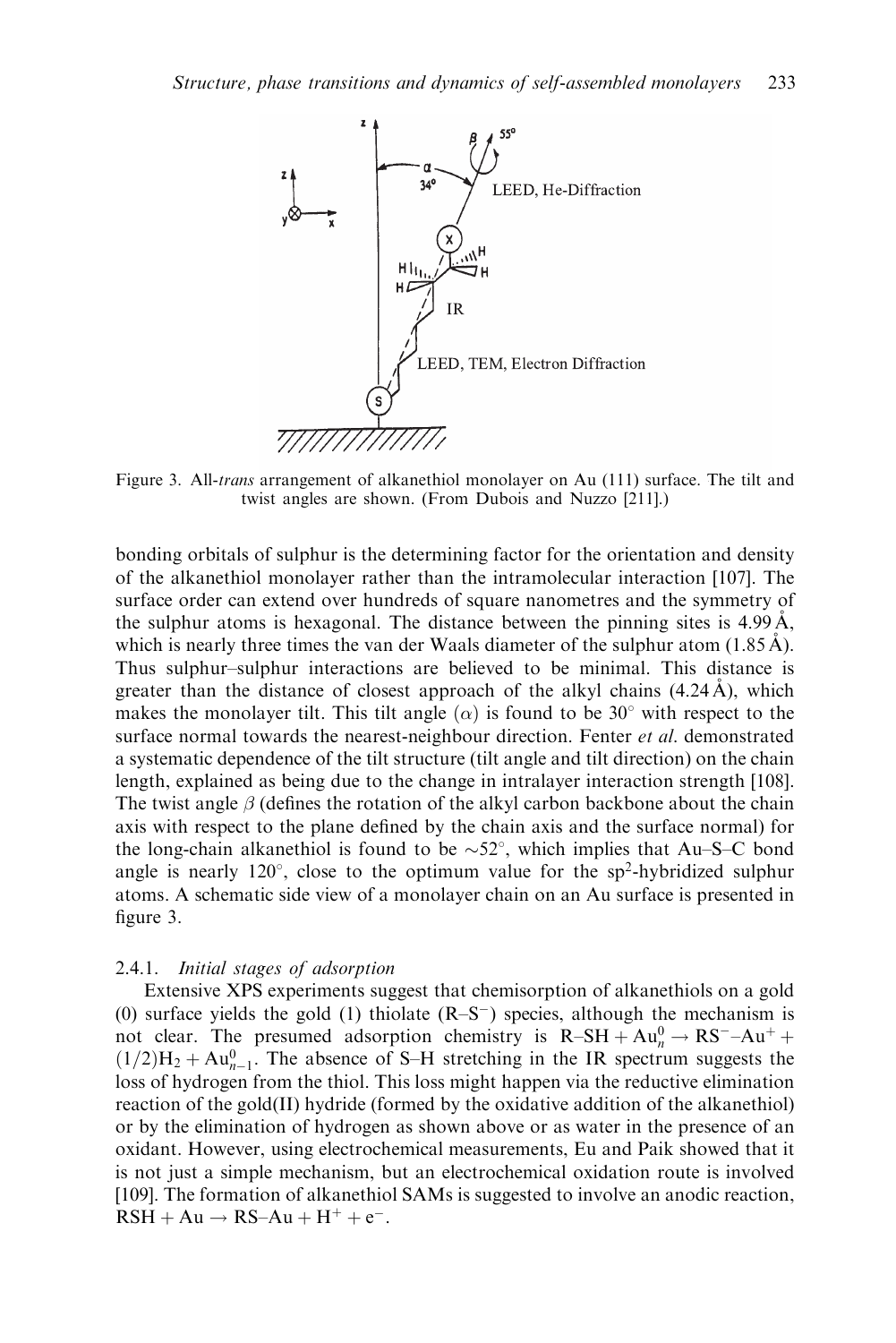We have seen hydrogen evolution during monolayer formation [110]. For this experiment large area gold/silver mirrors were prepared and the mass spectrum of the gases was monitored during thiol adsorption. Experiments were also done with citrate-stabilized gold colloid in water and the citrate cover was exchanged with alkane and aromatic thiols.

# 2.4.2. Growth processes

The growth kinetics of SAMs have been studied using different techniques and it has been shown that growth follows first-order Langmuir adsorption kinetics,  $d\theta/dt = -k(1 - \theta)$ , where  $\theta$  is the fraction of occupied sites, t is the time and k is the rate constant which contains the effects of the flux of thiol molecules to the surface and the sticking coeficient [111]. The sticking probability (the probability of adsorption per molecular collision with the surface) of alkanethiols is found to be increasing from  $10^{-8}$  to  $10^{-6}$  as the alkyl chain length increases from 3 to 19 carbon atoms. The transition state of adsorption is stabilized by  $\sim 0.7 \text{ kJ mol}^{-1}$  per CH<sub>2</sub> group [112]. Biebuyck et al. performed a detailed study of the kinetics of formation of these SAMs [113]. All kinetic studies suggest fast adsorption followed by slow selfassembly. By measuring the coverage, energetics and structure as a function of growth rate and temperature, Schreiber *et al.* gave a quantitative description of the molecular processes involved in the self-assembly process [114]. For this they used vapour-deposited films. They explained that the detailed growth behaviour would depend on variables such as solvent (with or without solvent), molecular rigidity and the surface–head group chemistry. The adsorption kinetics of decanethiol monolayer vapour deposited on the Au surface has been studied using grazing angle incidence [115]. This shows two distinct adsorption mechanisms. One is linear and the second involves an associative mechanism in which the growth rate increases quadratically with the molecular impingement rate.

During the first step of film growth, some molecules adsorb independently and act as nucleation centres for domain growth. Thus, in each domain, each monolayer has the same sulphur adlattice and the same tilt direction. This resulted in the formation of domain boundaries and a domain-like growth of the SAM. STM measurements reveal the existence of hexagonal patterns as well as several variants of  $c(4 \times 2)$  superlattices [116]. This study further showed that the domain boundaries are oriented along the next-nearest-neighbour directions of the sulphur lattice. Various studies suggest that the polymethylene chains are fully extended, tilted with respect to the surface normal, and are in nearly all-*trans* configuration. With increasing chain length of the adsorbed thiol, the thickness increases linearly. For shorter chain length, a liquid-like behaviour is observed at room temperature. This is because of the decreased van der Waals interaction in the short-chain thiols. It has been shown that vacancy islands (holes) are being generated during the self-assembly process [117] and this can be healed out by thermal annealing at 350 K [118].

It is known that the silver surface is more highly susceptible to oxidation than gold. In most of cases, silver forms an oxide layer prior to SAM formation and the silver oxide layer reacts with the adsorbate. Thus the chemistry during adsorption may be different to that on gold. The absence of silver oxide in SAMs indicates that the oxide must be replaced by thiols or it undergoes reduction. Because of its susceptibility to oxidation, special care has to taken with the preparation of monolayers.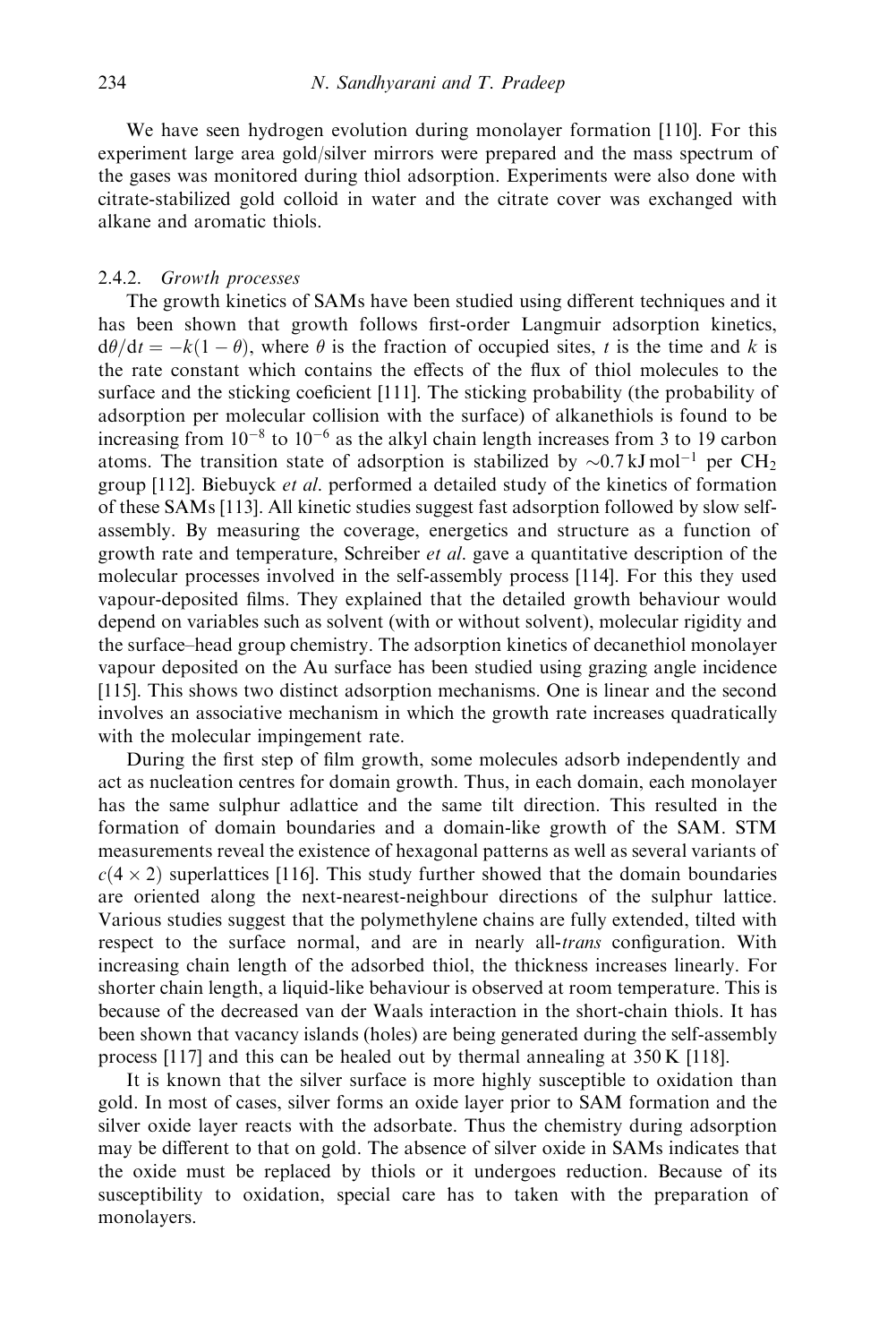### 2.4.3. Structure of monolayers on silver

Alkanethiols on Ag (111) form a  $(\sqrt{7} \times \sqrt{7})$  R10.9° structure with an S–S distance of  $4.41 \text{ Å}$ . Because of this shorter S–S distance, alkanethiols on Ag are more densely packed. As a result of the difference in the amount of oxides present on the surface, different reports exist on the tilt of the alkyl chains on Ag (111) surfaces; however, the orientation has been proved to be almost perpendicular to the surface on clean Ag (111) surfaces [119]. It has been shown that the  $(\sqrt{7} \times \sqrt{7})$  R10.9<sup>o</sup> structure observed in the short-chain alkanethiols cannot be extended to the longchain alkanethiolates because of the larger interchain van der Waals interaction [17]. The suggested mechanism for the formation of alkanethiolate SAMs on the Ag (111) surface is the initial formation of the  $(\sqrt{7} \times \sqrt{7})$  R10.9° structure and its distortion on saturation coverage due to the increase in van der Waals interaction. The packing observed in alkanethiols on the Ag (111) surface is close to the effective packing of the alkyl chain. This results in the near-perpendicular orientation of molecules on the surface. In the case of Au (111), the alkyl chain is tilted  $30^{\circ}$  from the surface normal to decrease the lattice energy. The difference in orientation is mainly due to the interchain van der Waals interaction. A recent review by Zharnikov and Grunze explains the difference and similarity of the behaviour of alkanethiols on Au and Ag surfaces [120]. They demonstrated that the decisive factor for the structure and bonding in these systems is the head group–substrate interaction. Using different spectroscopic studies of alkanethiols, fluorocarbon thiols and aromatic thiols, they showed that a significant driving force exists to enable  $sp<sup>3</sup>$  and sp hybridization of sulphur head groups on gold and silver surfaces respectively.

# 2.5. Stability of the monolayer

It is shown that alkanethiol SAMs are stable in air at room temperature, whereas they undergo oxidation in presence of ozone as revealed by Schoenfisch and Pemberton [121]. Zhang et al. have shown that ultraviolet (UV) irradiation also results in the formation of sulphonates on the surface, the oxidation product of the sulphur end of the thiol [122]. The extent of oxidation is dependent on the alkane chain length, the shorter-chain alkanethiols being oxidized more rapidly. This is because diffusion of ozone is slower in the longer-chain thiols than in the shorterchain thiols.

Calculations defining the optimum structure of SAMs show that the molecules begin to rotate and the gauche defects increase as temperature increases. In the next section we will review the phase transitions of 2D monolayers as a function of temperature.

### 2.6. Phase transitions

Conformational transitions play a major role in the temperature-dependent phase behaviour and dynamics of molecular thin films. The importance of such distinct phases in the surfactancy, wetting, etc. properties shows the need to understand the microscopic characteristics of such phenomena in detail [123]. Only a limited number of studies have addressed the issue of phase transitions of alkanethiol monolayers on Au surfaces. Recent investigations have shown that heating induces changes in the vibrational, conformational and positional order parameters. These studies show that vibrational spectroscopic measurements are sensitive to the conformational order, and on the other hand diffraction and scanning probe measurements are sensitive to the spatial position of the molecule.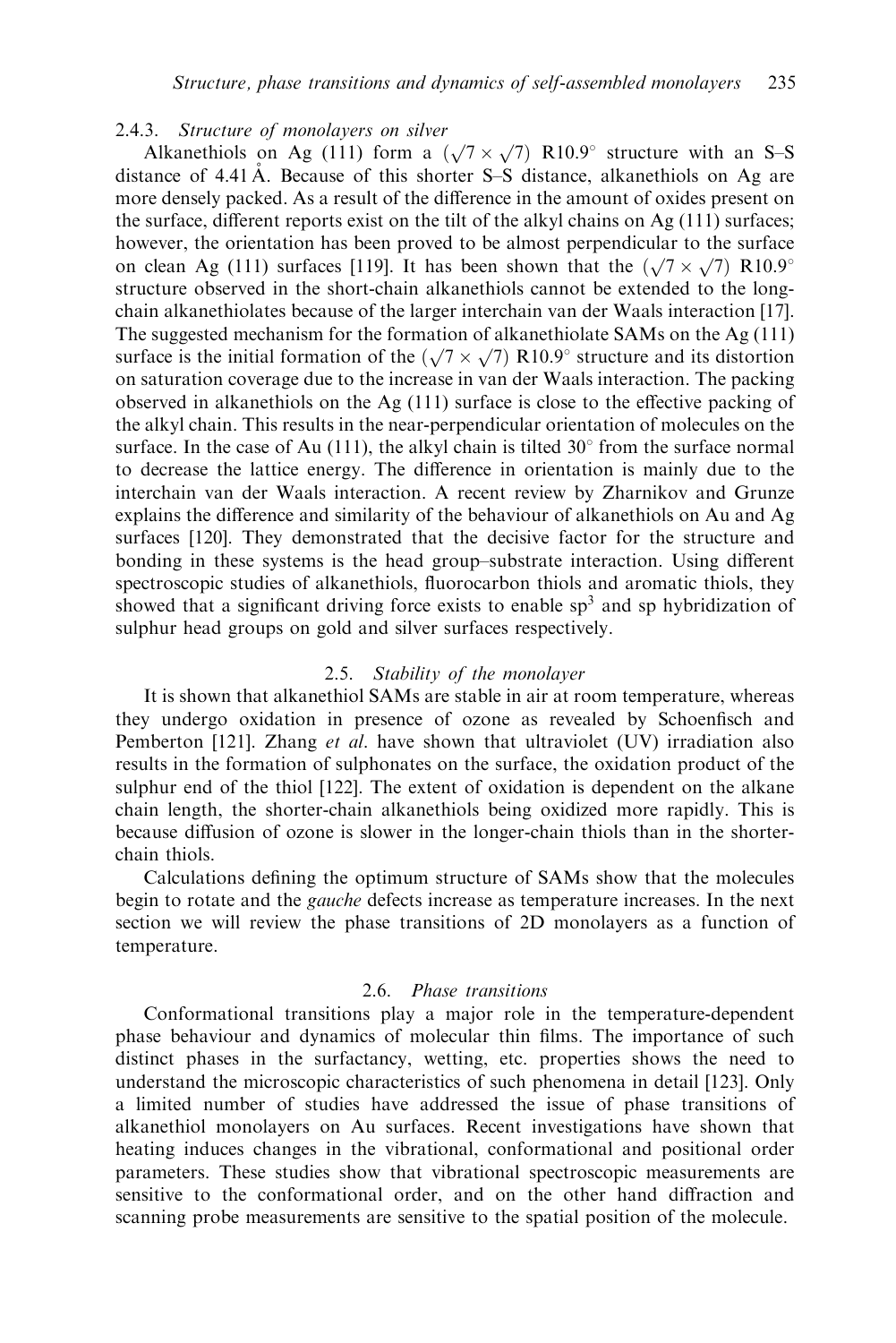We shall look through some of the most prominent studies dealing with the phase transitions in the following sections. Each of these has been grouped under the technique used.

### 2.6.1. Helium diffraction

During low-energy helium diffraction experiments with alkyl thiol monolayers on gold, Chidsey et al. [124] found that the diffraction peaks gradually lose intensity as the surface temperature is raised and they disappear around  $100 \text{ K}$ ; the specular peak itself disappears at 300 K. They attributed this to the thermal motion of the CH<sub>3</sub> group located at the surface. This has been further confirmed by Camillone et al. [125] who suggested an increase in thermal motion with increase in temperature. This finding is consistent with the experiment by Nuzzo *et al.* [126] who used IR spectroscopy to show that alkyl chains undergo a phase transition, below 300 K, from an ordered phase to another ordered phase, where the transition temperature is chain length dependent.

# 2.6.2. Molecular dynamics (MD)

MD simulations suggest a sudden increase in rotational disorder at 200 K along with the onset of conformational disorder as temperature increases [127]. Direct experimental evidence for such a transition is still lacking; however, IR data show a two-sublattice low-temperature structure below 220 K. This simulation suggests a correlation between the rotator phase transition and the appearance of the conformations arising indirectly via the softening of torsional potential and enhanced flexibility of the chain backbone. As the temperature increases, a second transition occurs, the unlocking of the direction of tilting between 250 and 300 K. The tilt direction is locked in the nearest-neighbour direction below 250 K and fluctuates between nearest-neighbour and next-nearest-neighbour directions above 300 K. The tilt angle of the chains continues to decrease with temperature until, above  $T \sim 450$  K, the system no longer has a collective tilt. At this temperature, the molecules are freely rotating and have a high density of conformational disorder, and they are distributed uniformly throughout the chain. An MD study by Mar and Klein [128] using an all-atom model re-established the rotator phase and the hightemperature phase transition. This study shows a herringbone structure (two chains per unit cell) at low temperature, which is contradictory to the experimental observation of the four chains per unit cell structure. Hautman et al. suggested large amplitude librations and rotational jumps about the molecular axis at 300 K, rather than free rotation [129], through their MD simulations. Using a Monte Carlo technique, Taut et al. [130] showed the 2D melting and a solid-state phase transition. Both of the low-temperature order–disorder transformations have been observed in an MD simulation by Bhatia and Garrison [131]. They proposed a mechanism for the higher-temperature melting transformation, which involves a gradual increase of 5–7 dislocation pairs and consequently non-six-fold coordinated atoms. This induces untilting and the introduction of a large number of *gauche* defects. Using Morse and Lennard-Jones potentials, Sadreev and Sukhinin calculated the  $P-T$  diagram of SAMs [132]. They claimed that three phase transitions are present in SAMs and all of them are first order.

# 2.6.3. IR and Raman spectroscopy

The nature of alkyl chain phase transitions has been investigated using IR spectroscopy. In IR, the degree of disorder is measured on the basis of the position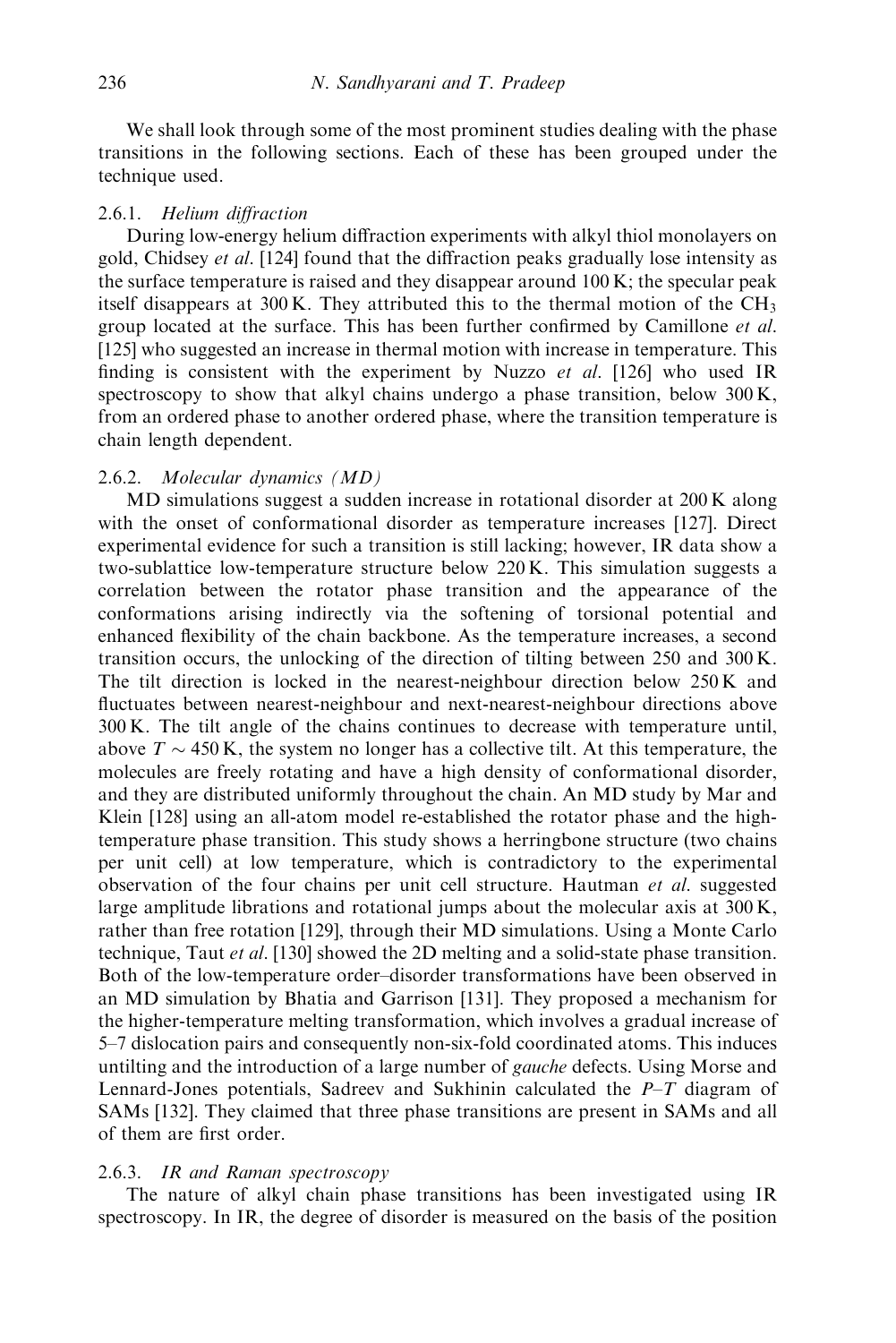of the methylene-stretching mode and this is the most sensitive measurement of conformational disorder. IR investigations suggest that gauche conformations are concentrated at the chain termini and decreases with decreasing surface temperature [133]. Comparing the influence of temperature on the methyl and methylene modes, Dubois et al. [133] showed that the *gauche* defects are concentrated at the chain termini and, as the temperature is raised, the methyl group melts first and progresses towards the surface methylenes. Nuzzo *et al.* [126] observed that the monolayers are more ordered at 80 K. The conformation of the molecules is more all-*trans* and two alkyl chains per unit cell are observed. In these experiments, a peak assigned to the methylene group asymmetric scissoring motion is observed to split into two as the temperature is lowered from room temperature. However, IR evidence for the orientational phase transition has not been observed in low-temperature diffraction experiments.

Reflection absorption IR spectroscopy (RAIRS) investigations at near-grazing incidence show a phase transition from a crystalline state to a liquid-like state at around 350 K [134]. The upward shift of peak frequency and decrease in intensity as well as increase in the peak width are indications of this phase transition. This solid– liquid phase transition is gradual and irreversible, unlike in lipid bilayers. The coexistence of both the liquid-like and the polycrystalline states in a wide temperature range is possible in these SAMs. The increase in frequency is attributed to the appearance of *gauche* conformational defects throughout the chain. Internal kink defects, which are stable conformations above  $350 K$ , are present even when the sample is cooled down. The chain entanglement and strong interaction of the sulphur with the substrate prevent the quick return of the chain to its thermodynamically equilibrium state.

A two-step phase transition has been observed in RAIRS experiments on a series of alkanethiol SAMs [135]. A reversible structural change, that results from the untilting of the alkyl chain, is observed around  $320 \text{ K}$ , whereas a complete irreversible transition is observed above 350 K. This irreversible transition is due to the increase in the conformational disorder throughout the chain. Variation of the integrated intensity as a function of temperature is indicative of two phase transitions. An initial decrease in intensity is observed, followed by an increase around 350 K. The initial decrease is attributed to the change in the average tilt angle of the alkyl chain. Why the untilting occurs on heating is an interesting question. This can be explained as follows. Alkyl chains are tilted to increase the threedimensional density of the monolayer. On heating, the vibrational motion must be accommodated by a decrease in the density of the alkyl chain. This happens through the untilting of the alkyl chain. Because of the surface selection rules of IR, RAIRS is the most sensitive tool to identify this change. Surface selection rules suggest that only vibrational modes whose components are perpendicular to the surface will be observed. Thus the variation of intensity in RAIRS can be explained as due to the variation in the tilt angle. This confirms the high sensitivity of IR to changes in the tilt angle. This variation is in accordance with the MD simulation for a  $C_{13}$  thiolate SAM, which suggests that the chains gradually untilt as the temperature is raised from 40 to 375 K, with the average tilt angle varying from  $35^{\circ}$  to  $24^{\circ}$  to the surface normal. The increase in intensity after 350 K is attributed to the formation of conformational disorder in the chains, leading to a random orientation of the methylene groups, which are perpendicular to the surface. In addition to the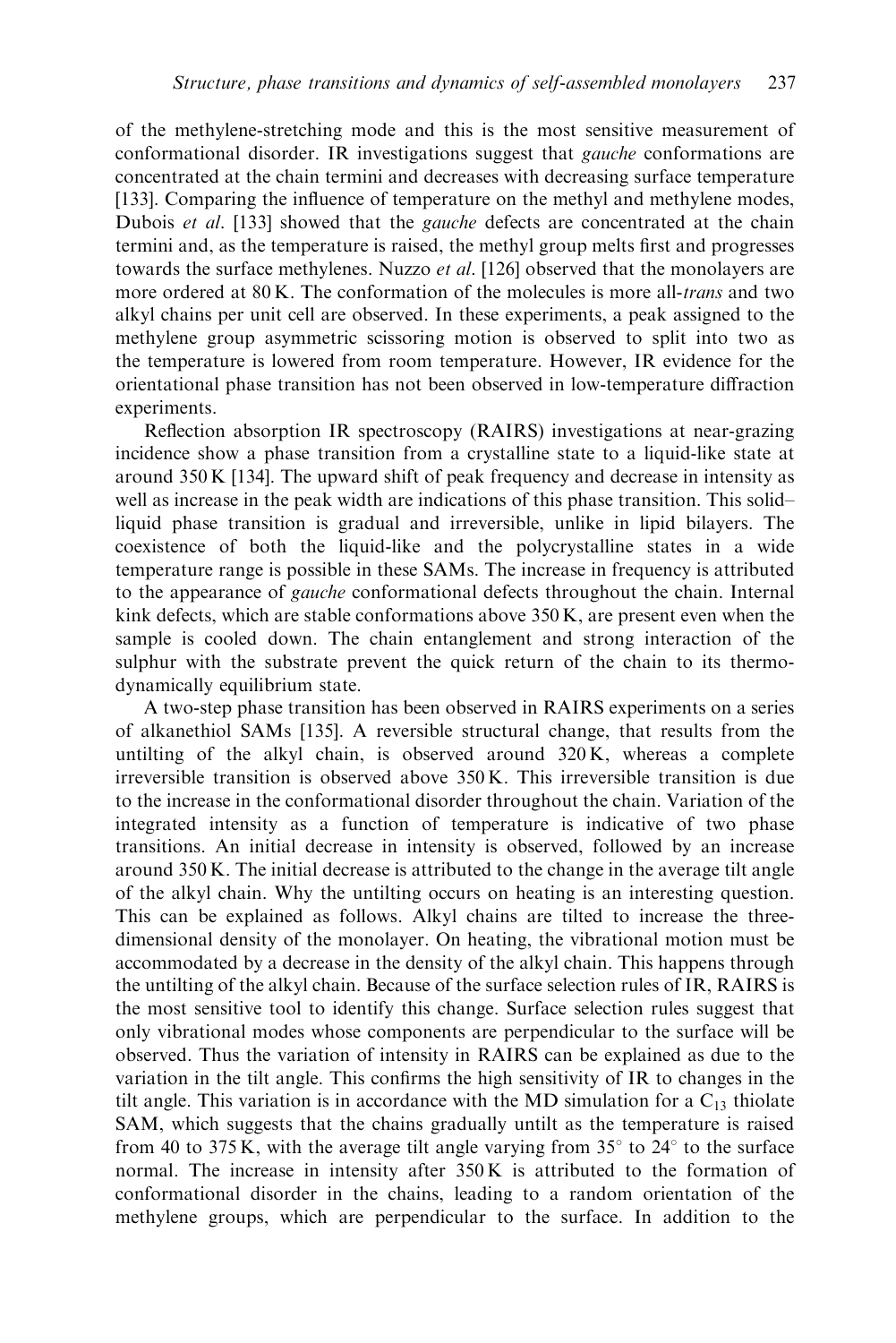integrated intensity, an upward shift of the frequency also occurs as a result of conformational disorder.

There are fewer phase transition studies of alkanethiols on Ag surfaces. Bensebaa et al. used silver alkanethiolate layered materials for the phase transition studies [136]. They have shown that the alkanethiols undergo a melting transition at higher temperature as in the case of Au SAMs. We have shown that octadecanethiolate layered materials show melting at  $400 \text{ K}$ , much higher than the phase transition temperature on the planar surface [137]. This is attributed to the increase in van der Waals interaction as a result of the interdigitation of the alkyl chain from the neighbouring layer. Voicu *et al.* used specifically deuterated silver octadecanethiolate layered material and studied its phase transition behaviour using differential scanning calorimetry (DSC), variable temperature IR and variable temperature nuclear magnetic resonance (NMR) spectroscopies [138]. They too found a melting transition at 403 K and attributed it to the increase in gauche population. Their study shows that the  $C_1$  atom (closest to the substrate) experiences a more restricted motion. The phase behaviour of silver stearate was investigated by temperaturedependent diffuse reflectance IR Fourier transform spectroscopy [139]. Two step phase transitions were explained, the first one at 390–420 K, due to the formation of gauche conformers, and the second at 520–550 K, where decomposition of silver stearate leads to the formation of nanoparticles.

Raman spectroscopy is particularly useful in understanding the conformational order of the C–S mode. In our SERS investigations of SAMs, we observed the solid– liquid phase transition before desorption of the monolayer [93]. As the temperature increased, the intensity of all the peaks decreased; this is particularly visible in the  $\nu(C-C)<sub>T</sub>$  and  $\nu(C-S)<sub>T</sub>$  modes. We observed an increase in *gauche* conformations with temperature.

The SERS study of Teuscher *et al.* confirms the presence of two transitions [140]. An upward shift of the methylene stretching bands near 318 K indicates the increased conformational disorder and/or lateral movement of the alkanethiol. The absence of changes in the  $\nu$ (C–C) and  $\nu$ (C–S) bands suggests that this transition is only on the topmost portion of the monolayer. When the temperature is increased to 343 K, the gauche conformers closer to the surface begin to manifest. Moreover, the appearance of the 1080 cm<sup>-1</sup> band, assigned to the  $\nu$ (C-C)<sub>G</sub> vibration, shows an increase in the concentration of gauche conformers. This is attributed to the melt transition from the solid to the liquid-like behaviour. One important point they noticed here is that the melt phase of the SAMs is more ordered than the bulk thiol. This is attributed to the partial covalent character of the sulphur–gold bond, which constraints the sulphur only lateral motion, in turn limiting the conformational degrees of freedom of the alkane chains closer to the surface.

The MD simulations as well as IR studies confirm two phase transitions in the monolayers. The second phase transition has been proved by various experimental techniques. Fenter and coworkers performed a grazing-incidence X-ray diffraction study as a function of both chain length and temperature [74]. They showed different phases on the basis of tilt direction and constructed an  $(n, T)$  phase diagram. The phase transitions are dependent on chain length as well as temperature. As the temperature increased to 343 K, a melting transition is observed in long-chain thiols with the coexistence of both solid and liquid phase at temperatures in the range 323– 343 K. This transition involves a change in the thiolate packing from a hexagonal,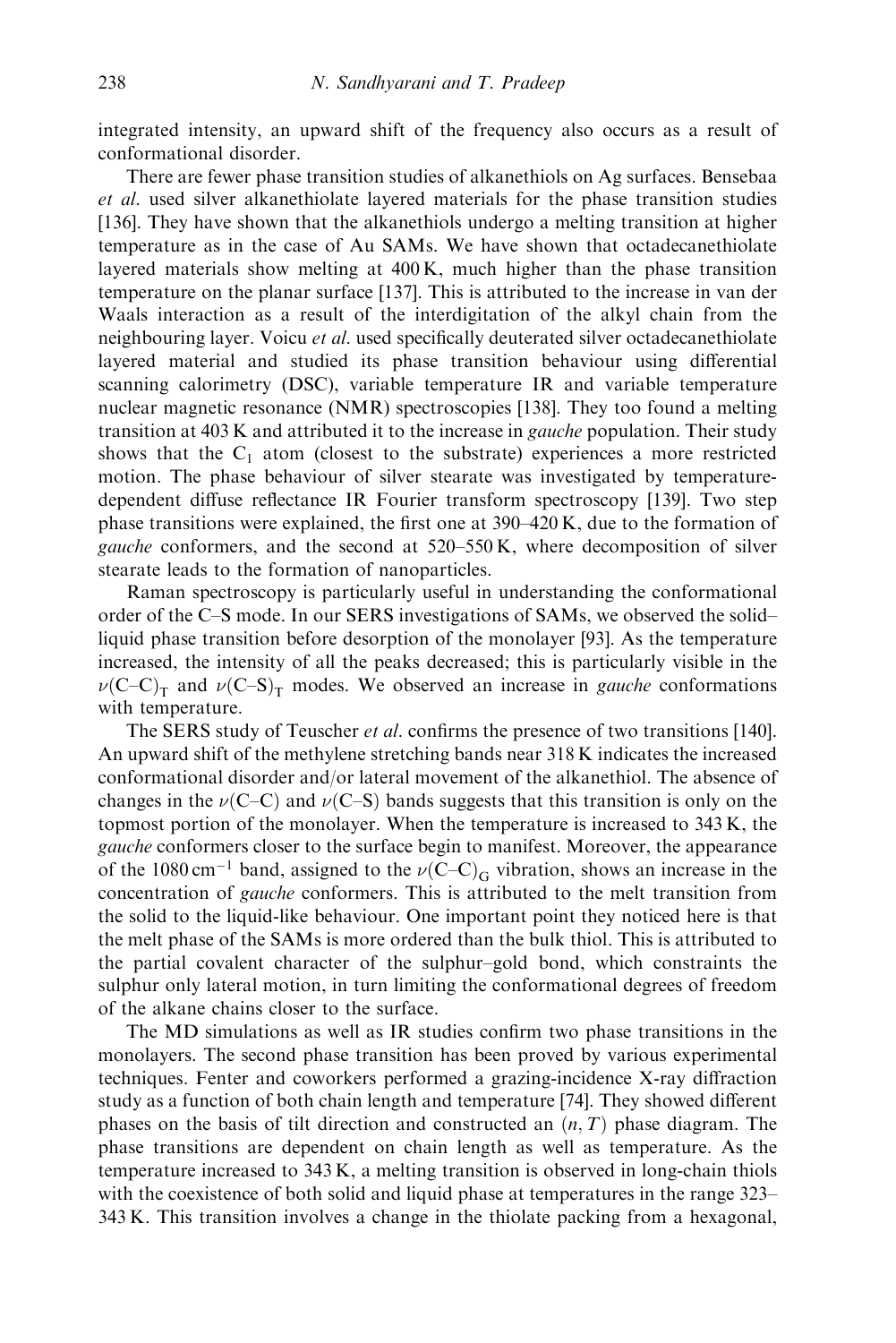two-dimensional structure that is commensurate with the Au (111) substrate to one that is incommensurate.

### 2.6.4. Electrochemical and electrical properties

Byloos et al. studied the temperature-dependent behaviour of the reductive desorption and oxidative adsorption of SAMs using CV [141]. They have shown that the two peaks present at low temperature merge into a single peak with increase in temperature during the reduction of the hexadecanethiol monolayer. Similarly, three peaks in the oxidation present at low temperature change to one peak at higher temperature. Using in situ vibrational spectroscopy they confirmed that this behaviour is due to phase transitions of the monolayer. The electrochemical studies carried out by Badia et al. confirm the order–disorder transitions in SAMs [142]. They too found a chain length dependence of melting temperature; the values vary between 313 and 338 K.

Recently AC impedance spectroscopy has been used to probe the temperaturedependent phase transition of the SAMs on a gold surface [143]. This technique involves the measurement of the frequency dispersion of the impedance or admittance of a system. It was observed that the activation resistance decreases above the phase transition temperature. This is attributed to the loss of order in the monolayer at higher temperature that results in an increase in permeability of the monolayer towards the redox probe and electrolyte and thereby decreases the resistance. It was further shown that the mass transport properties of the two phases are different, which supports the transition from an ordered impermeable phase to a disordered permeable phase. Recently the solid–liquid phase transition has been observed in an in-plane resistance measurement of the SAMs on a gold surface [144]. Here the observed increase in the slope of the resistance versus temperature plot is attributed to the phase transition.

### 2.6.5. Contact angle

In an earlier study Evans et al. found that the contact angle varies as a function of both chain length and temperature [145]. A fast increase in advancing contact angle is observed for the  $C_{11}$  monolayer at 298 K, and a gradual change followed by a sudden change at 323 K is observed for the  $C_{21}$  monolayer. This is attributed to the surface reorganization, which is the result of *trans–gauche* isomerization of the chain termini, and corresponds to the previous MD simulations as well as IR studies.

### 2.6.6. Microscopy

STM investigations suggest the existence of thermal motion for the alkyl thiol monolayers around 350 K, which in turn results in mobility for the topmost layer of the gold surface [146]. This mobility results in bigger holes or vacancy islands with triangular equilibrium shape. On extensive annealing at  $350 \text{ K}$ , the vacancy islands are annihilated at pre-existing substrate steps, leaving flat defect-free SAMs. The slow evaporation rate compared with the lateral mobility of the molecule allows the film to adopt new stable structures for each reduced coverage. This is in agreement with the increase in intensity of the peaks in IR investigations [135]. At still higher temperatures, the order of the film collapses and it begins to desorb from the surface. Delamarche *et al.* [147] showed that an increase in temperature increases the tilt, which in turn reduces the effective thickness of the monolayer, and thereby generates depressions in the STM profile. Whereas MD simulations and IR investigations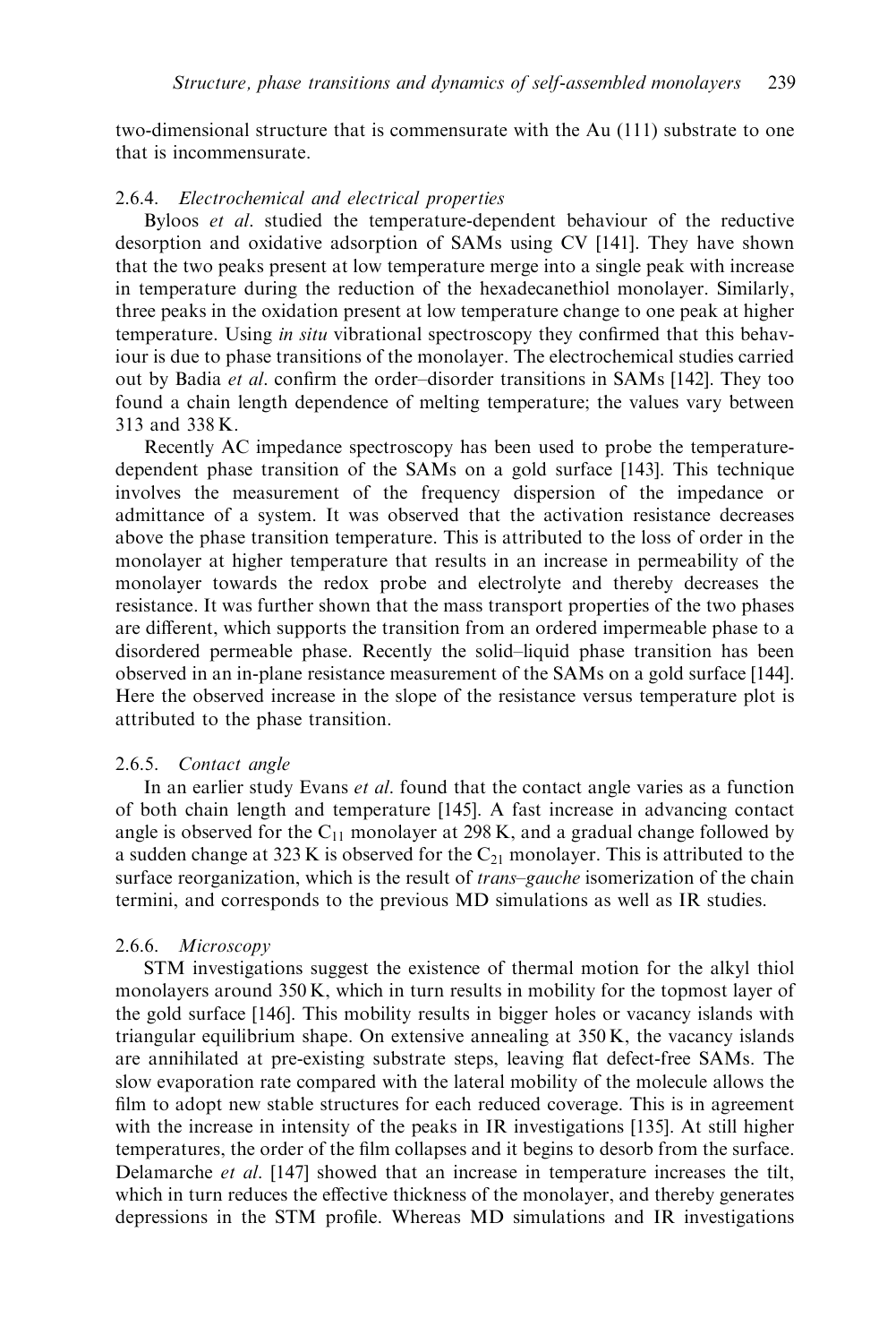suggest a decrease in tilt angle with increase in temperature, this group suggests an increase in tilt angle. They further used XPS and contact angle measurements to get the structural information of SAMs at different temperatures. From the increase in oxygen intensity as a function of temperature, oxidation of alkyl thiols to alkyl sulphonates prior to desorption has been suggested. It is to be noted that no other reports exist on the formation of sulphonates before desorption of the monolayer. The hysteresis between advancing and receding contact angles in contact angle microscopy is a measure of the surface homogeneity and order. An increase in hysteresis with temperature is reported, which reveals a severe decrease of surface order.

Poirier et al. proposed a two-dimensional phase diagram using variable temperature UHV STM [148]. They determined the phase stability of the decanethiol monolayer as a function of temperature and they showed that at a temperature of 300 K three phases,  $\delta$ ,  $\varepsilon$  and  $\phi$ , coexist, at a still higher temperature (306 K)  $\chi$ ,  $\delta$ and  $\varepsilon$  phases are present, these phases change to  $\chi$ ,  $\varepsilon$  and  $\beta$  at 308 K and finally, at 328 K,  $\epsilon$ ,  $\beta$  and  $\alpha$  phases are present. The nature of these phases has been explained in figure 2.

# 2.6.7. Thickness shear mode (TSM)

Teuscher et al. used a TSM device and SERS to characterize the phase transitions in SAMs [140]. The sensitivity of TSM to both mass and viscous loading makes it ideal for characterizing changes in the structure. It is possible to understand the nature of phase transitions of SAMs by measuring the resonance frequency and impedance. The increase in resonance frequency  $(\Delta f)$  at higher temperature  $(\sim$ 343 K) shows a monolayer-induced restructuring of the gold surface, which has been confirmed using conductance measurements using the oscillator at resonance. This is in agreement with the earlier STM investigations. A sudden decrease in conductance is observed at 333 K in the case of a well-ordered monolayer. This is attributed to order–disorder transitions. It has been well established that annealing results in a greater order in the monolayer structure. Conductance measurement shows a two-step transition, the first one being at 315 K and the second at 340 K. Mass spectrometric and SERS measurements confirm the absence of any oxidation product at these temperatures, suggesting that thermal disordering starts at 313– 318 K. These monolayers show the conductance minimum at 333 K, above the melting point of the thiol. Thus these two transitions are attributed to a rotator-like transition and a melt-like transition. This is the first experimental evidence for the rotator-like transition; however, a two-step transition is observed in the IR investigation [133], explained as due to the untilting of the alkyl chain and a meltlike transition respectively for first and second steps.

# 2.7. What do we know about phase transitions of planar monolayers?

Various experiments suggest that SAMs are more ordered at very low temperature ( $\sim$ 200 K). As temperature increases, alkyl chains undergo a transition from an ordered phase to another ordered phase at around 300 K. At this temperature, gauche defects are concentrated at the chain termini. A further increase in temperature to 318 K causes untilting of the alkyl chain. A rotator phase also has been observed at this temperature. Thermal motion of the alkyl chain causes the movement of the topmost layer of surface gold atoms. This results in the formation of vacancy islands and an ordered SAM at a reduced coverage. At still higher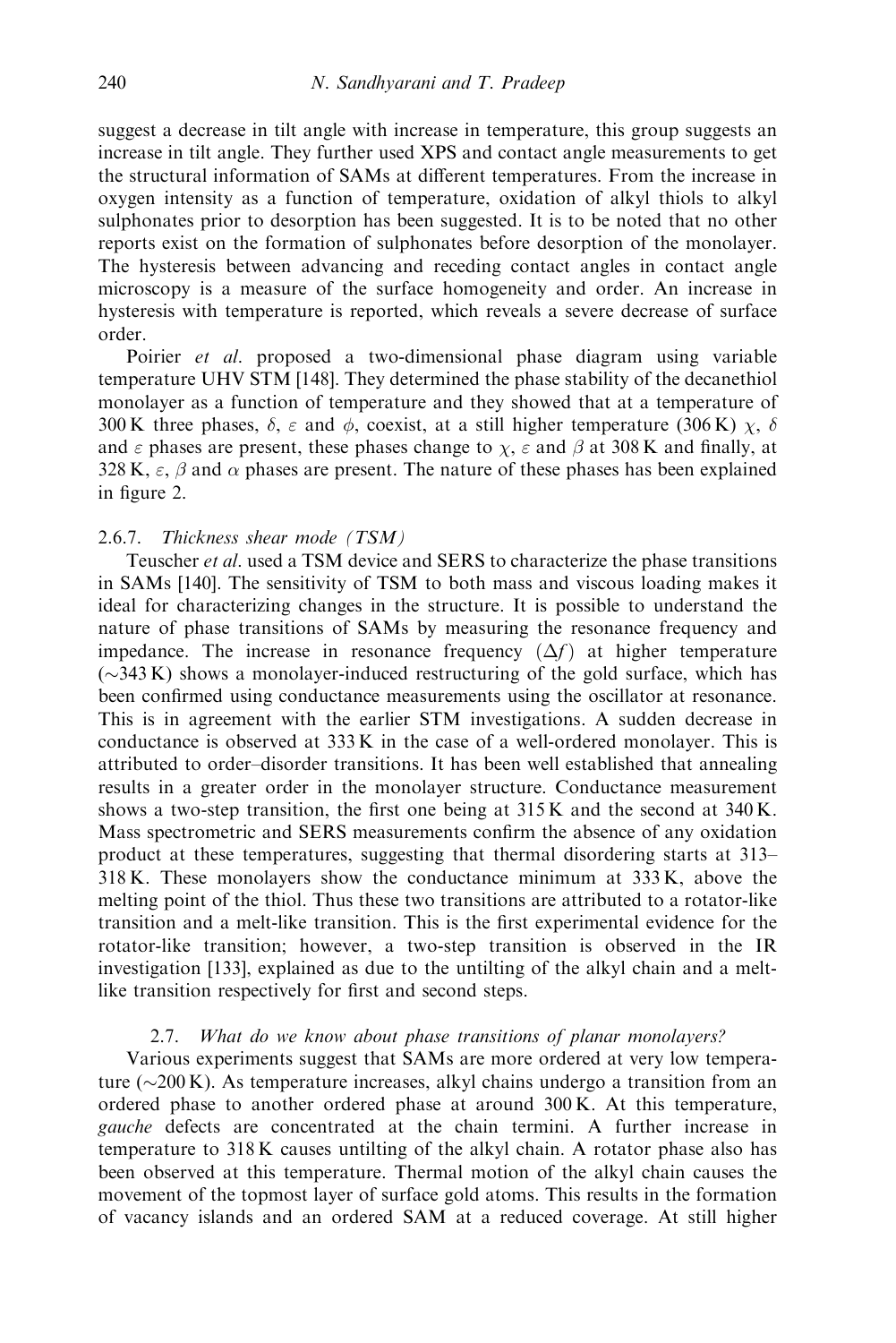temperature ( $\sim$ 350 K), the *gauche* conformations diffuse through the middle of the chains because of the availability of free volume due to chain untilting. The alkyl chains behave like a liquid at this temperature. These experiments prove that SAMs undergo an orientational and conformational change on heating. The transition temperature varies with the chain length of the alkanethiol.

# 3. Monolayers on gold cluster surfaces (3D-SAMs)

As we have seen in previous sections, characterization of monolayers on planar surfaces requires more specialized techniques. The preparation of MPCs made it possible to study monolayers with conventional techniques. In the following, we give a brief review of the study of alkanethiol monolayers on gold and silver cluster surfaces and then look at their phase transitions in some detail.

Nanoclusters are molecular-like materials composed of hundreds to thousands of atoms [149, 150]. In this size regime, intermediate between a solid and a molecule, particles obey not the laws of classical mechanics, but quantum mechanics. Metal clusters with diameters up to 2 nm are also called quantum dots. Conduction electrons in these clusters feel the confinement due to low dimension and behave like a particle in a box with discrete energy states. The main fascination for very small metal clusters and their envisioned use in future electronics arise from the fact that their conduction electrons are quantized, both in number and in the states they occupy [151]. One of the important properties of these clusters is their size dependence. By precisely controlling the size and surface of a nanocrystal, its properties can be tuned. It is possible to create new nanocrystal-based materials by using the technique of molecular assembly. Nanoparticles synthesized by colloidal chemistry will tend to form non-equilibrium aggregates owing to their strong interparticle interactions [148]. In order to prevent agglomeration, these nanostructured clusters usually need to be passivated with covalently bound ligands.

A novel surfactant mediated synthesis of gold clusters was reported by Brust et al. [16]. These thiol-passivated nanocrystals are found to be thermodynamically stable. These monolayers are commonly known as 3D-SAMs to distinguish them from the conventional 2D-SAMs. Alkanethiols give uniform protection to the cluster surface without modification of its essential structural and electronic properties. They form compact ordered monolayers in which thiolates attach to various Au surfaces, and their spontaneous assembly is driven by the favourable van der Waals interactions. In other words, these nanocrystals are composed of a compact core of close-packed metal atoms and a dense mantle of straight chain molecules. Their chemical properties are determined by the surfactant tail group and the electronic and optical properties are characteristic of the metal particles.

### 3.1. Synthesis

The general synthetic procedure involves extraction of the metal ions from an aqueous medium to a hydrocarbon layer by means of a phase transfer reagent, followed by reduction with  $N$ aBH<sub>4</sub> in the presence of an alkanethiol [16]. After this report, various other methods were developed [152, 153]. Dialkyl sulphides have also been used as ligands, in which case the core size and polydispersity obtained were greater than for alkanethiol ligands [154]. Unsymmetrical disulphides are shown to form alkanethiol monolayers on gold cluster surfaces with 1:1 composition [155]. Porter *et al.* reported that the formation of 3D-SAMs by the adsorption of octadecyl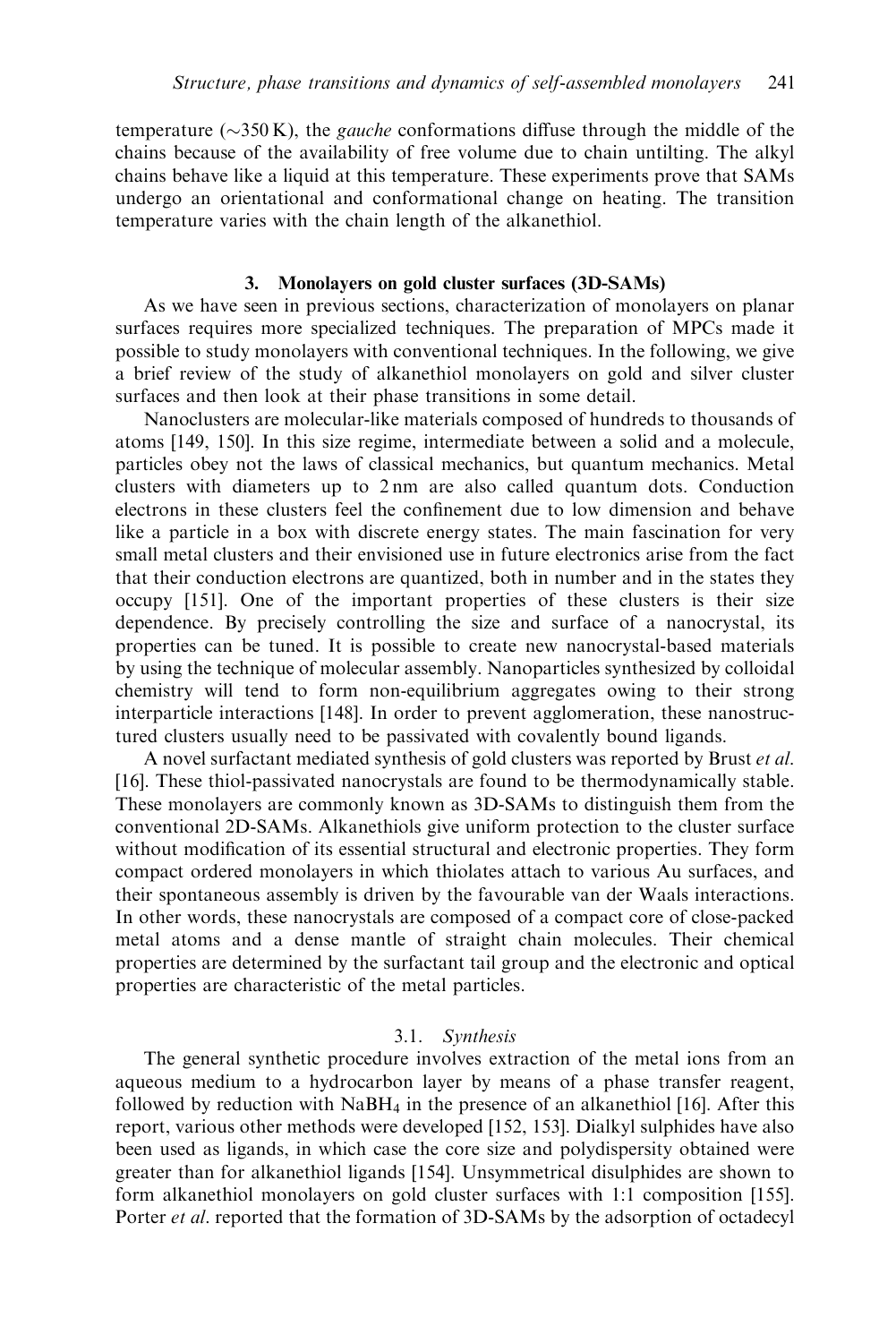disulphides is distinctly different from that with octadecanethiol; the monolayer formed from the disulphide is less ordered than the thiol counterpart [156]. Less crystalline films were observed on silver clusters. In all these cases, the metal clusters behave like simple chemical compounds; they can be precipitated and redissolved. Chen et al. performed a time-dependent study on the cluster growth dynamics and explained how MPC core size evolves in the synthetic method [157]. They have shown that the MPC core size evolves during the first 60 h (a growth of the order of 1 nm) and remains unchanged after that. After 0.5 h, the overall average core diameter was  $2.0 \pm 1.1$  nm, and this changed to an average core diameter of  $2.6 \pm 0.80$  nm in 50 h. The core diameter was increased to  $3.1 \pm 1.4$  nm after 125 h. This experiment showed that quenching of the reaction mixture during early stages of preparation will produce smaller particles [157]. Weisbecker et al. demonstrated that changes in the rate of flocculation of gold colloids with chemisorption of alkanethiols are pH dependent and are functions of chain length and the terminal functionality [158]. The existence of a macrocyclic effect on silver particle formation is explained using perthiolated  $\beta$ -cyclodextrin ( $\beta$ -CD) and monothiolated  $\beta$ -CD. The former was shown to be a more efficient capping agent [159]. Maye et al. have shown that heat treatment can be used for the size and shape control of nanoclusters [160]. The large surface area of these clusters leads to a higher number density of the molecules on the surface and this opens up a way to study the monolayers by conventional methodologies. The advantage of 3D-SAMs over 2D-SAMs arises here. It was suggested that, on a cluster, a majority of the atoms are on the surface and about 60% of the surface sites are occupied by the ligands [20].

Alkanethiol-protected silver clusters have been prepared using one-phase and two-phase synthetic methods [152, 161]. Electrochemical [162] as well as sonoelectrochemical [163] methods of syntheses also have been reported. A number of similar nanocrystal systems have been reported in the literature [164–166]. It is found that the Au/thiol system is thermodynamically stable while others are kinetically stable [164].

# 3.2. Characterization of the cluster core

### 3.2.1. Microscopy and diffraction

Although the core dimensions for MPCs have been measured using a wide range of methodologies such as STM, AFM, transmission electron microscopy (TEM) and X-ray diffraction (XRD), TEM gives the most straightforward information on their size and shape [167]. TEM analyses suggest that the cluster core is either a truncated octahedron or a cuboctahedron. TEM measures only the core dimension, whereas STM images the total (organic + core) particle. Terrill *et al.* showed that the STM images of octadecanethiol-protected gold clusters indicate a larger radius  $(21 \pm 1.5 \text{ Å})$  than TEM (only 13 Å) and they concluded that this was due to the overall cluster dimension [168].

Current–voltage characteristics of 2D Au clusters have been studied with STM and is shown to display Coulomb blockade and staircase with asymmetric behaviour [169]. Huang et al. showed that Coulomb blockade behaviour occurs in Au nanoclusters with a size of 9 nm, and they suggest that the alkanethiol shell is a stable tunnel barrier [170]. It is shown that the Coulomb staircase behaviour is related to MPC core size and hence the electronic structure. The double-layer capacitive charging seen for larger core sizes changes to a molecular redox-like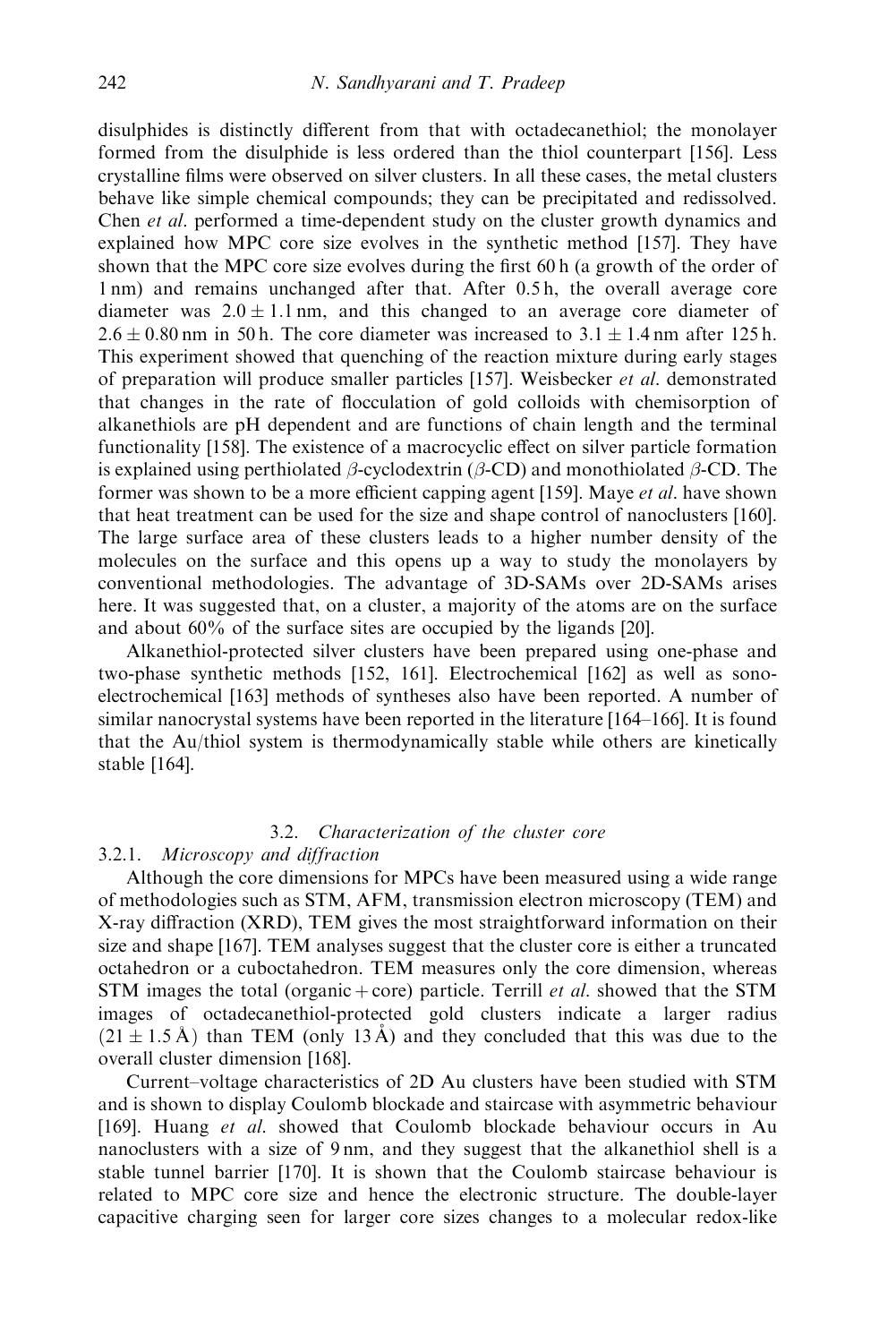behaviour for small sizes. The electrostatic process or bonding interactions determine the cluster capacitance depending on the MPC core sizes [171].

Another method for the characterization of the cluster core is XRD [172, 173]. XRD not only provides definitive identification on the structure but also gives the average size of the cluster core. Evolution of the core structure with decreasing size is observed in XRD patterns. For large clusters, all the peaks are well resolved and, as the size decreases, the reflections become broader [172]. The size of the particles could be calculated from the X-ray line width broadening using the Scherrer formula for small crystalline spheres [174]  $(t = k\lambda/B\cos\theta$ , where k is 0.9,  $\lambda$  is the wavelength,  $B$  is the square root of the difference between the FWHM of the standard and that of the sample and  $\theta$  is the diffraction angle of the reflection concerned). It is reported that the structure of the gold core is dependent on the diameter of the particle, where the f.c.c. structure predominates with increase in diameter [175]. XRD studies reveal the formation of a periodic arrangement of the clusters—called nanocrystalline superlattices—especially in the case of silver clusters. These superlattices are believed to be formed via the interdigitation of the alkyl chains from the adjacent clusters [176]. Small-angle X-ray scattering is particularly useful in identifying these superlattice phases [177]. We have seen that clusters with chain length above  $C_n = 5$  show superlattice formation [178].

Cleveland et al. predicted the structures of small Au clusters with the combination of XRD, mass spectrometry and theoretical calculations [179]. They have shown that, in the size regime between 1 and 2 nm, these clusters assume a truncated decahedral structure. Extended X-ray absorption fine structure analysis of alkanethiol-protected Au clusters shows size-dependent interatomic distance contraction, but the effect is smaller than expected [180].

### 3.2.2. Mass spectrometry

One important example of core size analysis is the work reported by Schaaff *et al.* [181]. They used matrix-assisted laser desorption ionization mass spectrometry for the analysis of fractionally crystallized cluster samples in combination with TEM and theoretical calculations. This experiment suggests that the most likely shape of the gold core is a truncated octahedron. Certain magic numbers of atoms in the core are preferred. Schaaff et al. have shown that longer thiols form b.c.c. packing whereas shorter ones show f.c.c. packing. Arnold and Reilly calculated the number of gold and sulphur atoms using high-resolution time-of-flight mass spectrometry [182]. In this experiment, the S–C bond cleaves under UV irradiation and the Au–S fragment could be ionized and fragmented using a second laser and then mass analysed. The observed ratio of S to Au atoms suggests that sulphur atoms occupy most of the surface sites on the gold core. Murthy *et al.* used laser desorption timeof-flight mass spectrometry for the characterization of dodecanethiol-protected silver clusters, and is then compared with the size obtained from TEM and XRD [183].

#### 3.2.3. Nuclear magnetic resonance

The hydrodynamic radii  $(R_H)$  of Au MPCs were determined using diffusioncontrolled ordered  ${}^{1}$ H NMR spectroscopy [184]. The effective average hydrodynamic radii were calculated using the Stokes–Einstein equation,  $R_H = k_B T/6\pi\eta D$ , at absolute temperature. These values are in agreement with the cluster sizes measured with STM. It has been shown that the corresponding edge–edge core spacings are considerably shorter than twice the length of the alkyl chains and are closer to the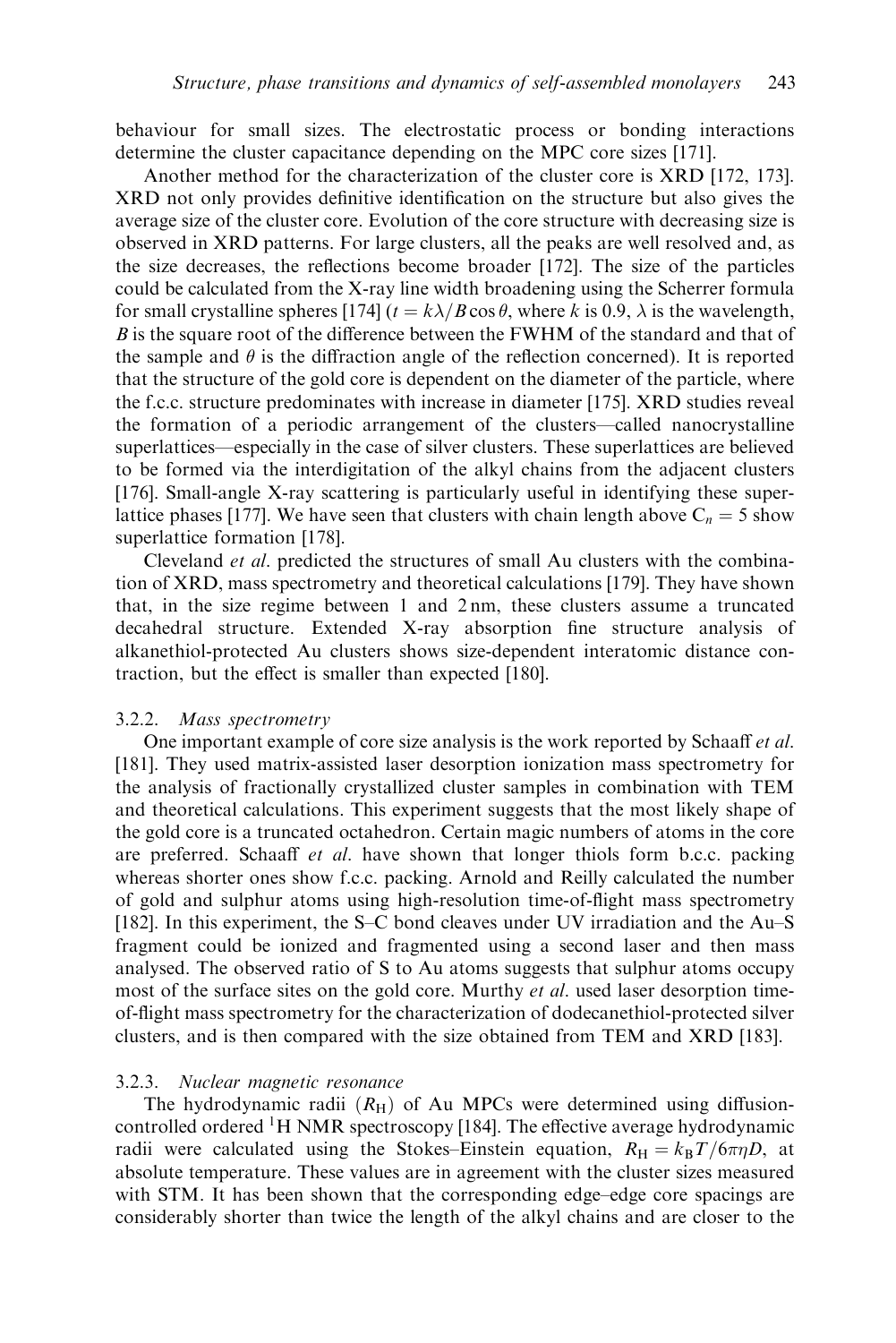single all-*trans* chain length. This result suggests that the alkyl chains undergo either interdigitation to the adjacent clusters or chain folding. Wuelfing et al. used Taylor diffusion coefficients to calculate the hydrodynamic diameters under different boundary conditions for the Stokes–Einstein equation. Calculated and experimental hydrodynamic diameters of MPCs in organic solvents are in good agreement to each other, implying free draining of solvent through the outer portion of the chains.

### 3.2.4. Conductivity

Solid-state conductivity measurements show that there is a distance dependence of electron transfer between Aucores, suggesting that the alkanethiol chain length influences the electronic properties of the cluster compounds [168]. From the temperature versus conductivity curve, Terrill et al. calculated the activation barrier energies as  $9.6 \pm 0.6$ ,  $16 \pm 3$  and  $19 \pm 2$  kJ mol<sup>-1</sup> for the C<sub>8</sub>, C<sub>12</sub> and C<sub>16</sub> clusters respectively. Recently Murray and coworkers have shown that the electronic conductivity in MPCs is due to the electron self-exchange reaction [185], where the rate of this process relates to electron tunnelling between the cores through the alkanethiol and the mixed valency of the MPC core. In this paper they concentrated on the tunnelling mechanism and the electronic conductivity of MPCs. It has been shown that there is an increase in electronic conductivity with temperature and this is due to activated electron hopping from particle to particle [186]. Silver clusters also show a similar behaviour. Fishelson et al. suggested the different mechanisms involved in the conduction and photoconduction of gold–dithiol nanoparticles [187]. A low effective activation energy for dark conduction is observed and is suggested to be due to the mixed mechanism of conduction, tunnelling between insulated particles and metal conduction through defects. The photoconduction mechanism involves photoemission from metal particles into the insulating layer.

### 3.2.5. Absorption spectroscopy

UV–visible absorption spectroscopy has also been used for cluster core characterization. Absorption spectroscopic measurements show the characteristic surface plasmon absorption of the metal core. Surface plasmons result from the coherent oscillation of the free electrons in the conduction band. The intensity and energy of the surface plasmon absorption depends on the core size. Bandwidth is inversely proportional to the radius  $r$  of the particles for core sizes smaller than about 20 nm [188]. For larger nanoparticles, the plasmon bandwidth increases with increasing size as the wavelength of the interacting light becomes comparable with the dimension of the nanoparticles. The broadening of the plasmon band is ascribed to retardation effects [188]. Similarly, the effect of adsorbing molecules on the electronic state of the cluster also can be seen by UV–visible spectroscopy [189]. Strongly bound ligands will dampen the plasmon band. It has been shown that the plasmon position shifts with the refractive index of the solvent and the core charge, which is in accordance with Mie theory [190]. The origin of the surface plasmon absorption and relaxation dynamics of MPCs has been described in an excellent review by Link and El-Sayed [188]. Recently Sun and Xia showed that the gold nanoshells exhibit greater sensitivity of surface plasmon resonance to environmental changes than gold solid colloids of same size [191]. Their experiment suggests that the adsorption of alkanethiol monolayers on the surface of nanoshells caused the plasmon peaks to red shift by 30 nm per methylene unit and only a 0.2 nm shift is observed for solid colloids with a mean size of 50 nm. It is also shown that the plasmon resonance of the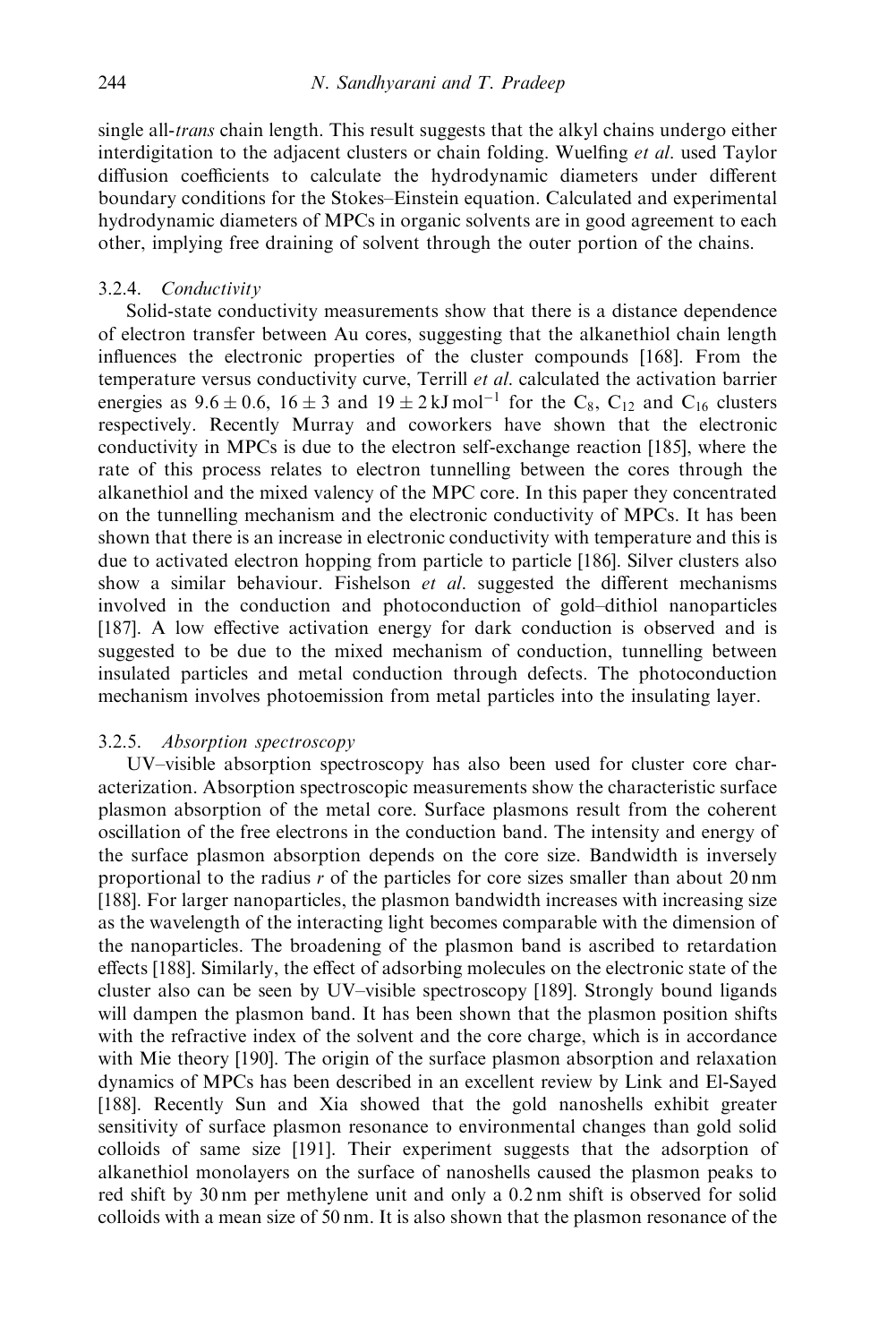nanoshells can be tuned to a specific wavelength in the visible to IR range by adjusting the relative size of the dielectric core and thickness of the Au overlayer [192]. In gold clusters the surface plasmon band occurs at 520 nm, which undergoes a shift with experimental conditions such as solvents etc. In the case of silver, the surface plasmon band is at  $\sim$ 430 nm. He *et al.* used UV–visible spectra to study the formation process of nonanethiol-capped silver nanoclusters [193]. They have shown the formation of silver nanocrystalline superlattices. Malinsky et al. have explained the optical properties of silver nanoclusters by measuring the localized surface plasmon resonance (LSPR) spectra using UV–visible extinction spectroscopy [194]. They have shown that the unprotected clusters are sensitive to the external environment and their sensitivity is attenuated only by 20% when the nanoparticles are modified with long-chain alkanethiols; the LSPRs linearly shift to the red by 3 nm for every carbon atom in the alkyl chain.

# 3.2.6. X-ray photoelectron spectroscopy

X-ray photoelectron spectroscopic measurements provide information on the chemical state of the constituents [16]. XPS spectra for the carbon and sulphur regions are consistent with the presence of alkanethiolate species on Auclusters. Binding energies of the Au  $4f_{7/2}$  doublet are characteristic of Au(0). The absence of the Au(I) band at 84.9 eV implies that the gold–thiol bond does not have the character of gold sulphide. Bourg *et al.* compared the S 2p  $(3/2)$  binding energies of SAMs on planar and cluster gold surfaces with those of Au(1) thiolate [195]. Their study shows that SAM systems possess a net charge of 0.2e and they are distinguishable from those of the thiolate. Bensebaa et al. showed that the S 2p binding energy is dependent on the nature of the metal and the binding energy of Au or Ag is not characteristic of the oxidized form [196]. The number of protecting ligands per cluster has been calculated using a combination of thermogravimetric data, XPS and core size analysis [168]. This gives the number of ligands per core atom and the actual coverage depends on how well the core size is known.

# 3.2.7. Molecular dynamics

MD simulations by Luedtke and Landman suggest that the structure and packing of monolayers are dependent on the finite nature of the crystallites and that the equilibrium adsorption geometry of the monolayer depends on the alkyl chain length [197]. At low temperature, the molecules are bundled into groups with a preferential parallel intermolecular orientation of the molecular backbones in each bundle, and the bundles in turn orient with respect to each other. They showed that the small clusters assume an irregular truncated octahedron morphology and sulphur atoms bind to the middle hollow site of the small (100) facets, while on the (111) facets they are arranged in a distorted hexagonal pattern with the atoms located in the middle as well as off the hollow sites as shown in figure 4. The sulphur atoms are arranged in two alternating inequivalent geometries on adjoining (111) facets with S–S distances of 3.9 and  $4.5 \text{\AA}$ . In larger clusters, the sulphur atoms are arranged in a hexagonal pattern on (111) facets, with the centre atom being the ontop site, and on the (100) facet they form a rhombus with the atoms adsorbed off the hollow sites. The S–S distances in these clusters are  $4.1 \text{ Å}$  (on the (100) facets) and  $4.3 \text{ Å}$  (on the (111) facets). The nearest-neighbour distance between Au atoms is  $\sim$  2.8 Å. These distances suggest around a 12% contraction of the mean nearest-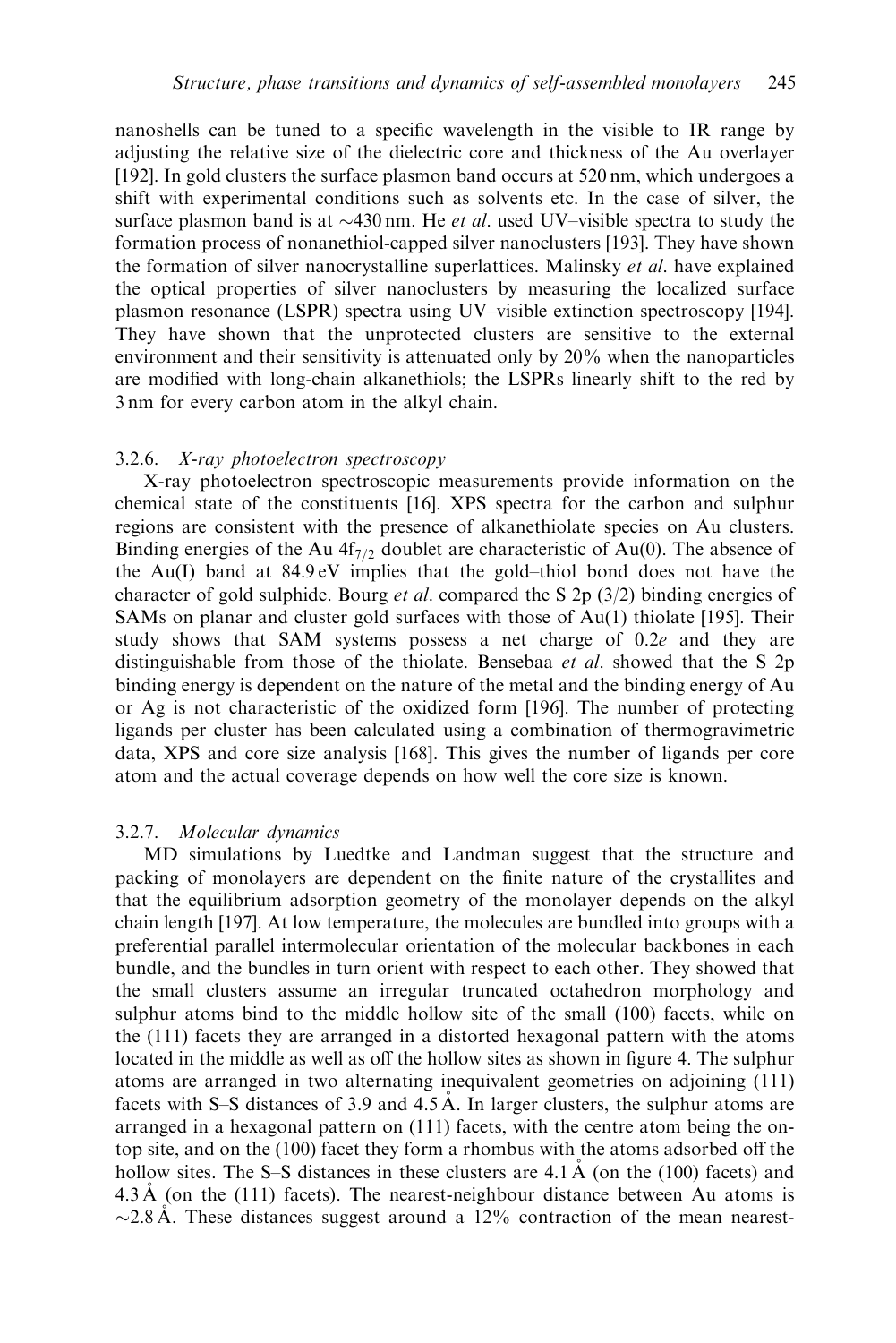

Figure 4. Arrangement of the sulphurs (full circles) on the facets (gold atoms are shown as open circles) of the equilibrium structures of  $Au_{140}(TO)^+$  and  $Au_{1289}(TO)$ nanocrystallites, at right and left respectively. (From Ludtke and Landman [205].)

neighbour distance between adsorbed sulphur atoms compared with planar Au (111) surfaces, which results in a  $\sim$ 30% increase in their packing density.

Van Hyning et al. have given a mechanism for the growth of 5–30 nm silver nanoclusters [198]. They have shown that, within 5 s of mixing the metal salt and the reducing agent, reduction takes place resulting in the formation of a 2.5 nm cluster. Followed by this, an aggregative growth mechanism is suggested.

# 3.3. Characterization of monolayers

# 3.3.1. Nuclear magnetic resonance

The structure of alkanethiolate monolayers in MPC solids has been probed by  $13C$  NMR [168] and transmission IR [199] spectroscopies.  $13C$  NMR focuses on the dependence of chemical shifts as a function of the carbon position relative to the gold–hydrocarbon interface. Figure 5 shows the  $^{13}$ C NMR spectra of octanethiol monomer and octanethiolate-, dodecanethiolate- and hexadecanethiolate-protected Au clusters. The important findings here are, compared with the  $C_8$  monomer and cluster, that all the peaks are broadened in the cluster, attributed to the immobilization of the surfactant on the cluster surface. Going from the shorter to longer chain lengths, the peak width narrows, as the carbon is located further away from the thiol functionality. Other significant observations are that the resonances from carbon atoms closest to the Au core, those due to  $C_{\alpha}$ ,  $C_{\beta}$  and  $C_{\gamma}$ , are broadened into the baseline and that there is a systematic change in both the chemical shift and the line width with the carbon position relative to the Au–hydrocarbon interface. These are attributed to the discontinuity in the diamagnetic susceptibility at the Au– hydrocarbon interface and residual dipolar interactions in alkanethiolate monolayers. Badia *et al.* compared the adsorption of thiols on a cluster surface with that of Au(1) alkyl thiolates and found that the chemisorbed species on the gold nanoparticle surface is a thiolate, not a disulphide [200]. They observed a line broadening of the  $C_1$  and  $C_2$  sites, which is explained as due to the chemical shift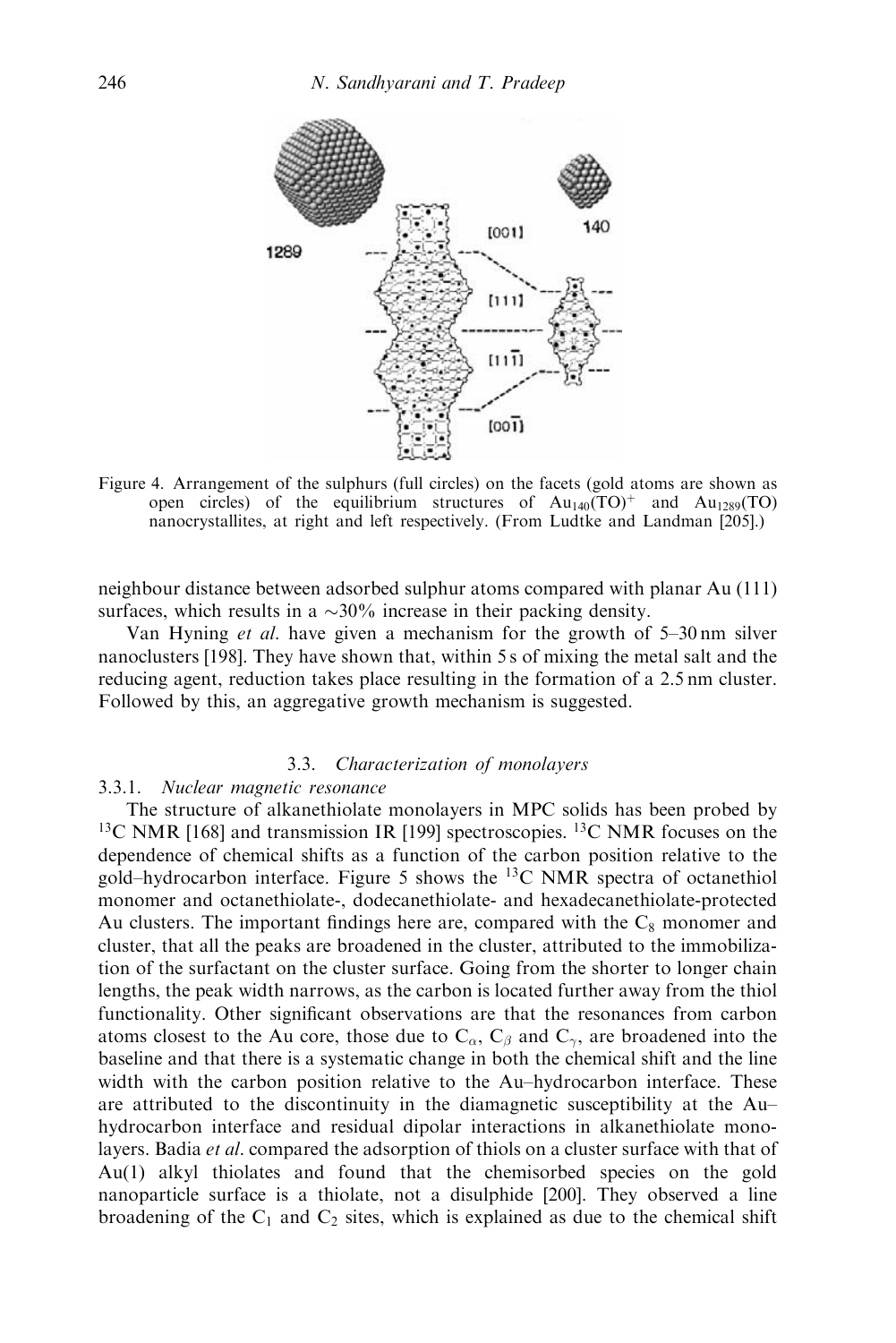

Figure 5. <sup>13</sup>C NMR spectra of (*a*) octanethiol monolayer and Au clusters protected with (*b*) octanethiol,  $(c)$  dodecanethiol and  $(d)$  hexadecanethiol.  $C_n$  represents the position of carbon from the surface. (From Terrill et al. [168].)

distribution resulting from the different adsorption sites and/or non-spherical particle shapes. These observations show the similarity of these 3D-SAMs to the corresponding 2D-SAMs. NMR data suggest that the long alkyl chain surfactant on gold nanoclusters is in a semicrystalline state. At room temperature, all-*trans* chains coexist with a smaller population of more mobile chains containing gauche conformers [168]. The shorter-chain thiols are disordered even at room temperature. Broadening of the resonances as well as the disappearance of the carbons closest to the surface shows the immobilization of the alkyl chains and the strong interaction with the metal surface respectively. The upfield shift of  $C_{17}$  in  $C_{18}S-Au$  and the Gaussian decay of the signal in the dipolar dephasing experiments suggest the presence of a motionally restricted interior of the alkyl chain and the conformationally disordered chain ends. The methyl proton line widths are lower than those of crystalline alkanes, suggesting that large-amplitude motions are taking place about the chain axis.

### 3.3.2. IR spectroscopy

A comprehensive IR spectroscopic study of monolayers on nanoclusters has been carried out by Hostetler et al. [199]. An increase in intensity of the methylene stretching vibrations with chain length indicates that structural integrity of the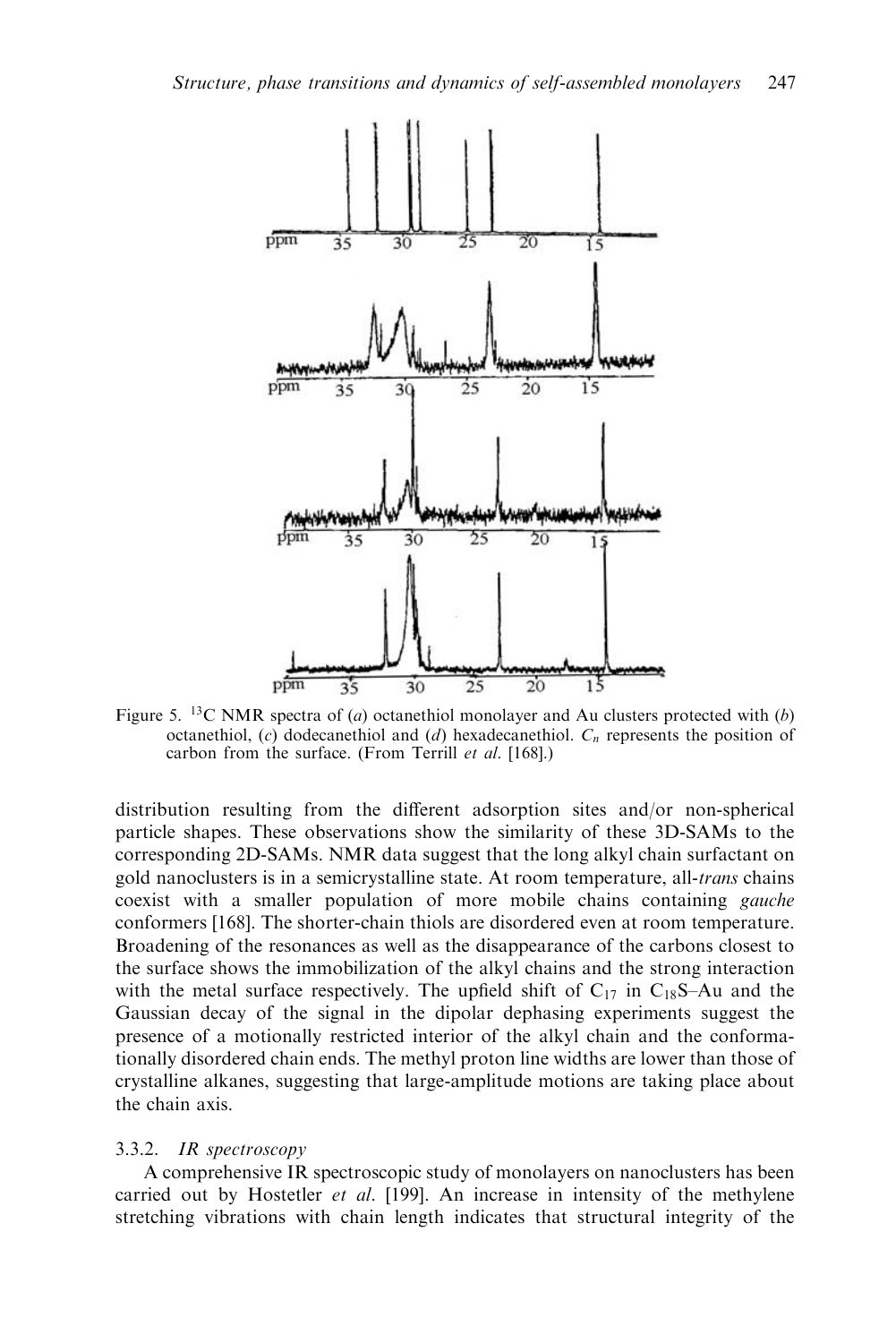alkanethiol was maintained during the cluster formation. Another important aspect is the position of the methylene symmetric and asymmetric stretching modes. For crystalline *n*-alkanes, these values are at 2850 and 2920 cm<sup>-1</sup>; for liquids, they are at 2856 and 2928 cm<sup>-1</sup> respectively [85]. All alkanethiolate monolayers above  $n = 8$ show crystalline order while below this a liquid-like state is observed. This behaviour was shown by RAIRS of 2D-SAMs as well. In the low-frequency region, the presence of progression bands as a series of well-resolved peaks is again a strong indication of crystallinity. The essential conclusions drawn from IR investigations are that (1) thiol is adsorbing on the surface by dissociative chemisorption, (2) the majority of the alkanethiolate ligands are in an all-*trans* zigzag conformation and  $(3)$ there is a structural resemblance to the monolayers on flat gold surfaces.

We have studied alkanethiols on silver clusters by IR spectroscopy [178]. The presence of  $d^+$  and  $d^-$  modes at 2850 and 2920 cm<sup>-1</sup> in the case of long-chain alkanethiols  $(n = 8)$  shows the crystalline-like environment. Short-chain alkanethiols shows liquid-like behaviour. The absence of S–H stretching indicates the loss of thiolate proton on adsorption. It has been shown that a repeated heating–cooling cycle (up to a temperature of  $473 \text{ K}$ ) results in the annealing of the monolayer on the surface [137].

We measured mass spectra of the desorbed alkane thiols from the Au and Ag clusters [178]. In all cases, we saw the peaks due to  $R^+$ ,  $RS^+$ ,  $RSSH^+$  and  $(RS)_2$ , which are characteristic signatures of the thiol mass spectrum. From the absence of the disulphide band in the IR spectra, we attribute the  $(RSSH)^+$  and  $(RS)$ <sub>2</sub> peaks to ion/molecule reactions on desorption. All the desorptions occur at approximately 550 K, close to the value obtained from thermogravimetric analysis.

### 3.4. Essential aspects of the structure of MPCs

Nanometre-scale metal clusters have found potential for a variety of applications ranging from electronic devices and sensors to catalysis. In order to preserve their size, these metal clusters need to be passivated. Thiol-passivated metal clusters of Au and Ag have been attractive to various groups. It has been shown that each molecule of an MPC has a compact, crystalline metal core of 1–4 nm size, which is encapsulated within a shell of tightly packed hydrocarbon chains linked to the core via the sulphur atoms. The precise structure of the core is still unknown, but theoretical and experimental evidence suggests that it is faceted. The electronic and optical properties are intensely structured, showing the effects of conduction level quantization of a metallic  $Au^{(0)}$  or  $Ag^{(0)}$  core, and the electrical conduction is by single-electron tunnelling, which results in a Coulomb staircase pattern in the redox waves [201, 202]. XPS, IR and NMR analyses suggest that it is the thiolate which is present on the surface. IR studies confirm a fully ordered crystalline all-trans arrangement of the long-chain alkanethiols, whereas the short-chain thiols are liquid like. The absence of S–H stretching in IR indicates that the alkyl thiols adsorb on gold/silver by losing the proton. Recently Hasan et al. showed the presence of intact thiols on MPCs [203]. They have used a ligand exchange reaction of dodecyl sulphide with thiols and showed the presence of thiol in NMR. Later the thiol undergoes a slow proton exchange reaction. TEM and XRD measurements show that the adjacent Auparticles are separated by approximately one chain length, not the expected two chain lengths. This suggests that the long-range ordering arises from the interdigitation of chain domains on neighbouring particles. Mirkin and coworkers studied the properties of DNA-modified nanoparticles [204] and have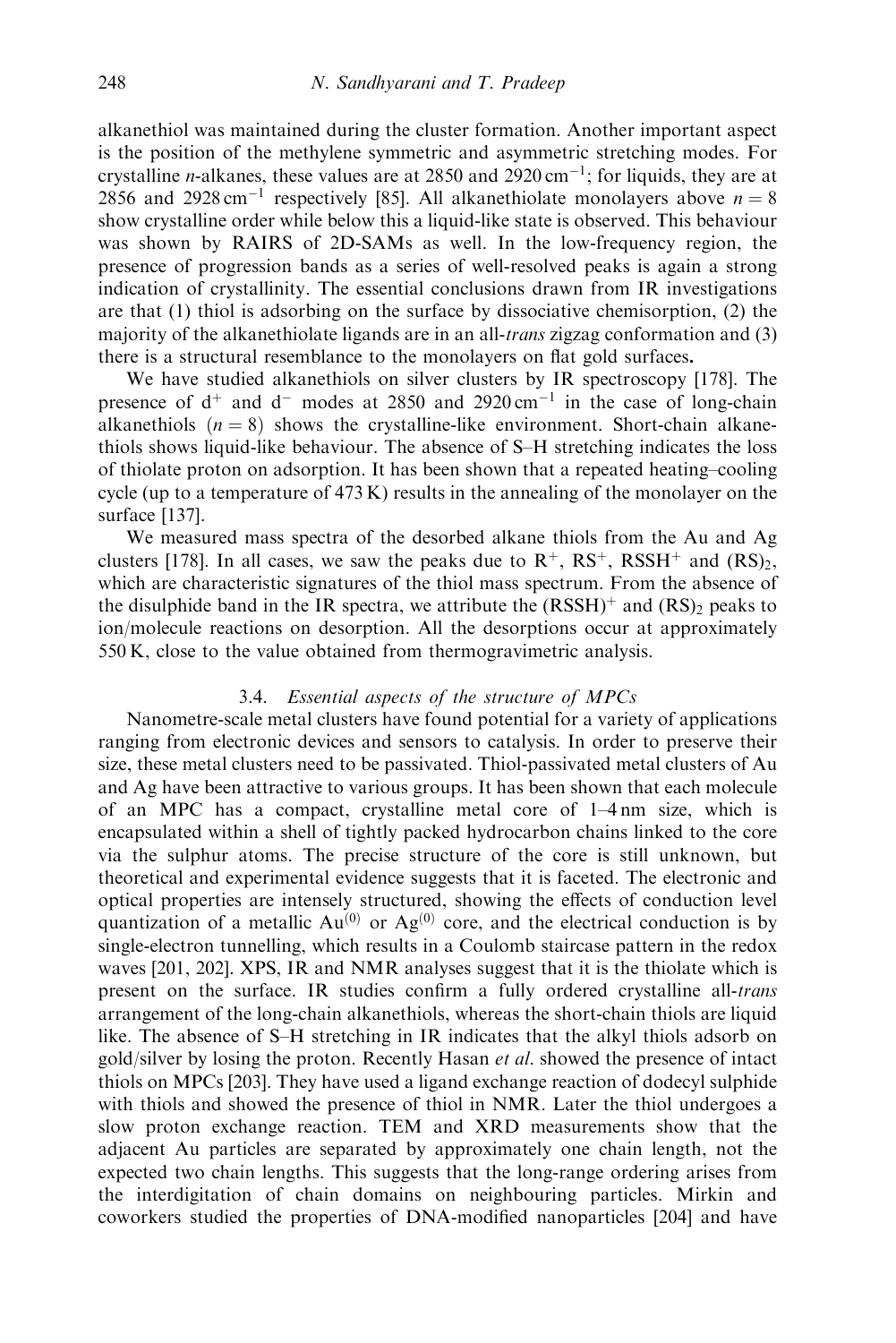shown that the optical properties of DNA-linked nanoparticle assemblies are governed by their aggregate size. They have shown that the aggregate growth is through an 'Ostwald ripening' mechanism.

It has been shown that the thiolate chains undergo melting at higher temperature than in 2D-SAMs. In the next section we review the phase behaviour of these monolayers on cluster surfaces as a function of temperature.

# 3.5. Phase transitions of monolayers in MPCs

# 3.5.1. MD simulations

MD simulations suggest that the monolayers undergo a phase transition near the bulk melting temperature of the alkane residue of the corresponding alkyl thiolate, accompanied by intramolecular conformational changes [205]. They predicted a firstorder phase transition for both the short-chain and the long-chain monolayers, with the melting temperatures close to that of the corresponding alkyl chain melting temperature, while experimental observations as well as SAMs on planar surface suggest that long-chain alkyl thiols melt around 333 K. The melting transition results in changes in the intermolecular structure, that is from the bundled state to a disordered state. The melting temperature depends on the chain length of the passivating thiol as well as the cluster core size. It has been shown that the outer boundary chains start to develop *gauche* defects at lower temperature than the chains near to the core. At high temperature, these defects progress towards the interior and, after the melting point, both the outer and the interior chains appear the same [205]. This is clear from DSC, variable temperature IR and NMR measurements as discussed below.

# 3.5.2. Differential scanning calorimetry

Phase transitions in alkanethiolate monolayers on gold clusters have been detected by DSC [206], variable temperature NMR and variable temperature IR spectroscopies [207]. Melting points and phase transitions of the materials as well as the enthalpic changes can be measured with DSC. All the clusters with chain lengths more than 8 show a broad endotherm in DSC at 330 K, indicating a phase transition. This transition is attributed to melting of the alkyl chains. In clusters, because of the high curvature of the surface, the chain termini of the alkyl groups are more diverged than the head group. This causes the interpenetration of the adjacent alkyl chain termini into this gap and the van der Waals forces make this structure more ordered and stable. The observed transition is attributed to the melting of the alkyl chains in the interdigitated regions. Enthalpy associated with the transition increases with increasing chain length, because larger chain length affords more extensive van der Waals interactions and resulting enthalpic contributions. Badia et al. used variously deuterated octadecanethiolate monolayers for understanding the nature of the phase transition [207]. The broad endotherm present in DSC suggests a thermally induced reversible phase transition. Figure 6 shows the DSC traces of deuterated alkanethiols. The peak maximum temperature for 1,  $1-d_2-C_{18}SAu$  and  $d_{35}-C_{18}SAu$  are 316 and 328 K respectively. This difference suggests that the chain melting begins at the chain terminus and propagates towards the centre of the chain as the temperature increases. This result has been confirmed with FTIR and <sup>2</sup>H NMR studies.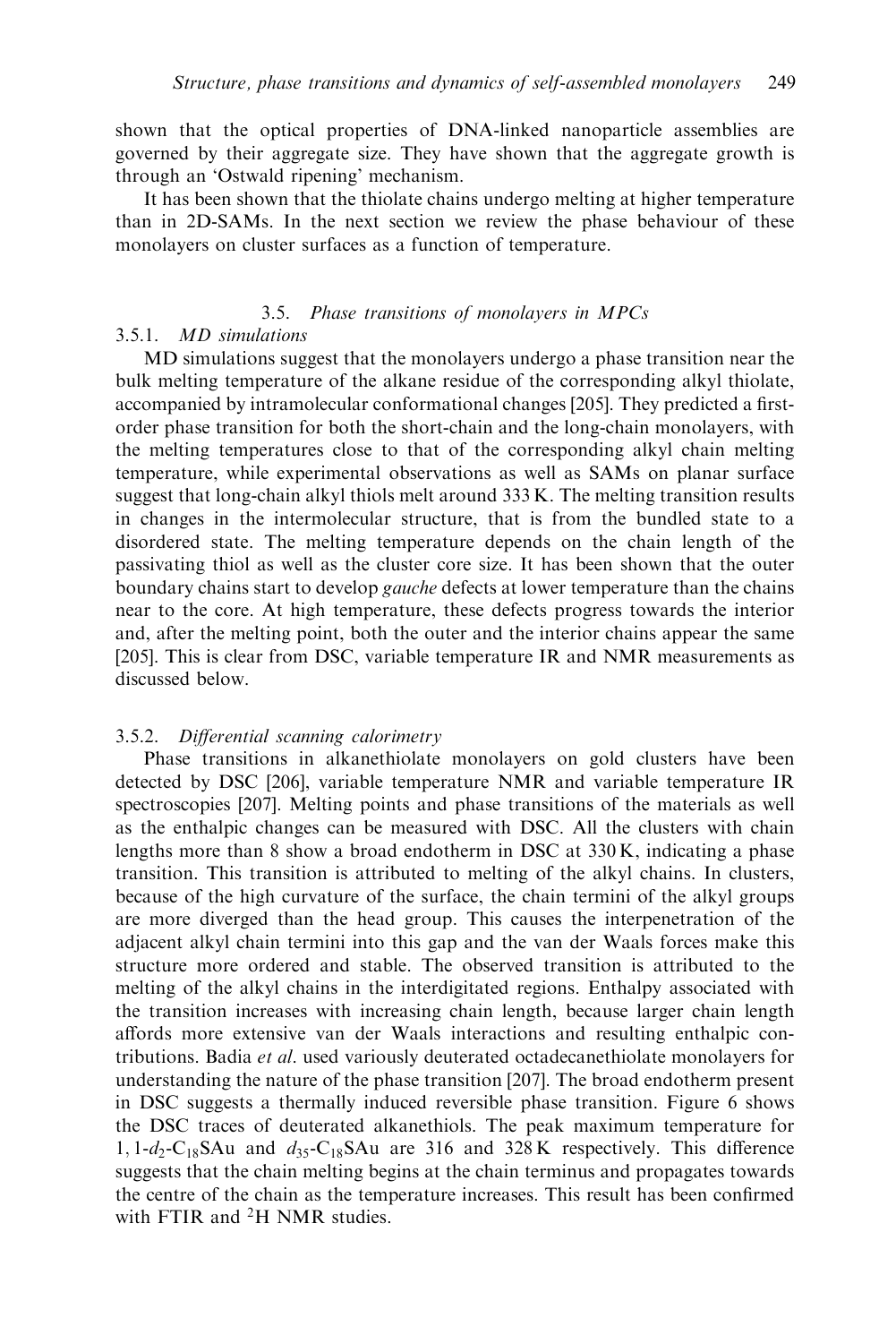

Figure 6. DSC traces of deuterated alkanethiol monolayers. Presence of an endotherm of  $>40^{\circ}$ C indicates alkane chain melting. (From Badia *et al.* [206].)

# 3.5.3. Nuclear magnetic resonance

Variable temperature NMR experiments suggest that as temperature increases the disordering of the alkyl chains increases. The transition temperature range is similar to that observed by DSC. The degree of conformational order depends on the particle size and the nature of the terminal group in addition to the chain length. Evolution of a peak at 31 ppm in the solid-state variable temperature  ${}^{13}C$  NMR spectra of  $C_{14}$  and  $C_{18}$  clusters shows a phase transition [208]. This peak is assigned to the conformationally disordered chains. As the chain length increases from  $C_{14}$  to  $C_{18}$ , the transition temperature increases from 297 to 318 K. In contrast to the longchain samples, when the C<sub>8</sub>S–Au sample was heated to 323 K, the only changes observed were a slight narrowing and a small upfield shift of the peaks, confirming that the short chains are already in a liquid-like state at 298 K. Deuterium NMR studies reveal that the phase transition is due to an increased frequency of the *gauche* conformations, caused by an increase in the free chain volume. This in turn results in the pseudo-rotational motion of the individual chain segments about the long axis of the RS chain segments including both axial rotation and rapid bond isomerization. From the difference in patterns of the  $1,1-d_2-C_{18}SAu$  and other samples, they concluded that there is no measurable degree of *trans–gauche* bond isomerization in the vicinity of  $C_1-C_2$  bond, and the axial rotation about the C–S bond is unlikely.

When the alkyl thiols contain terminal groups such as hydroxyl or carboxyl, the transition temperature is found to be higher than that of the methyl-terminated thiols. This is due to the formation of hydrogen bonding, which gives higher order and increased thermal stability. The hydrogen bond induces a greater degree of conformational order at room temperature, which does not occur easily via van der Waals interaction alone. Schmitt *et al.* carried out a comprehensive study of the phase transition of carboxyl-terminated alkanethiol-protected gold clusters [209]. They found that at room temperature these alkyl thiols are all-*trans* and are in a thermally stable, motionally restricted state with chain melting observed only above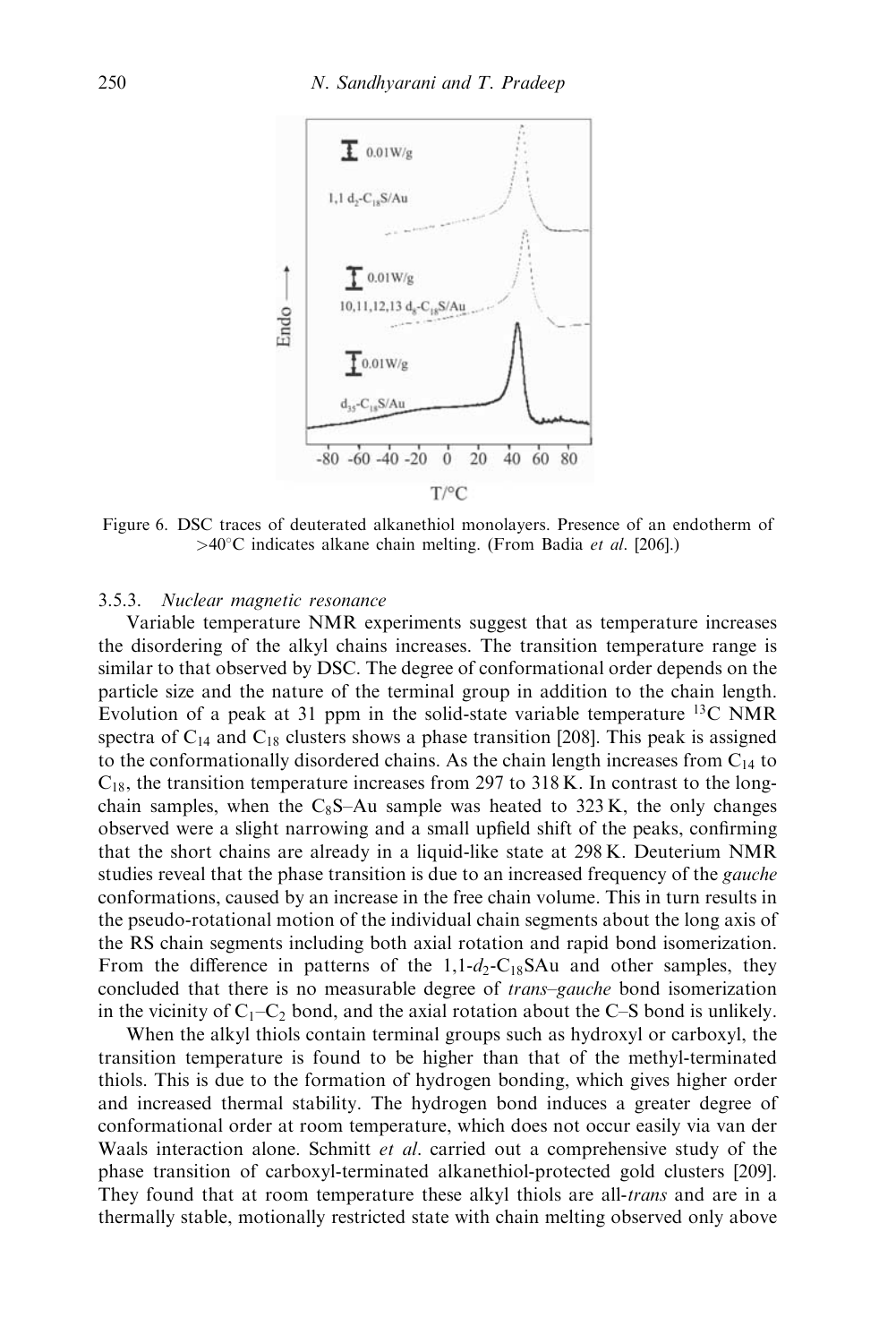413 K. This is in contrast to the behaviour of methyl- or hydroxyl-terminated thiols, where a chain length dependent transition is observed at a lower temperature [208]. Schmitt *et al.* observed a strong thermal hysteresis in these thiols that is attributed to the change in the hydrogen bonding network from 2D (intramolecular) like to 3D (intermolecular) like.

### 3.5.4. IR spectroscopy

IR studies show that monolayers undergo a transition from an ordered state to a disordered state at the phase transition temperature [206]. The methylene stretching modes were shifted from solid-like to liquid-like values at higher temperatures. However, no insight was gained concerning where the disordering starts and how far along the chain the disorder propagates. This can be explained using deuterium labelling. In the experiment, n-octadecanethiol deuterated at different positions along the alkyl chain was used [207]. The molecules are  $CD_3(CD_2)_{16}CH_2SH$ (positions 2–18 are deuterated), referred to as  $d_{35}$ -C<sub>18</sub>, CH<sub>3</sub>(CH<sub>2</sub>)<sub>16</sub>CD<sub>2</sub>SH (position 1 is deuterated), referred to as  $d_2$ -C<sub>18</sub>, and CH<sub>3</sub>(CH<sub>2</sub>)<sub>4</sub>(CD<sub>2</sub>)<sub>4</sub>(CH<sub>2</sub>)<sub>9</sub>SH (positions 10–13 are deuterated), referred to as  $d_8$ -C<sub>18</sub>. In  $d_8$ -C<sub>18</sub>, a sudden transition is observed at the phase transition temperature (318 K) whereas, in  $d_{35}$ -C<sub>18</sub>, the shift is gradual, which is due to the gradual increase in amount of the gauche conformer. These two experiments show that melting commences at the chain terminus and propagates towards the middle of the chain with increasing temperature. In the case of  $d_2$ -C<sub>18</sub>, there is no shift in the temperature range 283–373 K. This suggests that local order is maintained at the carbon closest to the Au surface during the chain disordering transition.

We measured variable temperature IR of alkanethiol-protected Au and Ag clusters [137]. The  $d^+$  and  $d^-$  modes show a blue shift with increase in temperature. This suggests the melting of the alkyl chain. IR spectra of octadecanethiol-protected Ag clusters at different temperatures are shown in figure 7. This transition appears to be reversible up to 473 K, which is confirmed by DSC. In the repeated cycles, an increase in enthalpy of this transition is observed and is more pronounced in Ag clusters. Ex situ IR measurements [137] of the sample (after heating–cooling cycles) show the splitting of the methylene scissoring and rocking modes, which is an indication of more ordered structure [210]. This is attributed to the annealing of the monolayer on the surface. In the temperature-dependent IR spectra of monolayers on planar surfaces, the methylene scissoring mode splits into two at  $80 \text{ K}$ , which is explained as due to annealing of the monolayer [211].

Shape transformation of the cluster core has been observed at higher temperatures in TEM measurements [212]. Removal of the surface capping polymer followed by a small truncation occurred in the particles in the temperature range 453–727 K. The particle shapes change dramatically to a near-spherical geometry when the temperature range is above 773 K. It has been shown that tetrahedral particles are more stable than cubic ones, possibly because of the lower surface energy of the (111) surface than the (100) surface.

### 3.5.5. Neutron scattering

Neutron scattering is a powerful technique [213] to study the dynamics in condensed matter, as the energy of thermal neutrons matches the energy of the system. Because of the large cross-section of protons, alkanes (hence alkanethiols) are more suitable for neutron scattering studies. The random motion of the particles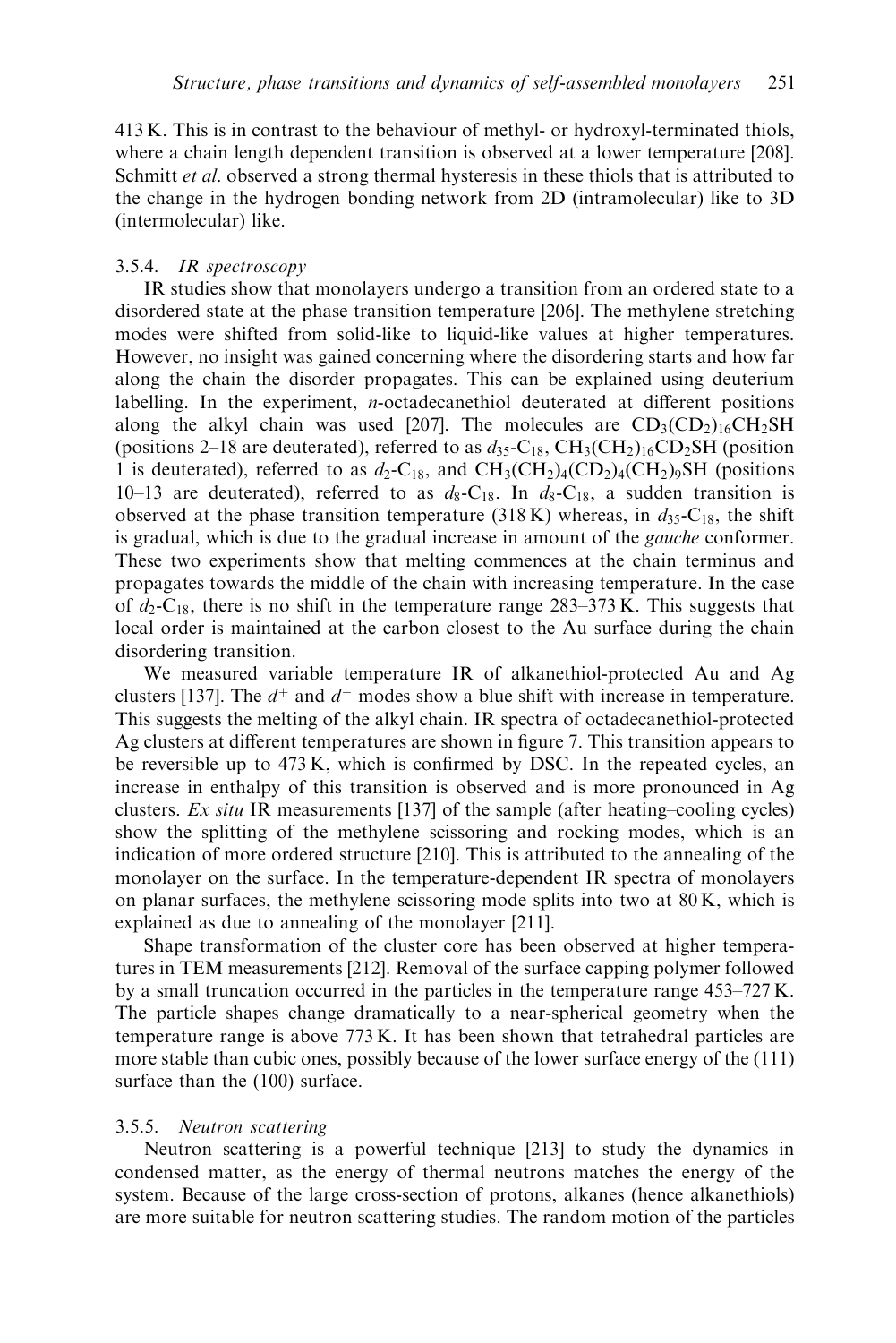

Figure 7. Variable temperature IR spectra of the  $(a)$  high- and  $(b)$  low-frequency regions for the  $C_{18}S-Ag$  nanoparticle. spectra a, b, c, d, e, f, g and h correspond to 298, 323, 348, 373, 398, 423, 448 and 473 K respectively. Arrows show the splitting of the  $r^-$  band which is an indication of the frozen alkyl chain end. (From Sandhyarani et al. [137].)

in the system leads to Doppler broadening of the scattered neutrons which results in the broadening of the elastic line known as quasi-elastic neutron scattering (QENS). QENS not only provides the time scale but also the geometry of motions. Recently we have shown that the dynamics of alkanethiols on Au or Ag cluster surfaces can be monitored by neutron scattering  $[214]$ . At 340 K and above, quasi-elastic (QE) broadening is observed in the octadecanethiol-protected Auclusters, which is explained as due to the melting of the alkyl chain. Figure 8 shows the QENS spectra for octadecanethiol-protected silver clusters (Ag-ODT) at room temperature taken with two instrumental resolutions [215]. No QE broadening was observed corresponding to dynamically frozen alkyl chains. However, as the temperature is increased, the spectra begin to show QE broadening. This evolution of dynamics is dependent on chain length. It has been found that the principal rotational motion of the chains is the uniaxial motion, and the observed dynamics can be well represented with six-fold jump diffusion. The study suggests that the alkyl chains are held rigidly and the interchain distance is  $4.4 \text{ Å}$ , suggesting closest packing of chains resulting in larger coverage than the planar monolayers. It has been shown that, while cooling,  $OE$  broadening is observed even at  $300 K$ , which is suggested to be due to hysteresis.

### 3.6. Essentials of phase transitions of monolayers in MPCs

Monolayers on gold and silver cluster surfaces are shown to undergo phase transition at higher temperatures. This solid–liquid phase transition is monitored by DSC, variable temperature IR and NMR spectroscopes. The energetics of the transition depends on the chain length of the thiol as well as the size of the cluster core. Detailed analysis using deuterium labelling shows that melting starts from the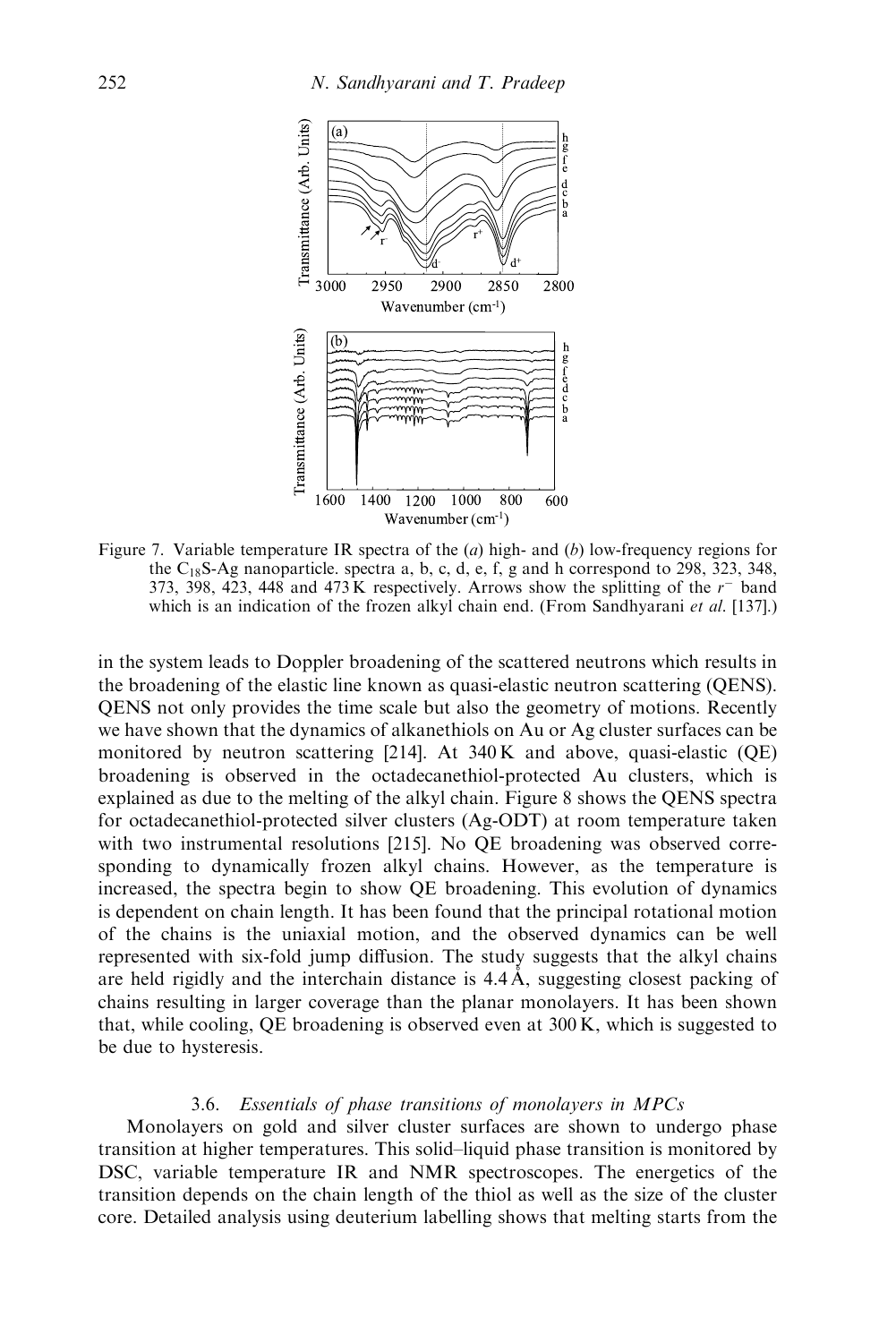

Figure 8. QENS spectra of Ag-ODT sample at room temperature taken using a high resolution instrument (top). No QE broadening over the resolution of the instrument is observed. Points are data and full curves correspond to the resolution function of the instrument. QENS spectra of Ag-ODT at different temperatures using a different QENS spectrometer (bottom). The evolution of the dynamical motion with temperature is evident with the increase QE component. Points are data and dotted and broken curves are elastic and QE components respectively. [From Mukhopadhyay et al. [215].]

top of the alkyl chain (methyl group in alkanethiols) and progresses towards the surface methylene groups. A neutron scattering study shows that rotational dynamics is absent at room temperature at least for longer chain length monolayers and evolves with increase in temperature.

### 3.7. Stability of monolayers in MPCs

The stability of monolayers on the cluster surface is an important issue to be taken care of in their preparation and storage. Studies suggest that MPCs are stable in air at room temperature for extended periods of time (of the order of 6 months). Recently we have shown that ozone can oxidize the monolayer as in the 2D-SAMs [216]. The sulphur head group becomes oxidized and this results in desorption of some of the molecules as evidenced by the loss of intensity of CH modes in the IR spectrum. This results in the aggregation of the clusters. We have also demonstrated radical-induced core destruction and desorption of the monolayer [217]. In the presence of UV light and chlorinated solvents, the monolayer desorbs from the surface in the form of partially halogenated disulphides. We observed the radicalinduced etching of gold in 2D-SAM also but with a low rate. Both Au and Ag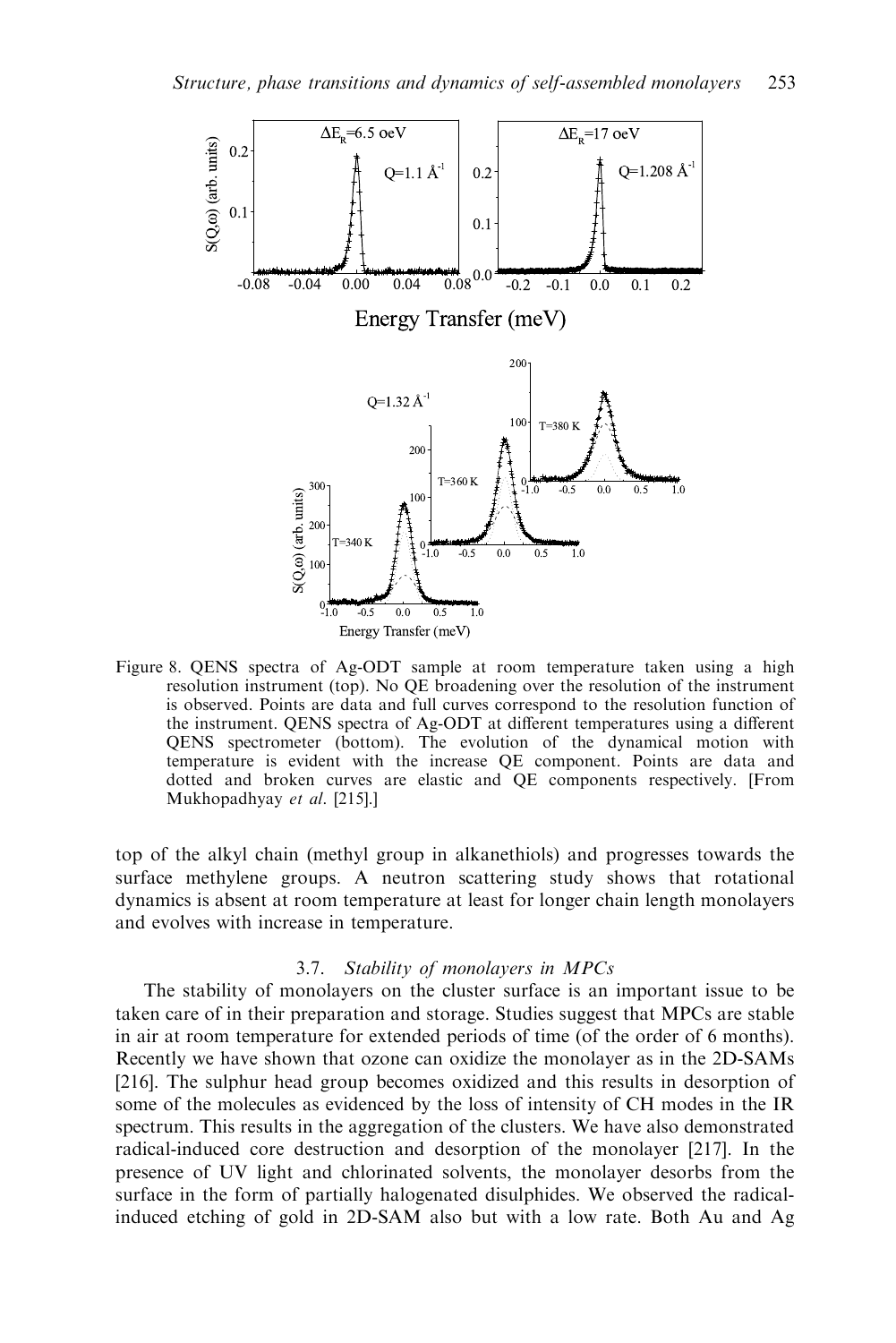clusters in solution are reactive to halocarbons. Extensive studies suggest that the process is a catalytic mineralization resulting in the complete destruction of the halocarbon, forming amorphous carbon [218]. It is shown that heating the MPC to higher temperature  $( $623 \text{ K}$ ) produces core metal films [219]. Schaaff *et al.* demon$ strated the etching of Au atoms from the outermost surface layer of the cluster core, when heated in neat dodecanethiol solution under an inert atmosphere. This experiment suggests that the thiol acts both as efficient stabilizer and as an etchant [220]. Photon-initiated shape transformation and fragmentation of alkanethiolcoated gold and silver clusters have been reported. Silver particles show fragmentation and gold barely does so, and the difference in the behaviour of these two metals is attributed to the differences in work function, oxidation potential, atomization enthalpy and particle size [221].

# 4. Comparison between SAMs on 2D and 3D surfaces

Metal nanoparticles are highly faceted with (111) and (100) faces and hence the monolayers on them can be compared with those on planar surfaces. Various studies suggest that there is an excellent correspondence between the chain length dependent order–disorder phase transitions observed in the two systems. There is a higher alkanethiolate surface density on the nanoparticles  $(15.4 \text{ Å}^2/\text{molecule})$  than on the flat Au (111) surface (21.4  $A<sup>2</sup>/molecule$ ). The greater concentration of surface defect sites and the high radius of curvature of the cluster allow a larger proportion of the gold atoms on the cluster surface that in turn results in the greater coverage of the monolayers on the surface. The SAMs on nanocrystallites exhibit a greater packing density, where the ratio of the number of exposed gold atoms to the number of exposed sulphur atoms is between 1.55 and 1.87 in smaller and larger crystallites respectively. This ratio is 3 in SAMs on a planar gold surface. This would mean a high density of the monolayers near the cluster surface and a large decrease near the terminal CH3 group. This results in the greater mobility of the terminal group.

Alkanethiols form  $(\sqrt{3} \pm \sqrt{3})$  R30° and  $c(4 \times 2)$  structures on the Au (111) surface, whereas on Au (100) there is a distorted hexagonal arrangement with  $c(2 \times 8)$  unit cell structure. Sulphur atoms assume a hexagonal geometry on the Au (111) surface. The S–S distance is  $4.97\text{\AA}$  on Au (111) and  $4.54\text{\AA}$  on Au (100). The S–S distance in Ag  $(111)$  is 4.41 Å, which is close to the interchain repeat distances in crystalline alkanes. The greater distance on Au(111) makes the monolayer tilt around  $30^{\circ}$  from the surface normal. The closer values for Au (100) and Ag (111) to the solid alkane distance causes the monolayers on these surfaces to have a more perpendicular geometry  $(\sim 5^{\circ}$  tilt with respect to the surface normal). The arrangement of molecules on the nanocrystalline surface depends on the size of the nanocrystallites. In smaller crystallites the sulphur binds in the middle hollow site of the (100) facets and a distorted hexagonal arrangement occurs on Au (111) facets. In larger nanocrystallites sulphurs are arranged on the (100) facets in a  $c(2 \times 2)$ pattern on hollow sites and on the (111) facets they form a hexagonal pattern. In small clusters the sulphur atoms are arranged in two alternating inequivalent geometries on adjoining  $(111)$  facets with S–S distances of 3.9 and 4.5 Å. In large clusters, sulphur atoms are in a hexagonal geometry on (111) facets as in the case of the planar (111) surface. It is shown that, at low temperature, the alkanethiol molecules are bundled into groups with parallel intermolecular orientations of the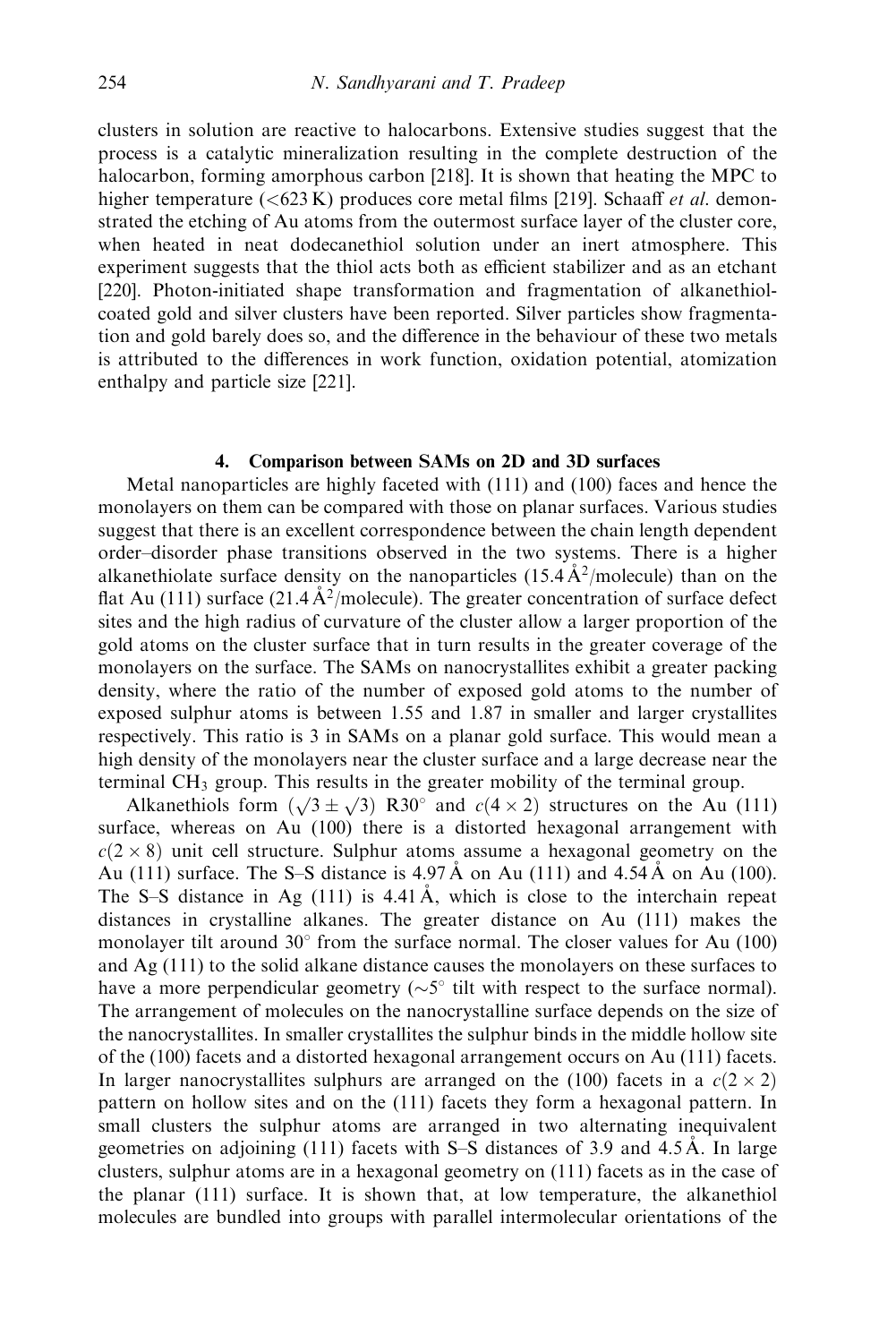molecular backbones in each bundle; the bundles in turn are preferentially oriented with respect to each other.

In both 2D- and 3D-SAMs, alkanethiols take a fully all-*trans* zigzag conformation with gauche defects concentrated at the chain termini. The defect concentration increases with increasing temperature and decreases with increasing pressure. Studies established that in both planar and cluster surfaces longer alkanethiols  $(n > 9)$ assume a crystalline well-packed arrangement, whereas shorter-chain thiols show liquid-like behaviour. This is due to the increased van der Waals interaction in the longer-chain alkanethiols. Kinetic study of 2D monolayers establishes a two-step mechanism for their formation, whereas such studies do not exist for monolayers on a cluster surface. Both 2D- and 3D-SAMs are stable in air and they undergo oxidation in the presence of ozone. The rate of oxidation is faster on cluster surfaces, probably because of the better penetration of  $O_2$  or  $O_3$  through the alkane chains on cluster surfaces as a result of their curvature.

Alkanethiol monolayers on planar and cluster surfaces undergo melting prior to desorption. The temperature is dependent on the chain length of the thiol; longer thiols melt at higher temperature owing to the increased van der Waals interaction. In the case of a cluster surface, this also depends on the size of the cluster. The melting temperature is higher in larger clusters. As in the planar surface, a higher melting temperature is reported for longer chains. The transition temperature is greater than the melting point of the bulk thiol. There is a higher degree of order in the monolayers relative to the bulk materials, and this is due to the restriction imposed by the Au–S bond. Studies show that the melting transition is first order. Various studies of 2D-SAMs clearly demonstrate the existence of more than one transition, whereas such information is not available for SAMs on cluster surfaces. Only one melting transition is observed in the latter. It is reported that the outer boundary chains of the bundle (of alkane chains) melt first and then the chains inside the bundle. In both of these 2D- and 3D-SAMs, the melting of monolayer starts on the terminal group and proceeds inward. The energetics of transition in 3D-SAMs is well established, whereas not much is known about the energetics of the transition in 2D-SAMs.

### 5. Conclusions

This review has looked at some of the key issues concerning the structure and phase transitions of monolayers. It is evident that there are significant similarities between the 2D and 3D monolayer systems, but there are also distinct differences both in terms of the packing density and in terms of the origin and propagation of conformational defects. It is clear that most of the alkyl chains form bundles on the various planes on the nanocrystal surfaces and there is very little rotational dynamics present in them at room temperature. The literature presents a consistent picture of the monolayer structure, yet there are no definite data on issues such as energetics. Certain aspects such as structure and phase behaviour of the monolayers as a function of core dimension need to be looked at.

### Acknowledgements

T.P. thanks the Department of Science and Technology and Council of Scientific and Industrial Research, Government of India, for supporting his research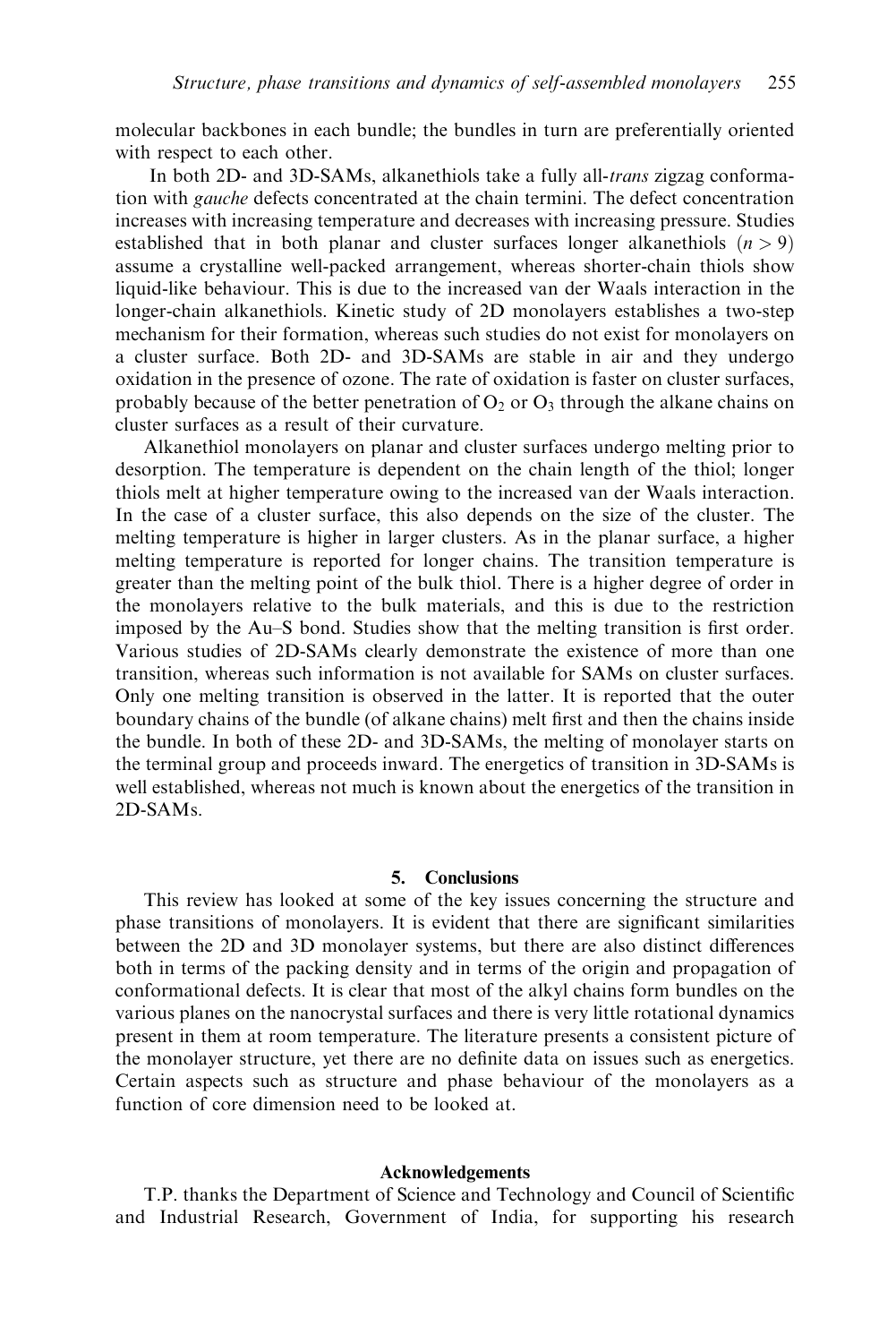programme on monolayers. He also thanks the students and collaborators who have contributed to the work presented.

### References

- [1] LANGMUIR, I., 1917, J. Am. Chem. Soc., 39, 1848.
- [2] Franklin, B., 1774, Philos. Trans. R. Soc., 64, 445.
- [3] POCKELS, A., 1891, *Nature*, **43**, 437.
- [4] PETTY, M. C., and BARLOW, W. A., 1990, Film deposition, *Langmuir–Blodgett Films*, edited by G. Roberts (New York: Plenum), pp. 93–123.
- [5] BLODGETT, K. B., 1935, J. Am. Chem. Soc., 57, 1007.
- [6] BIGELOW, W. C., PICKET, D. L., and ZISMAN, W. P., 1946, J. Colloid Interface Sci., 1, 513.
- [7] Nuzzo, R. G., and Allara, D. L., 1983, J. Am. Chem. Soc., 105, 4481.
- [8] SAGIV, J., and TAYA, K., 1980, *J. Am. Chem. Soc.*, **102**, 92–98.
- [9] Ogawa, H., Chihera, T., and Taya, K., 1985, J. Am. Chem. Soc., 107, 1365.
- [10] Ulman, A., 1991, An Introduction to Ultrathin Organic Films: from Langmuir Blodgett to Self-Assembly (New York: Academic).
- [11] KEPLEY, L. J., CROOKS, R. M., and RICCO, A. J., 1992, Anal. Chem., 64, 3191.
- [12] YAMAMOTO, Y., NISHIHARA, H., and ARAMAKI, K., 1993, J. Electrochem. Soc., 140, 436.
- [13] HÄUSSLING, L., MICHEL, B., RINGSDORF, H., and ROHRER, H., 1991, Angew. Chem., int. Edn. Engl., 30, 569.
- [14] FROSTMAN, L. M., BADER, M. M., and WARD, M. D., 1994, *Langmuir*, 10, 576.
- [15] ALLARA, D.L., 1995, *Biosens. Bioelectron.*, 10, 771–783.
- [16] Brust, M., Walker, M., Bethell, D., Schiffrin, D. J., and Whyman, R., 1994, J. Chem. Soc., Chem. Commun., 801–802.
- [17] ULMAN, A., 1996, Chem. Rev., 96, 1533-1554.
- [18] POIRIER, G. E., 1997, Chem. Rev., 97, 1117-1127.
- [19] Schreiber, F., 2000, Prog. Surf. Sci., 65, 151–256.
- [20] HOSTETLER, M. J., and MURRAY, R. W., 1997, Curr. Opin. Colloid Interface Sci., 2,  $42 - 50$ .
- [21] TEMPLETON, A. C., WUELFING, W. P., and MURRAY, R. W., 2000, Acc. chem. Res., 33, 27–36.
- [22] ANDERSON, M. R., EVANIK, M. N., and ZHANG, M., 1996, Langmuir, 12, 2327–2331.
- [23] XIAO, X. D., WANG, B., ZHANG, C., YANG, Y., and Loy, M. M. T, 2001, Surf. Sci., 472, 41–50.
- [24] Heister, K., Allara, D. L., Bahnck, K., Frey, S., Zharnikov, M., and Grunze, M., 1999, Langmuir, 15, 5440–5443.
- [25] PORTER, M. D., BRIGHT, T. B., ALLARA, D. L., and CHIDSEY, C. E. D., 1987, J. Am. Chem. Soc., 109, 3559–3568.
- [26] MEUSE, C. W., 2000, *Langmuir*, **16**, 9483–9487.
- [27] Shi, J., Hong, B., Parikh, A. N., Collins, R. W., and Allara, D. L., 1995, Chem. Phys. Lett., 246, 90-94.
- [28] Ehler, T. T., Malamberg, N., Carron, K., Sullivan, B. P., and Nee, J., 1997, J. phys.Chem. B, 101, 3174–3180.
- [29] CHECHIK, V., SCHONHER, H., VANSCO, G. J., and STIRLING, C. J. M., 1998, *Langmuir*, 11, 3003–3010.
- [30] KAJIKAWA, K., HARA, M., SASABE, H., and KNOLL, W., 1997, Jpn. J. Appl. Phys. B, 8, L1116–L1119.
- [31] PETERLINZ, K. A., and GEORGIADIS, R., 1996, *Langmuir*, 12, 4731–4740.
- [32] NELSON, B. P., FRUTOS, A. G., BROCKMAN, J. M., and CORN, R. M., 1999, Anal. Chem., 71, 3928–3934.
- [33] EHLER, T. T., MALMBERG, N., and NOE, L. J., 1997, *J. phys. Chem.* B, 101, 1268–1272.
- [34] SHUCK, P., 1997, Annu. Rev. phys. Chem., 26, 541-566.
- [35] BROCKMAN, J. M., NELSON, B. P., and CORN, R. M., 2000, Annu. Rev. phys. Chem., 51, 41–63.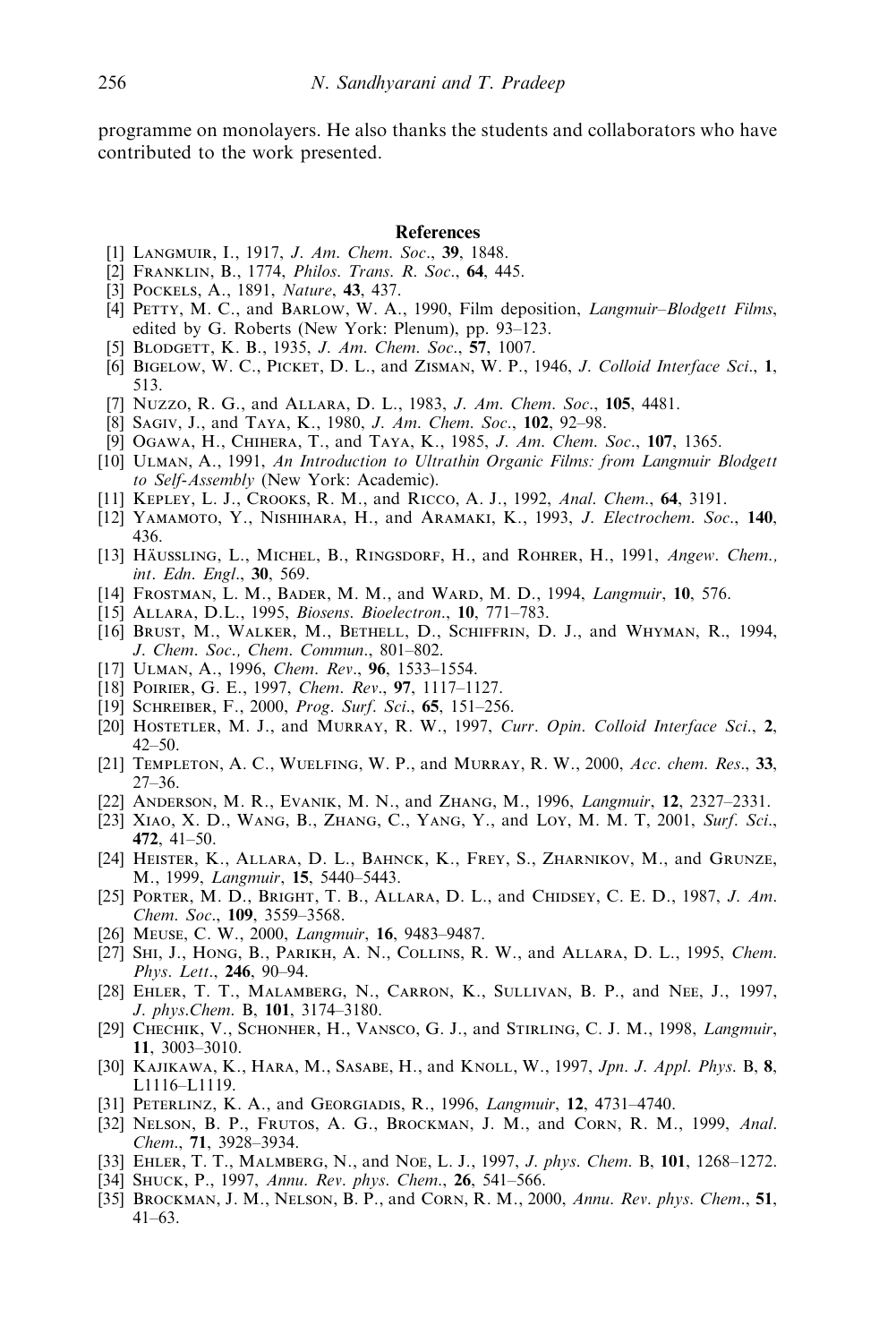- [36] DANNENBERGER, O., BUCK, M., and GRUNZE, M., 1999, J. phys. Chem., 103, 2202-2213.
- [37] BUCK, M., GRUNZE, M., EISERT, F., FISCHER, J., and TRAGER, F., 1992, J. Vacuum. Sci. Technol. A, 10, 926–929.
- [38] ZHANG, Y., ZHANG, Y., TERRILL, R. H., and BOHN, P. W., 1998, Thin Solid Films, 335, 178–185.
- [39] BUSCHER, C. T., MCBRANCH, D., and LI, D., 1996, J. Am. Chem. Soc., 118, 2950–2953.
- [40] Beard, B. C., and Brizzolara, R. A., 1996, J. Vac. Sci. Technol. A, 14, 89–94.
- [41] BINDU, V., and PRADEEP, T., 1998, Vacuum, 49, 63.
- [42] Ishida, T., Nishida, N., Tsuneda, S., Hara, M., Sasabe, H., and Knoll, W., 1998, Jpn. J. appl. Phys. B, 12, L1710–L1713.
- [43] Ishida, T., Hara, M., Kojima, I., Tsuneda, S., Nishida, N., Sasabe, H., and KNOLL, W., 1998, Langmuir, 14, 2092-2098.
- [44] YANG, D. Q., SUN, Y., and DA, D. A., 1991, Appl. Surf. Sci., 145, 451-455.
- [45] HEISTER, K., ZHARNIKOV, M., GRUNZE, M., and JOHANSSON, L. S. O., 2001, J. phys. Chem. B, 105, 4058–4061.
- [46] Himmelhaus, M., Gauss, I., Buck, M., Eisert, F., Woll, C., and Grunze, M., 1998, J. Electron Spectrosc. relat. Phenom., 92, 139-149.
- [47] Zubragel, C., Deuper, C., Schneider, F., Neumann, M., Grunze, M., Schertel, A., and Woll, C., 1995, Chem. Phys. Lett., 238, 308–312.
- [48] MILLER, W. J., and ABBOT, N. L., 1997, Langmuir, 13, 7106.
- [49] Laibinis, P. E., Fox, M. A., Folkers, J. P., and Whitesides, G. M., 1991, Langmuir, 7, 3167–3173.
- [50] HATT, D. A., and LEGGET, G. J., 1999, J. mater. Chem., 9, 923-928.
- [51] MOHRI, N., MATSUSHITA, S., and INOUR, M., 1998, *Langmuir*, **14**, 2343.
- [52] Noh, J., Hara, M., and Knoll, W., 1999, *Mol. Cryst. Liq. Cryst.*, 337, 161-164.
- [53] KONDOH, H., KODAMA, C., SUMIDA, H., and NOZOYE, H., 1999, J. chem. Phys., 111, 1175–1184.
- [54] STRONG, L., and WHITESIDES, G. M., 1988, Langmuir, 4, 546.
- [55] CHIDSEY, C. E. D., and LOIACONO, D. N., 1990, Langmuir, 6, 709.
- [56] Dubois, L. H., Zegarski, B. R., and Nuzzo, R. G., 1993, J. chem. phys., 98, 678–688.
- [57] BALZER, F., GERLACH, R., POLANSKI, G., and RUBAHN, H. G., 1997, Chem. Phys. Lett., 274, 145–151.
- [58] CHIDSEY, C. E. D., LIU, G.-Y., ROWNTREE, Y. P., and SCOLES, G., 1989, J. Chem. Phys., 91, 4421–4423.
- [59] WEISS, P. S., 1996, *J. Am. Chem. Soc.*, 118, 934.
- [60] Noy, A., Vezenov, D. V., and Lieber, C. M., 1997, Annu. Rev. mater. Sci., 27, 381– 421.
- [61] Camillone, N., Eisenberger, P., Leung, T. Y. B., Schwartz, P., Scoles, G., Poirier, G. E., and Tarlov, M. J., 1994, J. chem. Phys., 12, 11031–11036.
- [62] UMEZAWA, Y., 1997, Langmuir, 13, 4323-4332.
- [63] POIRIER, G. E., 1996, J. Vac. Sci. Technol. B., 14, 1453–1460.
- [64] SCHWEIZER, M., HAGENSTROM, H., and KOLB, D. M., 2001, Surf. Sci., 490, L627-L636.
- [65] ARCE, F. T., VELA, M. E., SALVAREZZA, R. C., and ARVIA, A. J., 1998, *Langmuir*, 14, 7203–7212.
- [66] POIRIER, G. E., 1999, *Langmuir*, **15**, 1167–1175.
- [67] HEINZ, R., and RABE, J. P., 1995, Langmuir, 11, 506-511.
- [68] ALVES, C. A., SMITH, E. L., and PORTER, M. D., 1992, J. Am. Chem. Soc., 114, 1222-1227.
- [69] NOH, J., NAKAJIMA, K., HARA, M., SASABE, H., KNOLL, W., and LEE, H., 1998, Korea Polym. J., 6, 307–311.
- [70] ARCE, F. T., VELA, M. E., SALVAREZZA, R. C., and ARVIA, A. J., 1998, *Electrochim.* Acta, 44, 1053–1067.
- [71] ALVES, C. A., and PORTER, M. D., 1993, *Langmuir*, 9, 3507-3512.
- [72] TAMADA, K., HARA, M., SASABE, H., and KNOLL, W., 1997, *Langmuir*, **13**, 1558–1566.
- [73] DOUDEVSKI, I., and SCHWARTZ, D. K., 2000, Langmuir, 16, 9381-9384.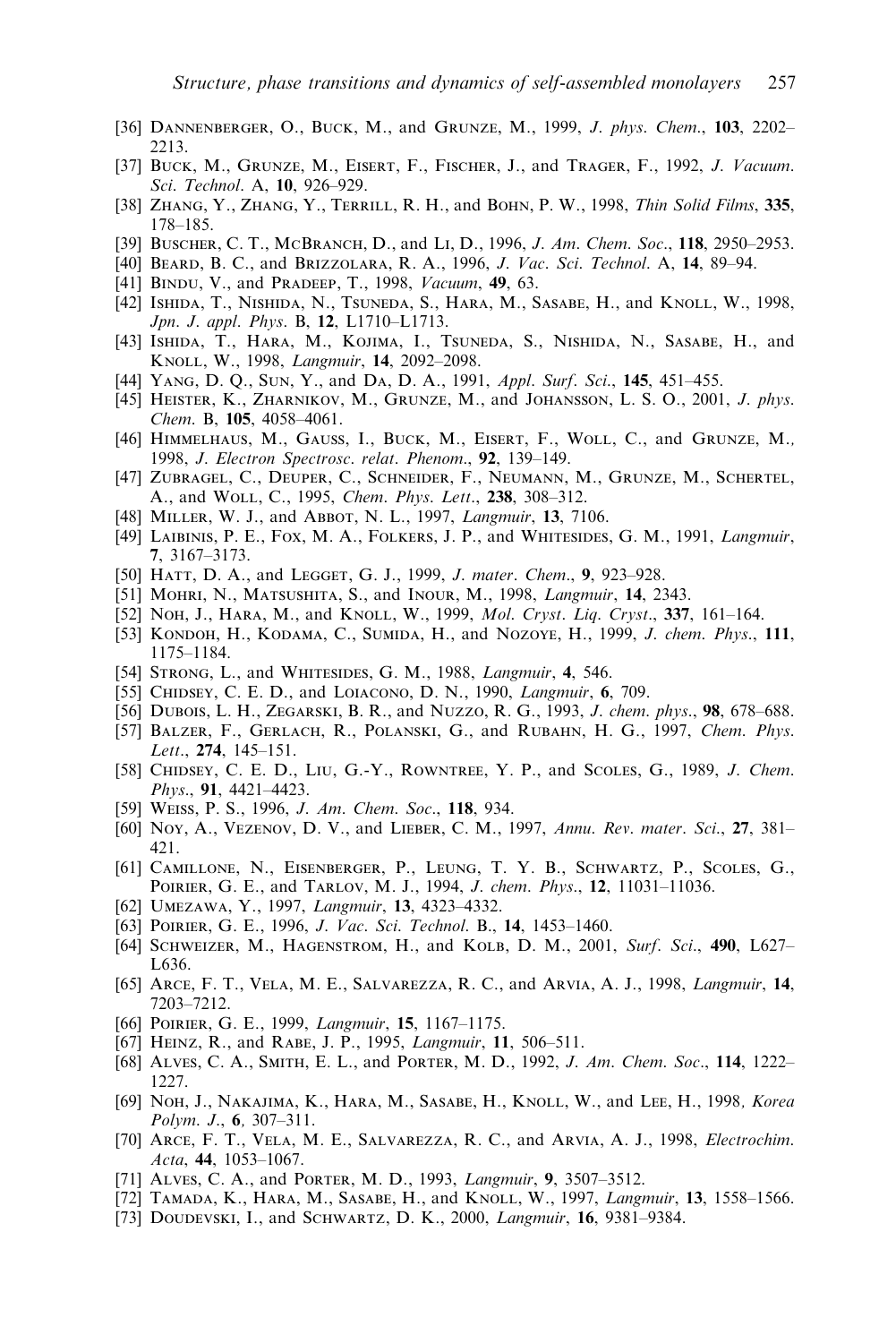- [74] FENTER, P., EISENBERGER, P. O., and LIANG, K. S., 1993, Phys. Rev. Lett., 70, 2447– 2450.
- [75] Fenter, P., Eisenberg, P., Li, J., Chemillone, N., Bernasek, S., Scoles, G., Ramanarayanan, T. A., and Liang, K. S., 1991, Langmuir, 7, 2013
- [76] PORTER, M. D., BRIGHT, T. B., ALLARA, D. L., and CHIDSEY, C. E. D., 1987, J. Am. Chem. Soc., 109, 3559–3568.
- [77] Diao, P., Jiang, D. L., Cui, X. L., Gu, D. P., Tong, R. T., and Zhong, B., 1999, J. electroanal. Chem., 464, 61–67.
- [78] HAGENSTROM, H., SCHNEEWEISS, M. A., and KOLB, D. M., 1999, *Langmuir*, **15**, 2435– 2443.
- [79] Mohtat, N., Byloos, M., Soucy, M., Morin, S., and Morin, M., 2000, J. Electroanal. Chem., 484, 120–130.
- [80] Boubour, E., and Lennox, R. B., 2000, J. phys. Chem. B, 104, 9004–9010.
- [81] Hatchett, D. W., Uibel, R. H., Stevenson, K. J., Harris, J. M., and White, H. S., 1998, J. Am. Chem. Soc., 120, 1062–1069.
- [82] Nuzzo, R. G., Dubois, L. H., and Allara, D. L., 1990, J. Am. Chem. Soc., 112, 558.
- [83] Laibinis, P. E., Whitesides, G. M ., Allara, D. L., Tao, Y. T., Parikh, A. N., and Nuzzo, R. G., 1991, J. Am. Chem. Soc., 113, 7152–7167.
- [84] POIRIER, G. E., TARLOV, M. J., and RUSHMEIER, H. E., 1994, *Langmuir*, 10, 3383– 3386.
- [85] SNYDER, R. G., STRAUSS, H. L., and ELLIGER, C. A., 1982, J. phys. Chem., 86, 5145– 5150.
- [86] Terrill, R. H., Tanzer, T. A., and Bohn, P. W., 1998, Langmuir, 14, 845–854.
- [87] WAN, L. J., TERASHIMA, M., NODA, H., and OSAWA, M., 2000, J. phys. Chem., 104, 3563–3569.
- [88] ZHANG, Z. J., and IMA, T., 2001, J. Colloid Interface Sci., 233, 99-106.
- [89] RESMI, M. R., and PRADEEP, T., 2000, J. mol. Spectrosc., 202, 303-305.
- [90] Moskovits, M., 1982, J. chem. Phys., 77, 4408-4416.
- [91] Ruperez, A., and Laserna, J. J., 1996, Surface-enhanced raman spectroscopy, Modern Techniques in Raman Spectroscopy, edited by J. J. Laserna (Chichester: Wiley), p. 240.
- [92] BRYANT, M. A., and PEMBERTON, J. E., 1991, J. Am. Chem. Soc., 113, 8284–8293.
- [93] SANDHYARANI, N., and PRADEEP, T., 1998, Vacuum, 49, 279-284.
- [94] BRYANT, M. A., and PEMBERTON, J. E., 1991, J. Am. Chem. Soc., 113, 3629-3637.
- [95] LEE, S. B., KIM, K., KIM, M. S., OH, W. S., and LEE, Y. S., 1993, J. mol. Struct., 296, 5–13.
- [96] GUYOT-SIONNEST, P., HUNT, J. H., and SHEN, Y. R., 1987, *Phys. Rev. Lett.*, **59**, 1597– 1600.
- [97] HIMMELHAUS, M., and BUCK, M., 2001, J. Vac. Sci. Technol. A, 19, 2717–2736.
- [98] HIMMELHAUS, M., EISERT, F., BUCK, M., and GRUNZE, M., 2000, J. phys. Chem. B, 104, 576–584.
- [99] Humbert, C., Dreesen, L., Mani, A. A., Caudano, Y., Lemaire, J. J., Thiry, P. A., and Peremans, A., 2002, Surf. Sci., 502, 203–207.
- [100] ZOLK, M., EISERT, F., PIPPER, J., HERRWERTH, S., ECK, W., BUCK, M., and Grunze, M, 2000, Langmuir, 16, 5849–5852.
- [101] Dreesen, L., Humbert, C., Hollander, P., Mani, A. A., Ataka, K., Thiry, P. A., and Peremans, A., 2001, Chem. Phys. Lett., 333, 327–331.
- [102] SELLERS, H., ULMAN, A., SHNIDMAN, Y., and EILERS, J. E., 1993, *J. Am. Chem. Soc.*, 115, 9389–9401.
- [103] GRONBECK, H., CURIONI, A., and ANDERONI, W., 2000, J. Am. Chem. Soc., 122, 3839–3842.
- [104] Bain, C. D., Troughton, E. B., Tao, Y. T., Evall, J., Whitesides, M., and Nuzzo, R. G., 1989, J. Am. Chem. Soc., 111, 321–325.
- [105] JUNG, L. S., and CAMPBELL, C. T., 2000, Phys. Rev. Lett., 84, 5164-5167.
- [106] KARPOVICH, D. S., and BLANCHARD, G. J., 1994, *Langmuir*, **10**, 3315–3322.
- [107] ZARNIKOV, M., FREY, S., RONG, H., YANG, Y-J., HEISTER, K., BUCK, M., and Grunze, M., 2000, Phys. Chem. chem. Phys., 2, 3359–3362.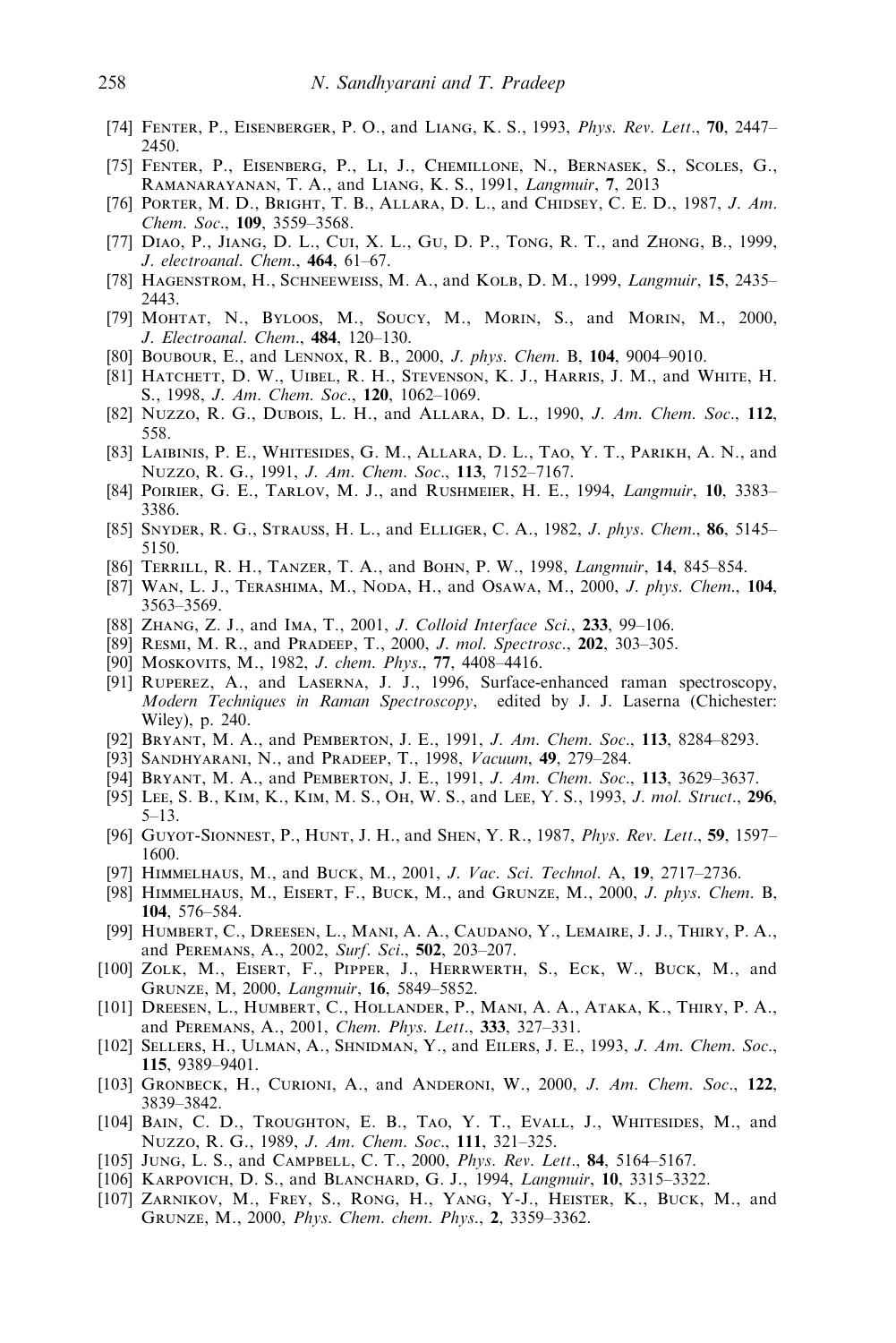- [108] FENTER, P., EBERHARDT, A., LIANG, K. S., and EISENBERGER, P., 1997, J. chem. Phys., 106, 1600–1608.
- [109] Eu, S., and PAIK, W. K., 1999, Mol. Cryst. Liq. Cryst., 337, 49-52.
- [110] BEENA, G., THOMAS, U., SANDHYARANI, N., and PRADEEP, T. (to be submitted).
- [111] THOMAS, R.C., SUN, L., CROOKS, R. M., and RICCO, A. J., 1991, *Langmuir*, 7, 7164.
- [112] JUNG, L.S., and CAMPBELL, C.T., 2000, J. phys. Chem. B, 104, 11168–11178.
- [113] BIEUBYCK, H. A., BAIN, C. D., and WHITESIDES, G. M., 1994, Langmuir, 10, 1825-1831.
- [114] Schreiber, F., Eberhardt, A., Leung, T. Y. B., Schwartz, P., Wetterer, S. M., Lavrich, D. J., Berman, L., Fenter, P., Eisenberger, P., and Scoles, G., 1998, Phys. Rev. B, 57, 12476–12481.
- [115] EBERHARDT, A., FENTER, P., and EISENBERGER, P., 1998, Surf. Sci., 397, L285–L290.
- [116] POIRIER, G. E., and TARLOV, M. J., 1994, *Langmuir*, 10, 2853.
- [117] Schonenberger, C., Sondaghuethorst, J. A. M., Jorritsma, J., and Fokkink, L. G. J., 1994, Langmuir, 10, 611–614.
- [118] Bucher, J. P., Santesson, L., and Kern, K., 1994, Langmuir, 10, 979–983.
- [119] NEMETZ, A., FISCHER, T., ULMAN, A., and KNOLL, W., 1993, J. chem. Phys., 98, 5912.
- [120] Zharnikov, M., and Grunze, M., 2001, J. Phys.: condens. Matter, 13, 11333–11365.
- [121] SCHOENFISCH, M. H., and PEMBERTON, J. E., 1998, J. Am. Chem. Soc., 120, 4502.
- [122] ZHANG, Y., TERRILL, R. H., TANZER, T. A., and BOHN, P. W., 1998, J. Am. Chem. Soc., 120, 2654.
- [123] ULMAN, A., 1991, Adv. Mater., 3, 298-303.
- [124] CHIDSEY, C. E. D., LIU, G.-Y., ROWNTREE, P., and SCOLES, G., 1991, J. chem. Phys., 94, 8493–8502.
- [125] CAMILLONE III, N., CHIDSEY, C. E. D., LIU, G.-Y., PUTVINSKI, T. M., and SCOLES, G., 1991, J. chem. Phys., 94, 8493–8502.
- [126] Nuzzo, R. G., KORENIC, E. M., and DUBOIS, L. H., 1990, *J. chem. Phys.*, **93**, 767.
- [127] HAUTMAN, J., and KLEIN, M., 1990, J. chem. Phys., 93, 7483-7492.
- [128] MAR, W., and KLEIN, M. L., 1994, *Langmuir*, 10, 188-196.
- [129] HAUTMAN, J., and KLEIN, M., 1989, *J. chem. Phys.*, **91**, 4994–5001.
- [130] TAUT, C., PERTSIN, A. J., and GRUNZE, M., 1996, Langmuir, 12, 3481-3489.
- [131] BHATIA, R., and GARRISON, B. J., 1997, Langmuir, 13, 765-769.
- [132] SADREEV, A. F., and SUKHININ, Y. V., 1997, J. chem. Phys., 107, 2643-2652.
- [133] DUBOIS, L. H., ZEGARIK, B. R., and NUZZO, R. G., 1990, J. Electron. Spectrosc. relat. Phenom., 54/55, 1143–1152.
- [134] BENSEBAA, F., ELLIS, T. H., BADIA, A., and LENNOX, R. B., 1995, J. Vac. Sci. Technol. A, 13, 1331–1336.
- [135] BENSEBAA, F., ELLIS, T. H., BADIA, A., and LENNOX, R. B., 1998, *Langmuir*, 14, 2361–2367.
- [136] Bensebaa, F., Ellis, T. H., Kruus, E., Voicu, R., and Zhou, Y., 1998, Langmuir, 14, 6579–6587.
- [137] Sandhyarani, N., Antony, M. P., Panneer Selvam, G., and Pradeep, T., 2000, J. chem. Phys., 113, 9794–9803.
- [138] VOICU, R., BADIA, A., MRIN, F., LENNOX, R. B., and ELLIS, T. H., 2001, Chem. Mater., 13, 2266–2271.
- [139] Lee, S. J., HAN, S. W., CHOI, H. J., and KIM, K., 2001, *Eur. phys. J. D: at., mol. opt.* Phys., 16, 293–296.
- [140] Teuscher, J. H., Yeager, L. J., Yoo, H., Chadwick, J. E., and Garrell, R. L., 1997, Faraday Discuss., 107, 399–416.
- [141] BYLOOS, M., AL-MAZNAI, H., and MORIN, M., 2001, J. phys. Chem. B., 105, 5900– 5905.
- [142] BADIA, A., BACK, R., and LENNOX, R. B., 1994, Angew. Chem., int. Edn. Engl., 33, 2332–2334.
- [143] GYEPI-GARBRAH, S. H., and SILEROVÁ, R., 2001, Phys. Chem. chem. Phys., 3, 2117– 2123.
- [144] VENKATARAMANAN, M., and PRADEEP, T., 2000, Anal. Chem., 72, 5852-5856.
- [145] EVANS, S. D., SHARMA, R., and ULMAN, A., 1991, *Langmuir*, 7, 156-161.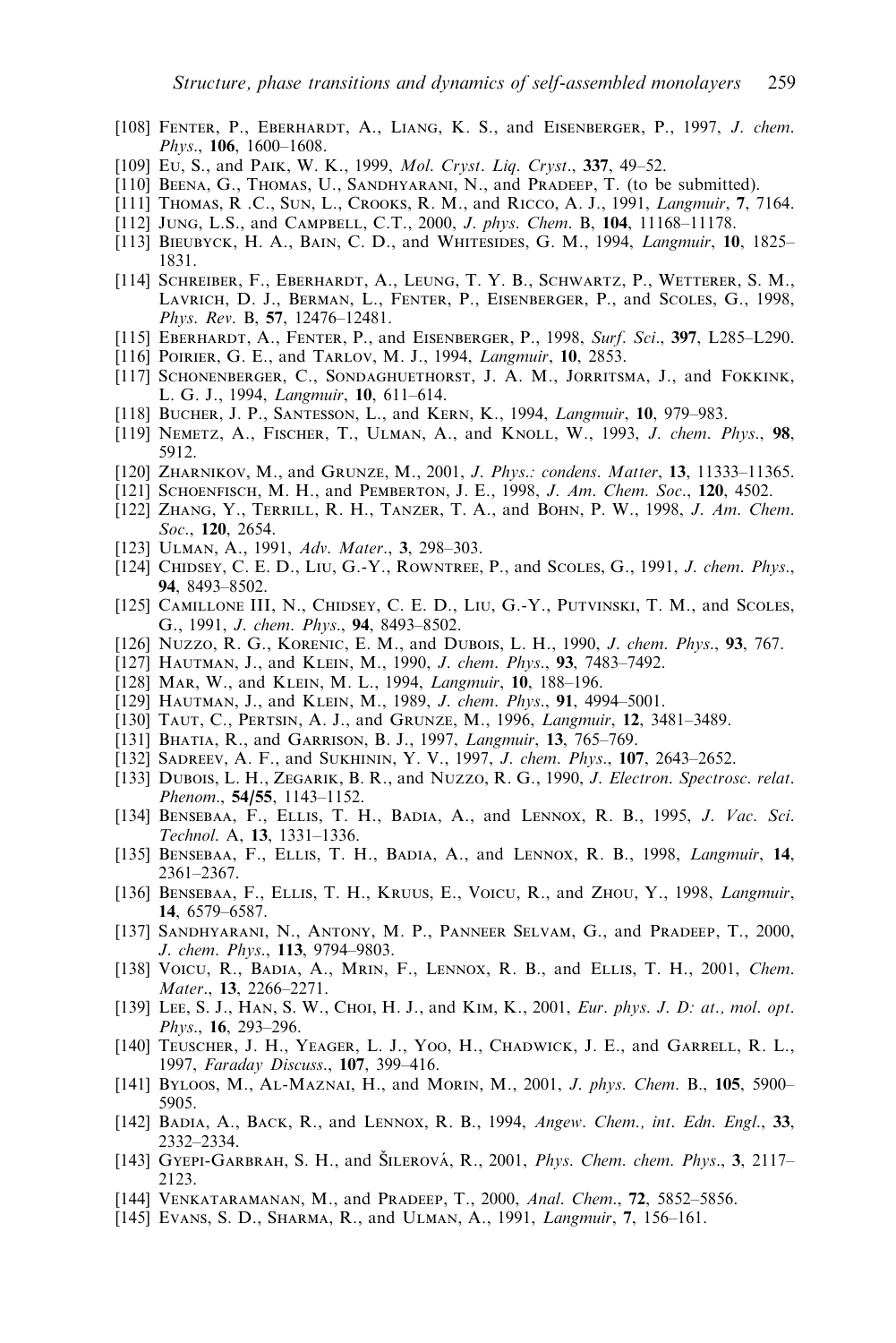- [146] BUCHER, J.-P., SANTESSON, L., and KERN, K., 1994, *Langmuir*, 10, 979–983.
- [147] DELAMARCHE, E., MICHEL, B., KANG, H., and GERBER, CH., 1994, *Langmuir*, 10, 4103–4108.
- [148] POIRIER, G. E., FITTS, W. P., and WHITE, J. M., 2001, *Langmuir*, 17, 1176–1183.
- [149] SCHMID, G., 1992, Chem. Rev., 92, 1709-1727.
- [150] SCHMID, G., 2001, Nanoscale Materials in Chemistry, edited by K. J. Klabunde (New York: Wiley).
- [151] SCHÖN, G., and SIMON, U., 1995, Colloid Polym. Sci., 273, 101-117.
- [152] KANG, S.Y., and KIM, K., 1998, *Langmuir*, **14**, 226–230.
- [153] Vijaya Sarathy, K., Raina, G., Yadav, R. T., Kulkarni, G. U., and Rao, C. N. R., 1997, J. phys. Chem. B, 101, 9876–9880.
- [154] Shelley, E. J., Ryan, D., Johnson, S. R., Couillard, M., Fitzmaurice, D., Nellist, P. D., Chen, Y., Palmer, R. E., and Preece, J. A., 2002, Langmuir, 18, 1791–1795.
- [155] SHON, Y. S., MAZZITELLI, C., and MURRAY, R. W., 2001, *Langmuir*, 17, 7735–7741.
- [156] Porter, L. A., Ji, D., Wescott, S. L., Graupe, M., Czernuszewicz, R. S., Halas, N. J., and Lee, T. R., 1998, Langmuir, 14, 7378–7386.
- [157] CHEN, S., TEMPLETON, A. C., and MURRAY, R. W., 2000, *Langmuir*, **16**, 3543–3548.
- [158] WEISBECKER, C. S., MERRIT, M. V., and WHITESIDES, G. M., 1996, *Langmuir*, 12, 3763–3772.
- [159] LIU, J., ONG, W., KAIFER, A. E., and PEINADOR, C., 2002, *Langmuir*, **18**, 5981–5983.
- [160] MAYE, M. M., ZHENG, W. X., LEIBOWITZ, F. L., LY, N. K., and ZHONG, C. J., 2000, Langmuir, 16, 490–497.
- [161] CHAKI, N. K., SUDRIK, S. G., SONAWANE, H. R., and VIJAYAMOHANAN, K., 2002, Chem. Commun., 76–77.
- [162] SÁNCHEZ, L. R., BLANCO, M. C., and LÓPEZ-QUINTELA, M. A.,  $2000$ , J. phys. Chem. B, 104, 9683–9688.
- [163] ZHU, J., LIU, S., PALCHIK, O., KOLTYPIN, Y., and GEDANKEN, A., 2000, Langmuir, 16, 6396–6399.
- [164] LEFF, D. V., BRANDT, L., and HEATH, J. R., 1996, *Langmuir*, 12, 4723-4730.
- [165] Vijaya Sarathy, K., Kulkarni, G. U., and Rao C. N. R., 1997, J. Chem. Soc., chem. Commun., 537–538.
- [166] CHEN, S., and MURRAY, R. W., 1999, Langmuir, 15, 682-689.
- [167] Grabar, C. C., Brown, K. R., Keating, C. D., Stranick, S. J., Tang, S.-L., and Natan, M. J., 1997, Anal. Chem., 69, 471–477.
- [168] Terril, R. H., Postlethwaite, T. A., Chen, C.-H., Poon, C.-D., Terzis, A., Chen, A., Hutchison, J. E., Clark, M. R., Wignall, G., Londono, J. D., Superfine, R., Falvo, M., Johnson, C. S., Samulski Jr, E. T., and Murray, R. W., 1995, J. Am. Chem. Soc., 117, 12537–12548.
- [169] WANG, B., XIAO, X., HUANG, X., SHENG, P., and HOU, J. G., 2000, Appl. Phys. Lett., 77, 1179–1181.
- [170] Huang, S., Tsutsui, G., Sakaue, H., Shingubara, S., and Takahagi, T., 2000, J. Vac. Sci. Technol. B: Microelectron. Nanometer Struct., 18, 2653–2657.
- [171] CHEN, S., INGRAM, R. S., HOSTETLER, M. J., PIETRON, J. J., MURRAY, R. W., SCHAAFF, T. G., KHOURY, J. T., ALVAREZ, M., and WHETTEN, R. L., 1998, Science, 280, 2098–2101
- [172] LEFF, D. V., OHARA, P. C., HEATH, J. R., and GELBART, W. M., 1995, J. phys. Chem., 99, 7036–7041.
- [173] WHETTEN, R. L., SHAFFIGULLIN, M. N., KHOURY, J. T., SCHAAF, T. G., VEZMAR, I., Alvarez, M. M., and Wilkinson, A., 1999, Acc. chem. Res., 32, 397–406.
- [174] West, A. R., 1987, Solid State Chemistry and its Applications (New York: Wiley).
- [175] ZANCHET, D., HALL, B. D., and UGARTE, D., 2000, J. phys. Chem. B, 104, 11013– 11018.
- [176] Wang, Z. L., 1998, Adv. Mater., 10, 13–30.
- [177] Korgel, B. A., and Fitzmaurice, D., 1999, Phys. Rev. B, 59, 14191–14201.
- [178] Sandhyarani, N., Resmi, M. R., Unnikrishnan, R., Vidyasagar, K., Ma, S., Antony, M. P., Selvam, G. P., Visalakshi, V., Chandrakumar, N., Pandian, K., Tao, Y.-T., and Pradeep, T., 2000, Chem. Mater., 12, 104–113.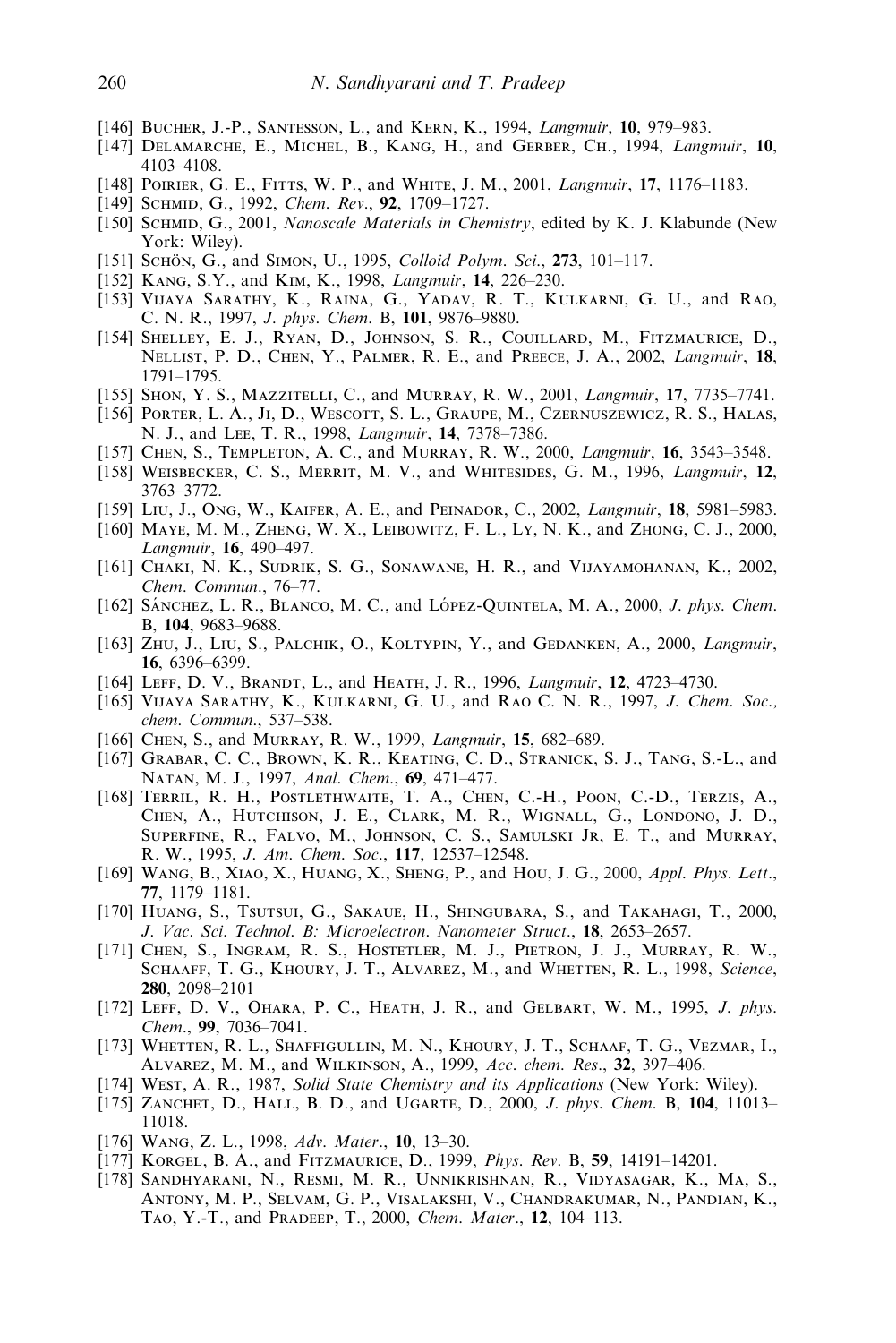- [179] Cleveland, C. L., Landman, U., Schaaff, T. G., Shafigullin, M. N., Stephens, P. W., and Whetten, R. L., 1997, Phys. Rev. Lett., 79, 1873–1876.
- [180] ZANCHET, D., TOLENTINO, H., ALVES, M. C. M., ALVES, O. L., and UGARTE, D., 2000, Chem. Phys. Lett., 323, 167–172.
- [181] Schaaff, T. G., Shafigullin, M. N., Khoury, J. T., Vezmar, I., and Whetten, R. L., 2001, J. Phys. Chem. B, 105, 8785–8796.
- [182] ARNOLD, R. J., and REILLEY, J. P., 1998, *J. Am. Chem. Soc.*, **120**, 1528–1532.
- [183] MURTHY, S., BIGIONI, T. P., WANG, Z. L, KHOURY, J. T., and WHETTEN, R. L., 1997, Mater. Lett., 30, 321–325.
- [184] Wuelfing, W. P., Templeton, A. C., Hicks, J. F., and Murray, R. W., 1999, Anal. Chem., 71, 4069–4074.
- [185] Wuelfing, W. P., Green, S. J., Pietron, J. J., Cliffel, D. E., and Murray, R. W., 2000, J. Am. Chem. Soc., 122, 11465–11472.
- [186] BETHEL, D., BRUST, M., SCHIFFRIN, D. J., and KIELY, C., 1996, J. electroanal. Chem., 409, 137–143.
- [187] FISHELSON, N., SHKROB, I., LEV, O., GUN, J., and MODESTOV, A. D., 2001, *Langmuir*, 17, 403–412.
- [188] LINK, S., and EL-SAYED, M. A., 1999, J. phys. Chem. B, 103, 8410-8426.
- [189] HENGLEIN, A., 1993, J. phys. Chem., 97, 5457-5471.
- [190] TEMPLETON, A. C., PIETRON, J. J., MURRAY, R. W., and MULVANEY, P., 2000, J. phys. Chem. B, 104, 564–570.
- [191] SUN, Y., and XIA, Y., 2002, Anal. Chem., 74, 5297-5305.
- [192] Pham, T., Jackson, B., Halas, N. J., and Lee, T. R., 2002, Langmuir, 18, 4915–4920.
- [193] He, S., Yao, J., Jiang, P., Shi, D., Zhang, H., Xie, S., Pang, S., and Gao, H., 2001, Langmuir, 17, 1571–1575.
- [194] MALINSKY, M. D., KELLY, K. L., SCHATZ, G. C., and VAN DUYNE, R. P., 2001, J. Am. Chem. Soc., 123, 1471–1482.
- [195] BOURG, M. C., BADIA, A., and LENNOX, R. B., 2000, *J. phys. Chem.* B, 104, 6562– 6567.
- [196] Bensebaa, F., Yu, Z., Deslandesa, Y., Kruus, E., and Ellis, T. H., 1998, Surf. Sci., 405, L472–L 476.
- [197] LUEDTKE, W. D., and LANDMAN, U., 1996, J. phys. Chem., 100, 13323-13329.
- [198] Van Hyning, D. L., Klemperer, W. G., and Zukoski, C. F., 2001, Langmuir, 17, 3128–3135.
- [199] HOSTETLER, M. J., STOKES, J. J., and MURRAY, R. W., 1996, *Langmuir*, **12**, 3604– 3612.
- [200] Badia, A., Denners, L., Dickinson, L., Morin, F. G., Lennox, R. B., and Reven, L., 1997, J. Am. Chem. Soc., 119, 11104–11105.
- [201] Wang, B., Wang, H. Q., Li ,H. X., Zeng, C. G., Hou, J. G., Xiao, X. D., 2001, Phys. Rev. B, 63, art.no.035403-1–035403-7.
- [202] THOMAS, P. J., KULKAMI, G. U., and RAO, C. N. R., 2000, Chem. Phys. Lett., 321, 163–168.
- [203] HASAN, M., BETHELL, D., and BRUST, M., 2002, J. Am. Chem. Soc., 124, 1132-1133.
- [204] Storhoff, J. J., Lazarides, A. A., Mucic, R. C., Mirkin, C. A., Letsinger, R. L., and Schatz, G. C., 2000, J. Am. Chem. Soc., 122, 4640–4650.
- [205] LUEDTKE, W. D., and LANDMAN, U., 1998, J. phys. Chem. B, 102, 6566–6572.
- [206] Badia, A., Singh, S., Demers, L., Cuccia, L., Brown, G. R., and Lennox, R. B., 1996, Chem. Eur. J., 2, 359–363.
- [207] BADIA, A., CUCCIA, L., DEMERS, L., MORIN, F., and LENNOX, R. B., 1997, J. Am. Chem. Soc., 119, 2682–2692.
- [208] Badia, A., Gao, W., Singh, S., Demers, L., Cuccia, L., and Reven, L., 1996, Langmuir, 12, 1262–1269.
- [209] SCHMITT, H., BADIA, A., DICKINSON, L., and LENNOX, R. B., 1998, Adv. Mater., 10, 475–480.
- [210] Snyder, R. G., 1961, J. mol. Spectrosc., 7, 116–144.
- [211] Dubois, L. H., and Nuzzo, R. G., 1992, Annu. Rev. phys. Chem., 43, 437–463.
- [212] Wang, Z. L., 2000, J. phys. Chem. B, 104, 1153–1175.
- [213] BEE, M., 1988, Quasielastic Neutron Scattering (Bristol: Hilger).